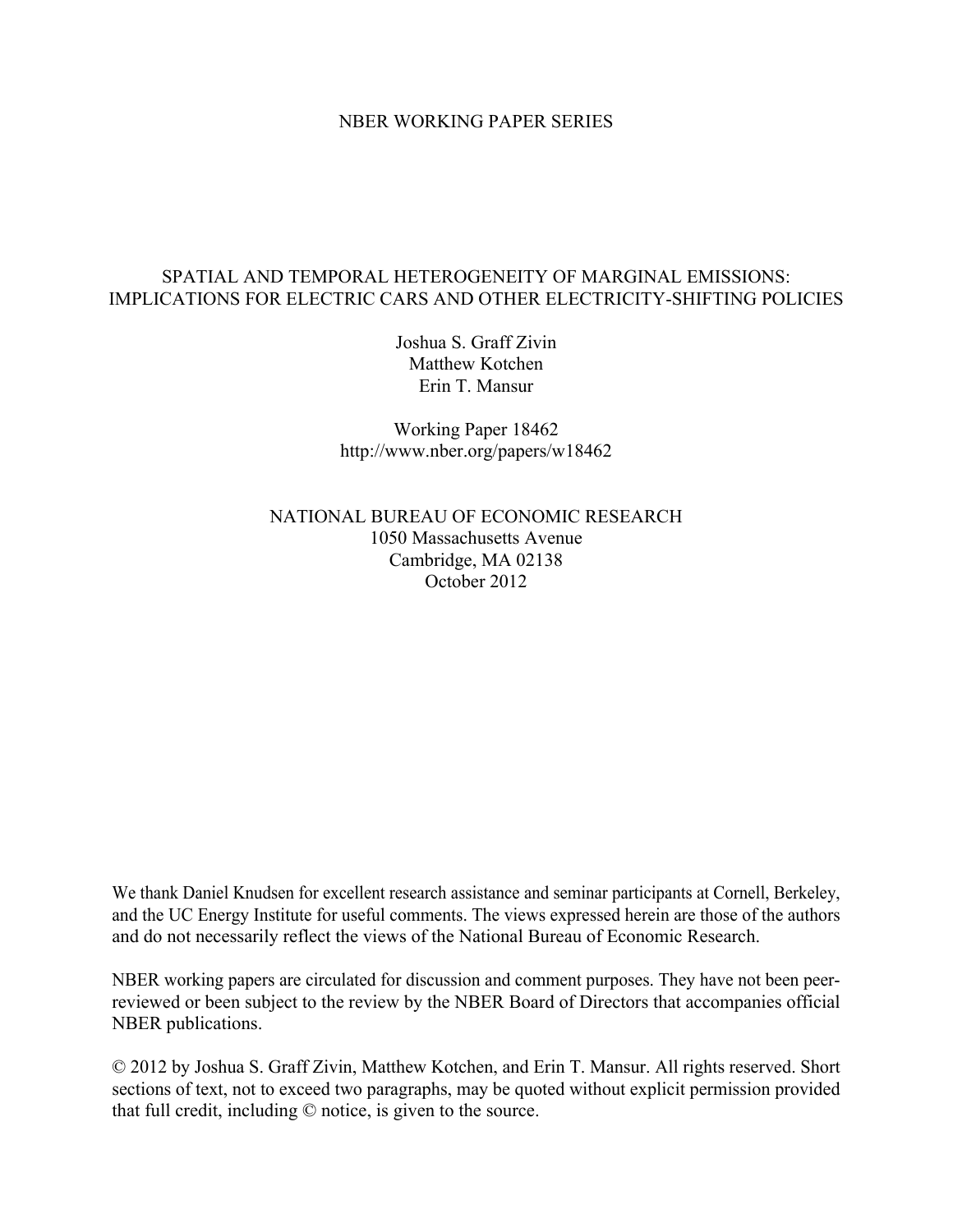Spatial and Temporal Heterogeneity of Marginal Emissions: Implications for Electric Cars and Other Electricity-Shifting Policies Joshua S. Graff Zivin, Matthew Kotchen, and Erin T. Mansur NBER Working Paper No. 18462 October 2012 JEL No. H23,L94,Q5

## **ABSTRACT**

In this paper, we develop a methodology for estimating marginal emissions of electricity demand that vary by location and time of day across the United States. The approach takes account of the generation mix within interconnected electricity markets and shifting load profiles throughout the day. Using data available for 2007 through 2009, with a focus on carbon dioxide  $(CO<sub>2</sub>)$ , we find substantial variation among locations and times of day. Marginal emission rates are more than three times as large in the upper Midwest compared to the western United States, and within regions, rates for some hours of the day are more than twice those for others. We apply our results to an evaluation of plug-in electric vehicles (PEVs). The  $CO<sub>2</sub>$  emissions per mile from driving PEVs are less than those from driving a hybrid car in the western United States and Texas. In the upper Midwest, however, charging during the recommended hours at night implies that PEVs generate more emissions per mile than the average car currently on the road. Underlying many of our results is a fundamental tension between electricity load management and environmental goals: the hours when electricity is the least expensive to produce tend to be the hours with the greatest emissions. In addition to PEVs, we show how our estimates are useful for evaluating the heterogeneous effects of other policies and initiatives, such as distributed solar, energy efficiency, and real-time pricing.

Joshua S. Graff Zivin University of California, San Diego 9500 Gilman Drive, MC 0519 La Jolla, CA 92093-0519 and NBER jgraffzivin@ucsd.edu

Erin T. Mansur Dartmouth College 6106 Rockefeller Hall Hanover, NH 03755 and NBER erin.mansur@dartmouth.edu

Matthew Kotchen School of Forestry & Environmental Studies, School of Management, and Department of Economics Yale University 195 Prospect Street New Haven, CT 06511 and NBER matthew.kotchen@yale.edu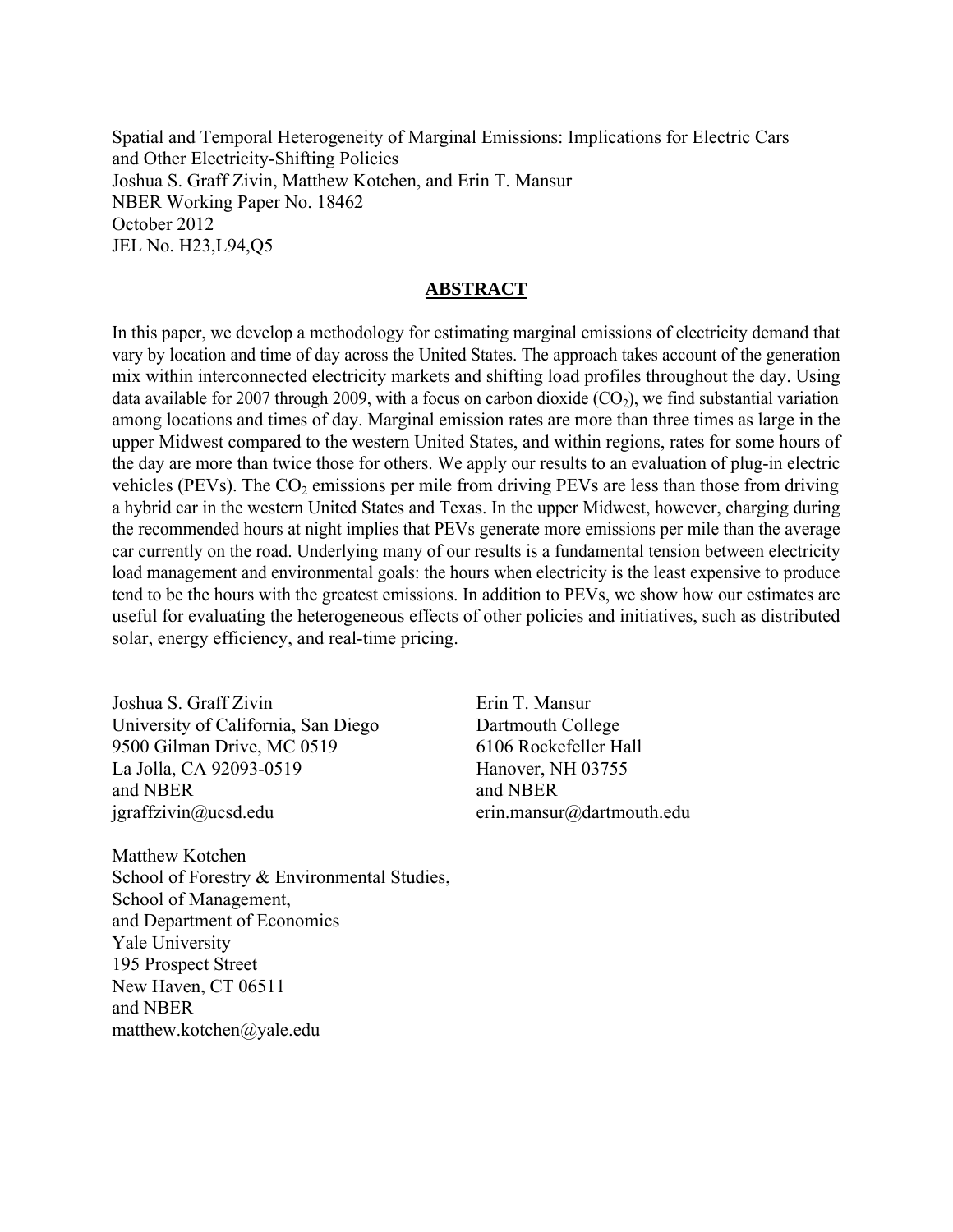#### **1. Introduction**

Electricity generation is the primary source of carbon dioxide  $(CO<sub>2</sub>)$  emissions worldwide and accounts for more than 40 percent of domestic emissions in the United States (U.S. EPA 2012). Climate policies designed to reduce these emissions from electricity generation include those that seek to change the sources of energy toward lower carbon intensities (*e.g*., coal to natural gas, fossil fuels to renewables) and those that attempt to reduce demand for electrical power (*e.g*., efficiency standards, building energy codes). In contrast, the recent focus on climate policies that promote plug-in electric vehicles (PEVs) aim to increase demand for electricity, but the claim is that electricity used for charging PEVs will generate less  $CO<sub>2</sub>$  emissions at power plants than at the tailpipes of conventional gasoline-powered vehicles.

Despite such claims, quantifying the change in emissions for any activity that affects electricity demand is more complicated than it might first appear. There is significant variation in the types of electric power plants across the United States, and the emission rates differ greatly among them. Coal-fired units emit considerable  $CO<sub>2</sub>$  compared to natural gas units, and even these have significantly higher emission rates than units based on wind, solar, hydro, or nuclear energy. The change in emissions due to a change in electricity demand thus depends on which plant is providing the power—that is, the plant "on the margin." But several factors complicate the task of identifying the marginal plant that corresponds to a change in electricity demand at a particular time and place. Not only is the composition of electricity generating units highly variable both across and within regions of the United States; the utilization of many units fluctuates with aggregate load on the electricity grid, which changes through the day (peak versus off-peak) and times of year (seasonal differences). Importantly, the electricity grid is also comprised of interconnected networks where electricity is traded over large distances, and there is no definitive way of locating where the electricity demanded at a particular time and place is actually generated.

Attempting to overcome these challenges, the present paper makes two primary contributions. First, we develop and implement a methodology for estimating marginal emissions of electricity demand across the United States. The method produces estimates that vary by location and time of day. The results, as we will discuss, are essential inputs for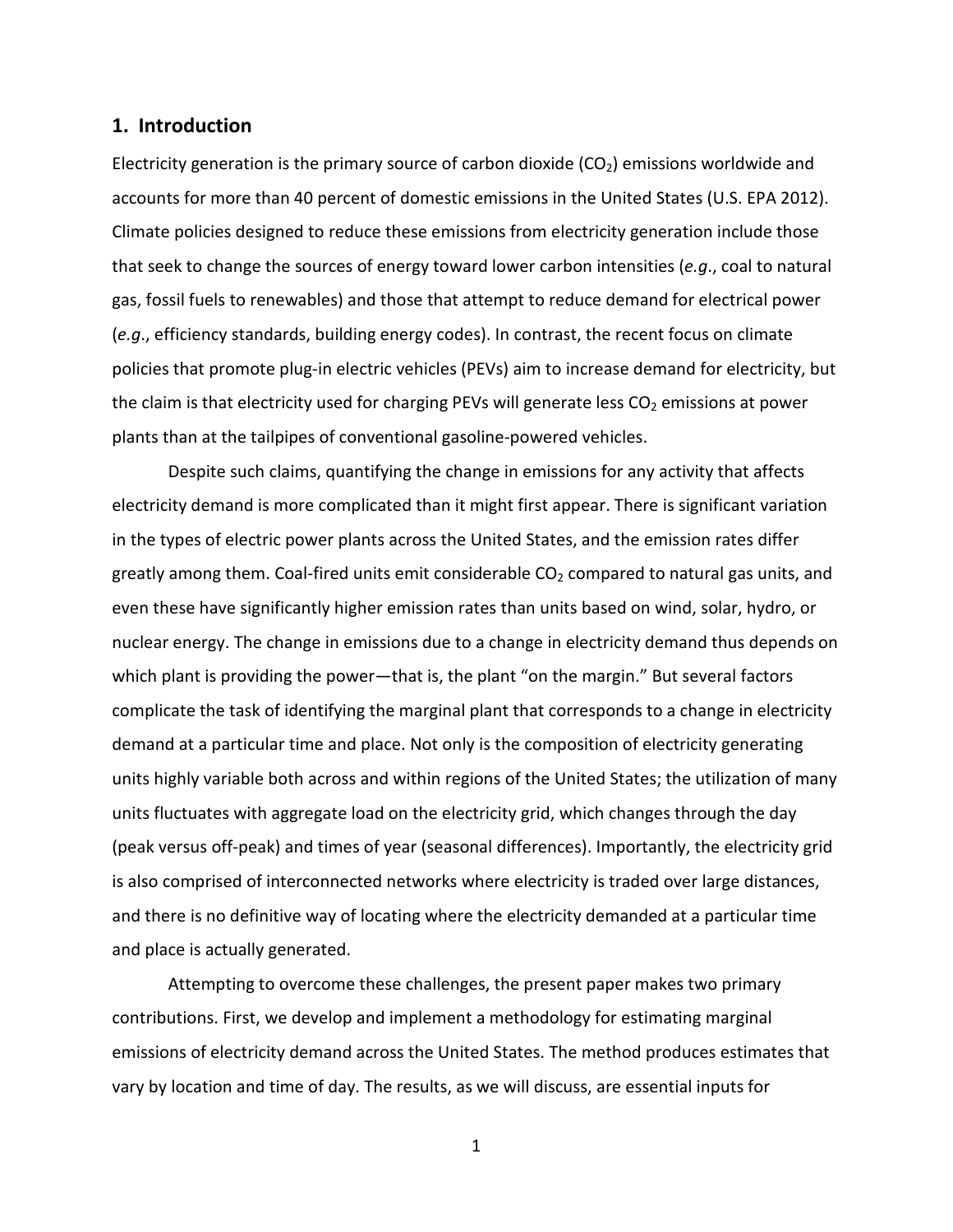understanding the environmental implications of many climate and energy policies. We focus on  $CO<sub>2</sub>$  emissions throughout the paper but also provide an appendix with results for sulfur dioxide and nitrogen oxides. Second, we demonstrate the usefulness of our estimates with a detailed application to PEVs. In particular, we evaluate the implications of PEVs on  $CO<sub>2</sub>$ emissions and find that greater caution is warranted when considering the supposed environmental benefits: given current technology and patterns of electricity generation, PEVs in some regions will generate more  $CO<sub>2</sub>$  emissions per mile traveled than the average vehicle currently on the road. $1$ 

Our approach for estimating the marginal emissions of electricity demand exploits several government datasets on hourly emissions, consumption, and generation across the United States. For each hour between January 2007 and December 2009, we aggregate  $CO<sub>2</sub>$ emissions up to three broad regions based on grid interconnections that account for all possible sources of emissions associated with a change electricity demand at a particular location. We then regress the hourly emissions of each interconnection on the hourly electricity consumption of its sub-regions based on the North American Electric Reliability Corporation (NERC) classifications, controlling for different combinations of fixed effects.

The results indicate how marginal changes in electricity consumption within a NERC region affect emissions at the interconnection level, and we find substantial variation among locations and times of day. While the average across all regions and hours of the day is 1.21 pounds of  $CO<sub>2</sub>$  per kilowatt hour (lbs  $CO<sub>2</sub>/kWh$ ) consumed, the marginal emissions for the upper Midwest is 2.30 lbs  $CO<sub>2</sub>/kWh$ , which is almost three times the magnitude of that for the Western United States. Throughout hours of the day, there is an overall 26-percent increase in marginal emissions from 7:00 PM compared to 3:00 AM, while among regions the rate ranges by as much as 0.66 to 2.80 lbs  $CO<sub>2</sub>/kWh$  for the same hour of the day.

These estimates have important implications for understanding the environmental consequences of many electricity-shifting policies. If, for example, the expansion of electricity generated from renewables displaces existing generation sources, the estimates of marginal

 $\overline{a}$ 

<span id="page-3-0"></span> $1$  A complete environmental accounting would require an analysis of all power plant and tailpipe emissions that occur in addition to  $CO<sub>2</sub>$ . This challenge is discussed in more detail later in the paper.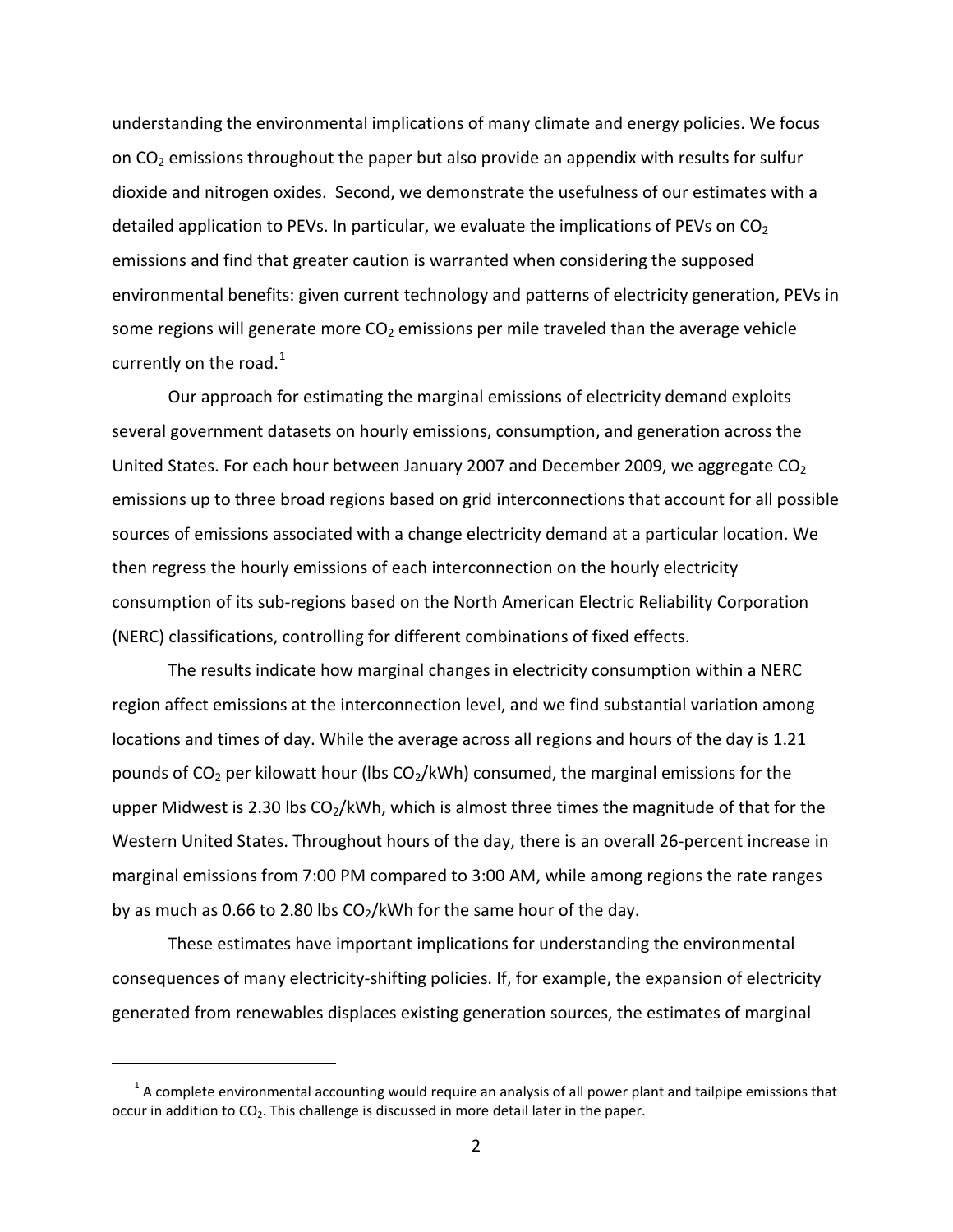emissions can be used to quantify the avoided pollution and how it differs by location and time of day. Similarly, to the extent that policies for energy efficiency, smart grids, and more stringent building codes reduce demand for electricity, estimates of the marginal emissions will help to understand the impacts and quantify the heterogeneous effects of uniform policies. The estimates are also relevant for understanding the impacts of activities and policies that increase electricity demand, as with PEVs, the application upon which we focus.

The charging of PEVs increases demand for electricity and its associated emissions while simultaneously reducing emissions from the tailpipes of substitute vehicles. Given current technologies, we show how the emissions of charging PEVS differ by region and time of day. The  $CO<sub>2</sub>$  emissions per mile from driving PEVs are less than those from driving a hybrid car in the western United States and Texas. In the upper Midwest, however, charging during the recommended hours at night implies that PEVs generate more emissions per mile driven than even the average car currently on the road. Other regions have marginal emission rates that place PEVs somewhere between a hybrid and a comparable economy car. Underlying many of our results is a fundamental tension between electricity load management and environmental goals, as the hours when electricity is the least expensive to produce tend to be the hours with the greatest emissions. In addition to PEVs, we show how our estimates of marginal emissions are useful for evaluating the heterogeneous effects of other policies and initiatives related to residential solar, energy efficiency, and real-time pricing.

### **2. Background**

Studies of the environmental impacts of electricity consumption have increasingly recognized the importance of variability in the "footprint" of electricity generated at different points in space and time. Emissions from power plants on the margin are often exceedingly different from average emissions over the entire load-generating base. Moreover, the electricity grid's interconnectedness means that those sources on the margin often lie beyond the boundaries of a particular state or political entity considering policy changes (Marriott and Matthews 2005). While no accepted methodology for addressing flows across the US grid has emerged, it is clear that different approaches yield significantly different estimates of emissions associated with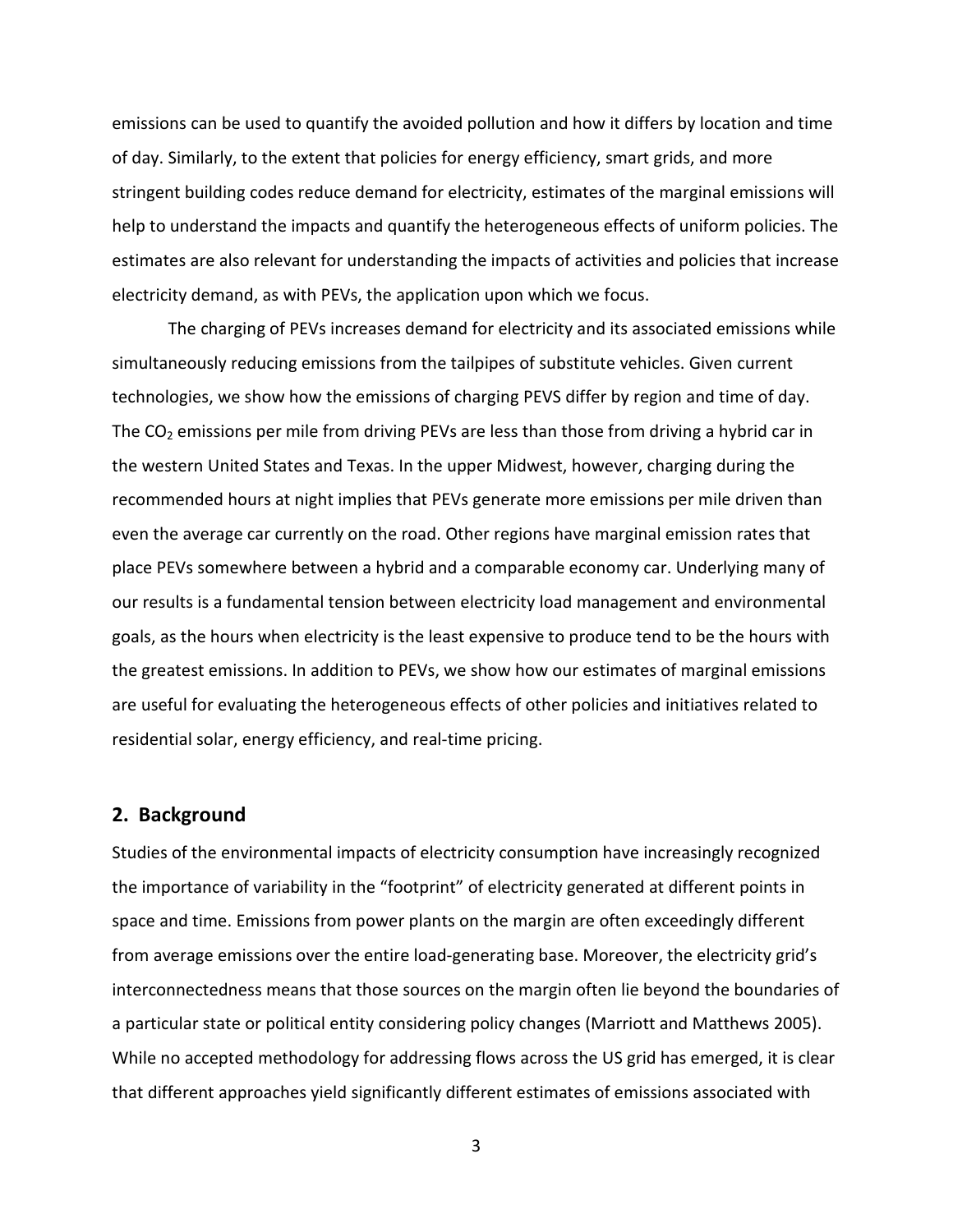load shifting in a particular location (Weber *et al*. 2010). Reliable estimates of marginal emissions are nevertheless critical for evaluating a range of climate and energy policies, some of which we have mentioned and discuss in more detail later in the paper. At this point, however, we focus more specifically on our application to PEVs and the policies that seek to promote them.

#### **2.1. Plug-in Electric Vehicles**

 $\overline{a}$ 

Pure PEVs are battery-driven automobiles that derive all of their energy (with the exception of that harnessed from deceleration during driving) from an external source of electricity. They have been promoted worldwide as a tool for reducing emissions and mitigating climate change. In Europe, the UK Climate Change Committee has recently made electric vehicles a centerpiece of its climate change policy (Adam 2009). The electrification of the transportation sector has also been identified as an important tool in battling climate change in the United States (Lehmann 2011). Indeed, California, which is often a pioneer of US environmental policy, recently adopted the Advanced Clean Cars Program that will require manufacturers to offer PEVs for sale in the state as part of the effort to reach state-level goals in reducing greenhouse gas (GHG) emissions over the next twenty years.

Significant financial incentives for consumer adoption have also accompanied the enthusiasm for PEVs in the United States. At the federal level, there is a consumer tax credit of \$2,500 per vehicle plus an additional \$417 for each kWh of battery capacity in excess of five kWhs. The total credit allowed per vehicle is capped at \$7,500, and all vehicles currently on the market qualify for the full credit.<sup>[2](#page-5-0)</sup> A wide and varying range of additional incentives are offered at the state level. These include rebates and tax credits for the purchase of vehicles and charging infrastructure, as well as access to carpool lanes and free public parking in some municipalities.<sup>[3](#page-5-1)</sup> While some states offer no incentives, at least four offer incentives of at least

<span id="page-5-0"></span> $2$  See IRS Notice 2009-89. Also, the credit begins to phase out for a manufacturer's vehicles when at least 200,000 qualifying vehicles have been sold for use in the United States. The count is determined based on a cumulative basis for sales after December 31, 2009.

<span id="page-5-1"></span><sup>&</sup>lt;sup>3</sup> A comprehensive listing of both state and federal incentives is available online through the Plug in America website at http://www.pluginamerica.org/incentives.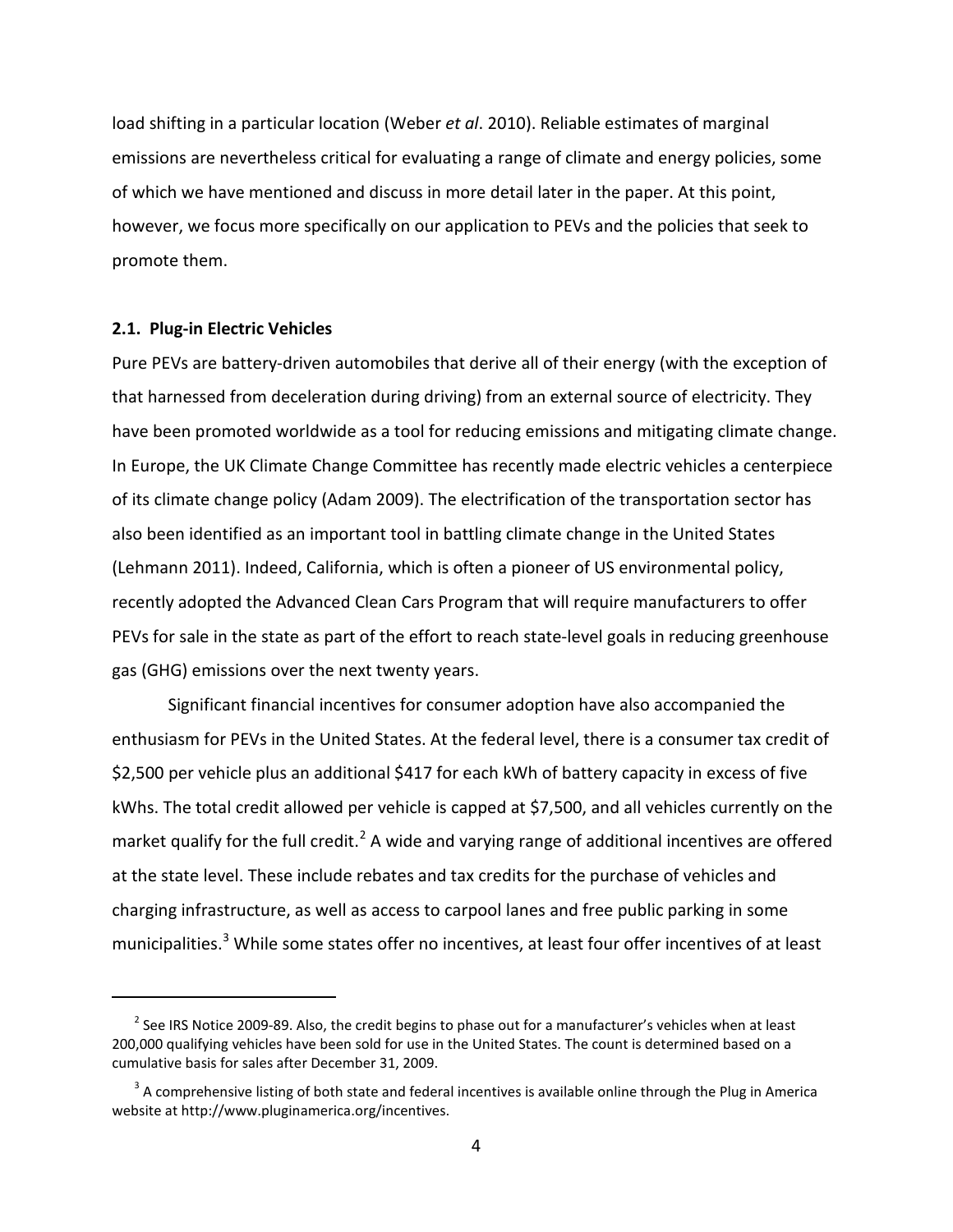\$5,000, which when combined with the federal program accounts for somewhere between one-quarter and one-third of the manufacturer's suggested retail price of the two most popular models on the market, the Nissan Leaf and Chevrolet Volt.

Conventional automobiles generate several key pollutants as a byproduct of gasoline combustion. In addition to  $CO<sub>2</sub>$ , these include nitrogen oxides, volatile organic compounds, carbon monoxide, and particulate matter. PEVs also generate pollution notwithstanding their misleading classification as "zero-emissions vehicles." PEVs simply trade tailpipe emissions for emissions generated at the smokestack of electric power plants. For some pollutants, the switch may be beneficial because the technologies and economies of scale are such that the costs of pollution control are cheaper at power plants. Moreover, the fact that emissions for the criteria pollutants under the Clean Air Act are more tightly regulated in the power sector might further ensure some environmental benefits of purchasing a PEV instead of a comparable substitute vehicle.

The benefits of PEVs are less clear, however, when it comes to  $CO<sub>2</sub>$  emissions, which are currently unregulated in the US electricity sector. The net effect on  $CO<sub>2</sub>$  emissions of switching to PEVs will depend, in part, on the carbon intensities of the power plants supplying the electricity for charging. It follows that any emission benefits will necessarily differ across charging locations because of the wide variability of emission intensities among power plants. Policies that promote charging during certain hours will also have differing effects because of the way that plants are utilized differently throughout the day during peak and off-peak times of electricity demand.<sup>[4](#page-6-0)</sup> Our methodology for estimating marginal emissions accounts for these features, and we will use the estimates to make explicit comparisons between PEV emissions at different locations relative to comparable substitute vehicles. We will also make comparisons among choices based on the electricity generation costs and the social cost of carbon. While our analysis is not a comprehensive benefit-cost analysis, which would entail other considerations, many of which are difficult to measure, we do discuss the broader policy context later in the paper. At this point, we briefly review the existing literature on estimating marginal emissions with applications to PEVs.

<span id="page-6-0"></span> $\overline{a}$ 

<sup>&</sup>lt;sup>4</sup> The same issues arise when evaluating how the expansion of renewables affects emissions (Borenstein, 2012).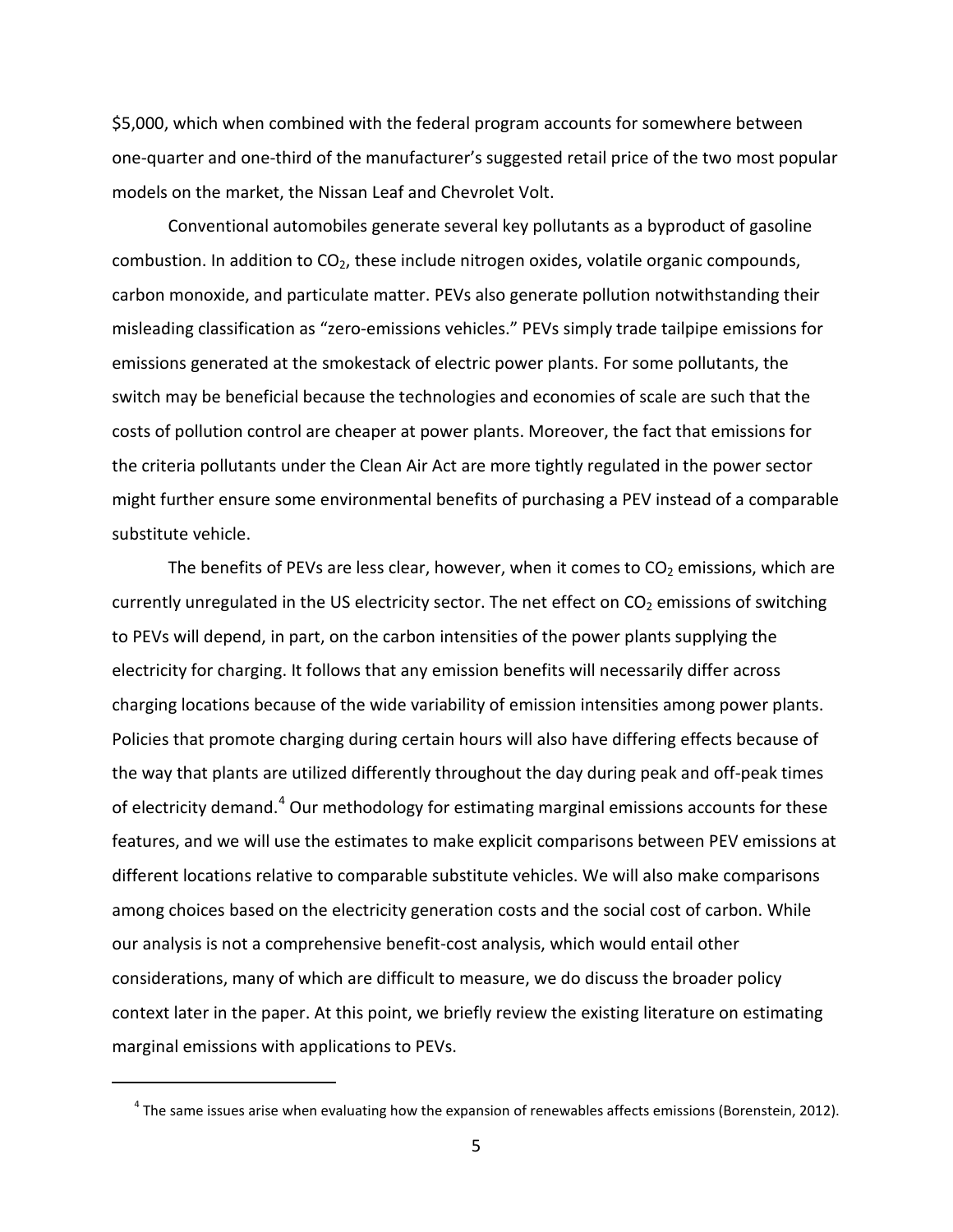#### **2.2. Literature Review**

Despite the widely recognized importance of distinguishing between marginal and average electricity generating units and electricity flows across regions, nearly all of the limited literature on the environmental impacts of PEVs, most of which has an engineering orientation, takes a rather narrow approach. Several studies analyze the benefits of PEVs assuming that a particular type of power plant is generating the electricity to charge the vehicles (EPRI 2002; Kliesch and Langer 2006; Stephan and Sullivan 2008). As one might expect, these studies find that cleaner power plants yield greater environmental benefits. While the magnitudes of the differences are illustrative, the analyses are not especially informative for answering questions about changes in PEV penetration at particular locations or in the timing of charging during the day. Other studies take a less hypothetical approach, yet rely on average emissions rates across regions to assess environmental impacts (Samaras and Meisterling 2008; Michalek *et al*. 2011; Anair and Mahmassani 2012). While these studies conduct sensitivity analyses around the estimates, they eschew efforts to directly assess the emissions profiles associated with the marginal power sources that would be used to charge PEVs.

Several studies do attend to electricity generation on the margin. McCarthy and Yang (2010) and Blumsack, Samaras, and Hines (2008) use engineering models to simulate meritorder dispatch (*i.e*., least cost allocation) of electricity. McCarthy and Yang (2010) focus on California, where they conclude that PEVs reduce  $CO<sub>2</sub>$  emissions relative to conventional gasoline vehicles and hybrids. Blumsack *et al*. (2008) conduct their analysis at the level of regional transmission organizations (excluding the Western United States), while also considering the life-cycle CO<sub>2</sub> emissions of battery manufacturing. They conclude that PEVs are generally better, though no worse, than conventional cars in terms of GHG emissions.

In contrast to these simulation models, a regression approach to estimating marginal emissions can account for details of the electricity industry that might otherwise be ignored, including market power, transmission and operating constraints, and imperfect information about market conditions. In one study, Siler-Evans, Azevedo, and Morgan (forthcoming) use a regression approach to estimate marginal emissions by region and time of day. They use the US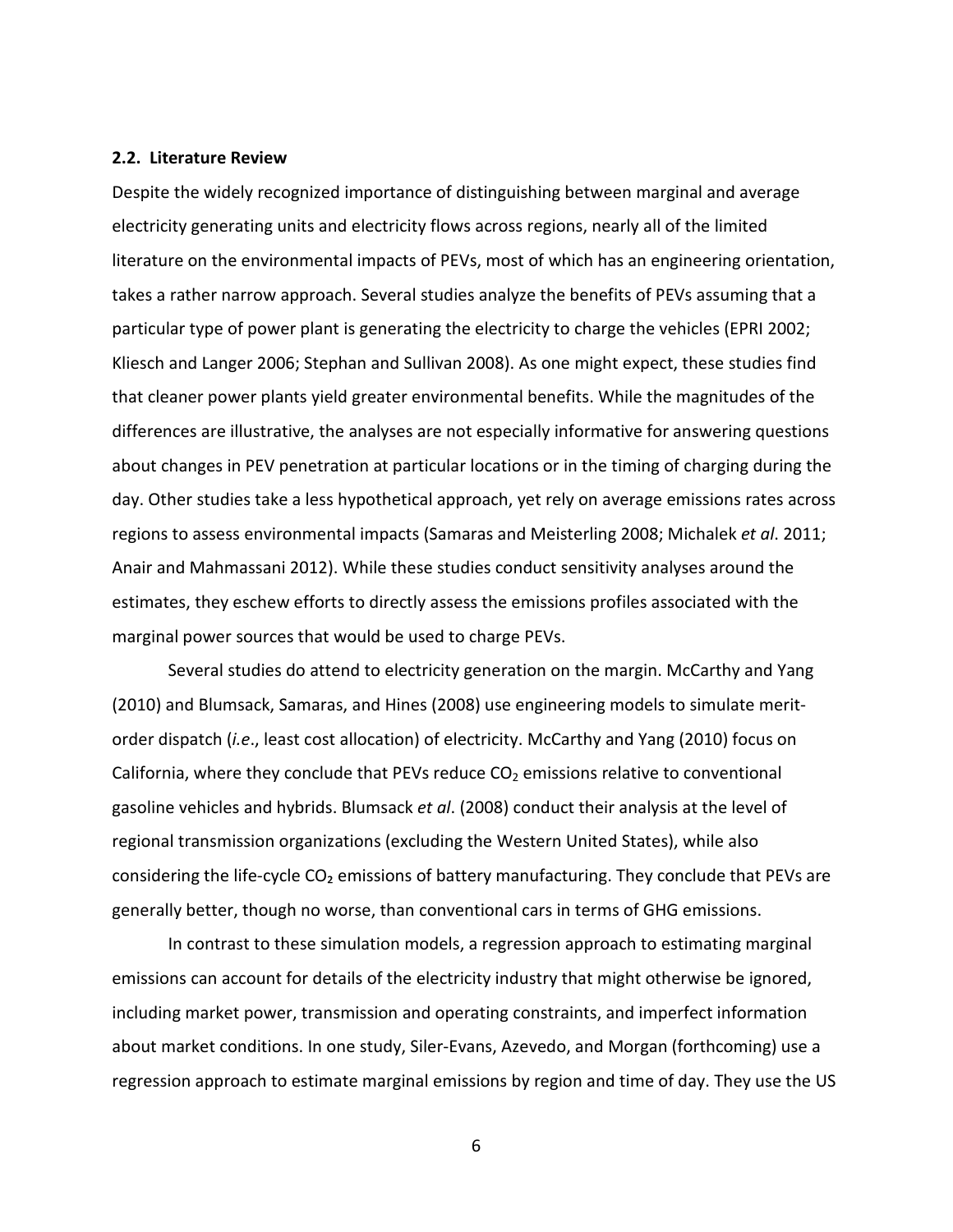Environmental Protection Agency's (EPA) Continuous Emission Monitoring System (CEMS) data (described below) and regress each NERC region's hourly change in aggregate emissions on its hourly change in gross fossil-fuel generation. While this approach is an improvement on other methods, it is only valid under the following assumptions: (a) all consumption in a region is met by power plants in the same region; (b) only power plants in the CEMS data supply marginal electricity output; (c) aggregate fossil-fuel generation is exogenous; and (d) the method's *ad hoc* corrections for line losses are constant over location and time. In contrast, the approach that we apply in this paper is based directly on the relationship between aggregate emissions and end-use consumption, and we allow the marginal producer to be located anywhere in the corresponding grid interconnection.

Finally, two other studies are worth mentioning in tandem because they comprise what is perhaps most closely related to our analysis here. In addition to considering specific electricity-generation technologies, Stephan and Sullivan (2008) apply the estimates of marginal emissions from Holland and Mansur (2008) to analyze PEVs. Holland and Mansur (2008) focus on the environmental effects of real-time pricing, and they regress daily emissions at the NERC level on the first and second moments of the within-day distribution of consumption in the same NERC region. While the validity of these estimates are subject to some of the same assumptions as those in Siler-Evans *et al*. (forthcoming), Stephan and Sullivan's (2008) use of them suggests that PEVs have emission rates between 50 and 75 percent that of hybrid vehicles (not plugged in).

In what follows, we describe our method, which differs from the existing literature in several important ways. Unlike previous analyses, we estimate hour-of-day marginal emission rates. Moreover, the aggregation of emissions at the level of grid interconnections means that the estimates account for how demand shocks in some regions may affect marginal emissions in others. Finally, we discuss how the estimates for  $CO<sub>2</sub>$  (along with sulfur dioxide and nitrogen oxides) can be used to evaluate a variety of policies, in addition to our primary focus on PEVs.

# **3. Data and Preliminaries**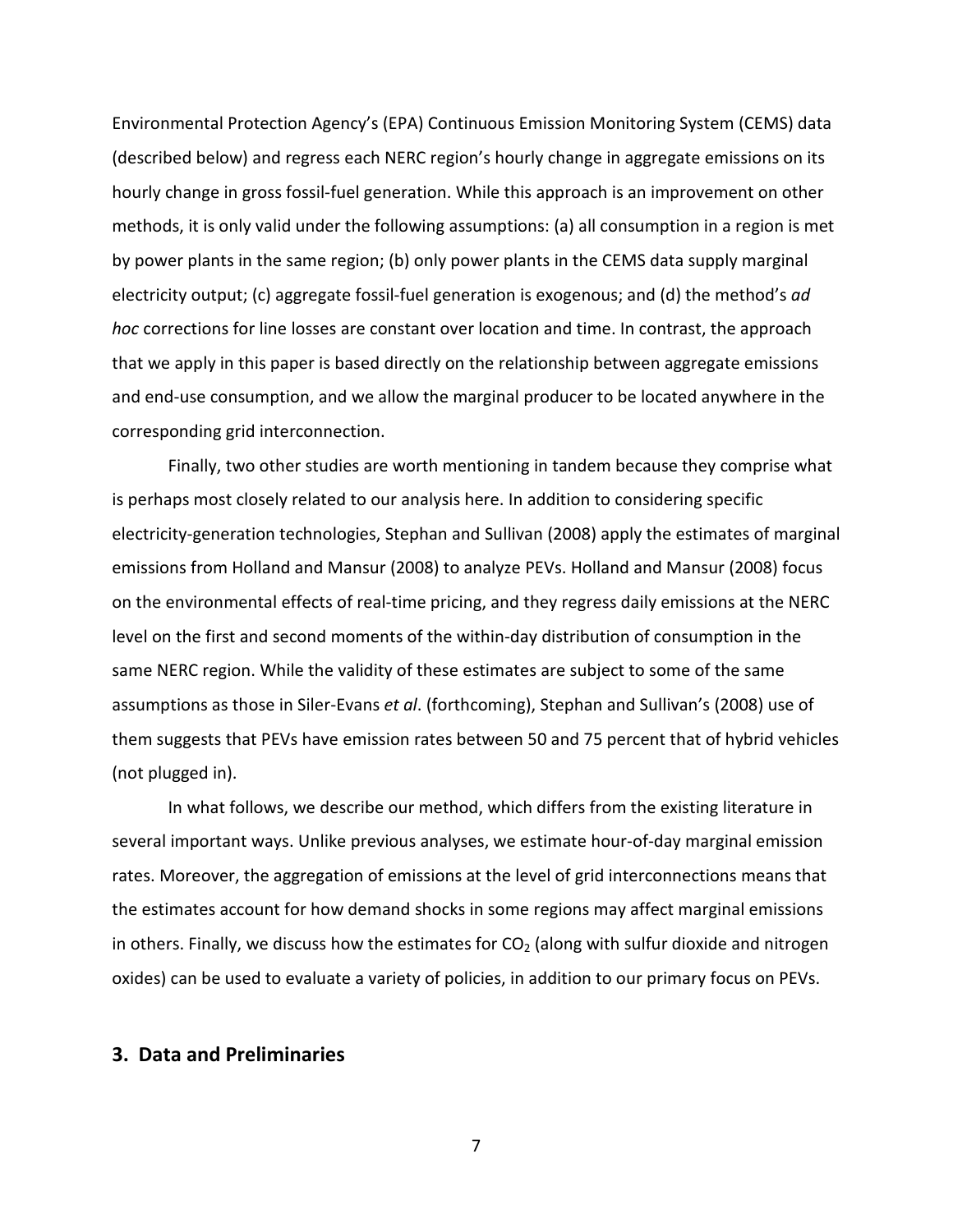This section describes the various data sets used in our analysis, presents basic summary statistics, and makes preliminary comparisons between the emission rates of electric power plants that might charge PEVs relative to comparable vehicles currently on the road.

## **3.1. Data on Emissions and Electricity**

 $\overline{a}$ 

Using data over the three year period of 2007 through 2009, the most recent period for which all data are available, we combine data sets from several federal agencies: the EPA, the Energy Information Administration (EIA), and the Federal Energy Regulatory Commission (FERC). The EPA's CEMS data is our primary source of emissions data for all fossil-fuel generating units with at least 2[5](#page-9-0) megawatts (MW) of generating capacity.<sup>5</sup> These data include information on CO<sub>2</sub>, sulfur dioxide, and nitrogen dioxide emissions and are available hourly for the most recent period of January 2007 through December 2009. Also included in the CEMs data, which we use here, is each unit's hourly gross generation, *i.e*., the total amount of electrical power that a unit produces for internal use and for sale. We obtain hourly electricity consumption data for the same time period from FERC Form 714, which is reported at the level of 200 planning areas across the nation.<sup>[6](#page-9-1)</sup> We also use data from Form 714 on the Hourly System Lambda, which is an estimate of the marginal cost of electricity generation for a given hour in each planning area.<sup>[7](#page-9-2)</sup> Two other sources of data are useful for some basic calculations of summary statistics. One is EIA Form 923 that includes net generation (only electricity for sale) at the power plant level by month for 2007 through 2009.<sup>[8](#page-9-3)</sup> The other is EPA's Emissions & Generation Resource Integrated

<span id="page-9-0"></span> $5$  Technically, a generating unit is a subset of a power plant that typically consists of a boiler, generator, and smoke stack. Detailed information about the CEMS program and more specifics about which units are included in the data can be found online at http://www.epa.gov/airmarkets/emissions/continuous-factsheet.

<sup>6</sup> These data are available online at http://www.ferc.gov/docs-filing/forms/form-714/overview.asp.

<span id="page-9-3"></span><span id="page-9-2"></span><span id="page-9-1"></span> $<sup>7</sup>$  In restructured competitive electricity markets, the lambdas are simply market prices. The system lambdas</sup> are not available for one of the interconnection/NERC regions (ERCOT), so for this one we use reported prices as the measure of marginal generation costs, available at http://www.ercot.com/mktinfo/prices/mcpea.

 $8$  These data are available online at http://www.eia.gov/electricity/data/eia923/.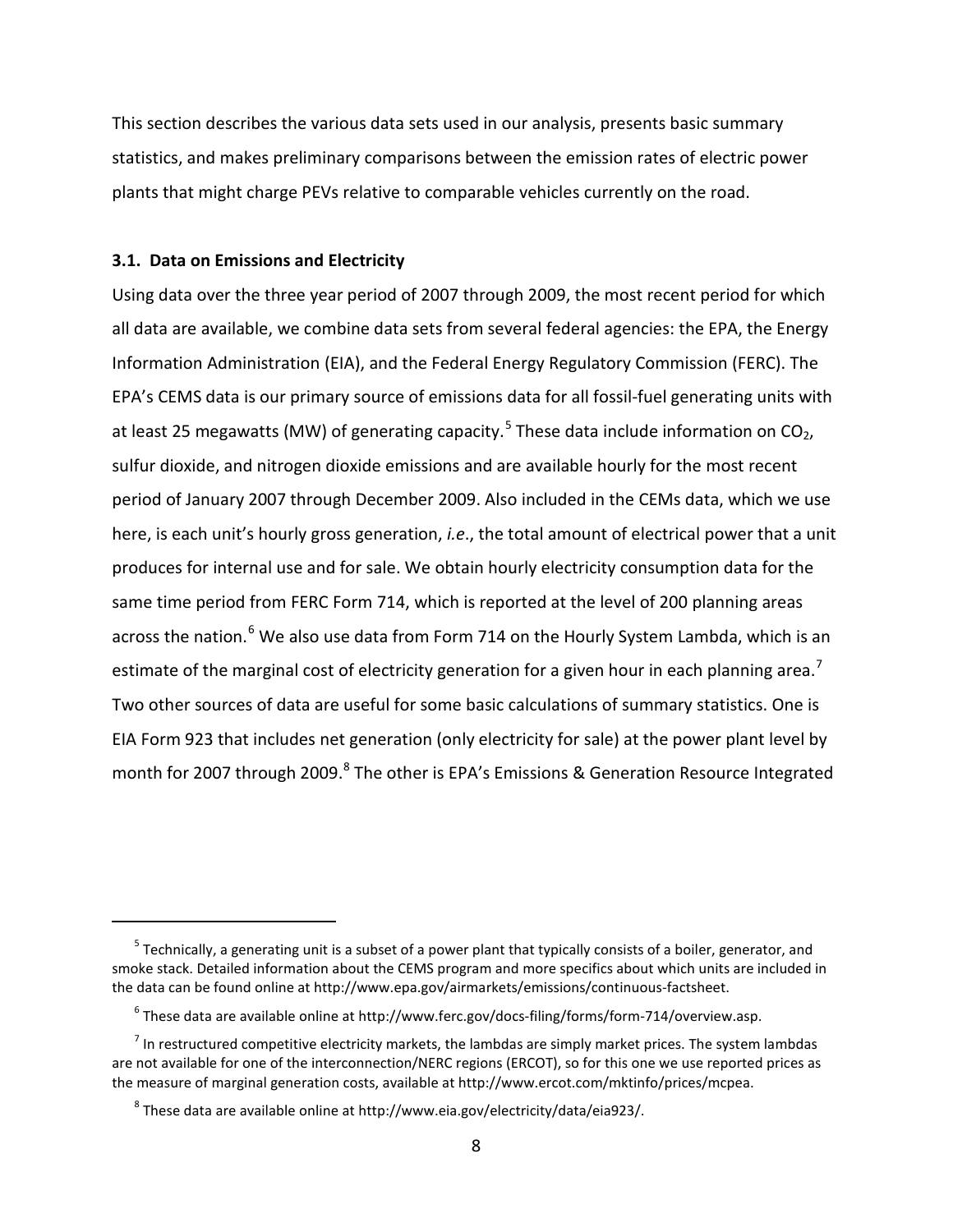Database (eGRID), which contains data on the emissions rates of power plants based on net generation for the corresponding period from 2007 and 200[9](#page-10-0).<sup>9</sup>

The unit of observation varies widely among these data sources. For instance, the EPA data are available at the level of generating units, while the FERC data are reported for planning areas that range in size from the city of St. Cloud, Minnesota to all of the Pennsylvania, Jersey, Maryland (PJM) Power Pool, the largest control area covering 13 states from New Jersey to Chicago. At various points of our analysis, and to different degrees, we aggregate and merge the data sets to make them comparable and account for important institutional features about electricity grid interconnections.<sup>[10](#page-10-1)</sup>

Figure 1 provides a general overview of the US electrical grid with an illustration of how the United States is partitioned into three interconnections (Western, ERCOT, and Eastern) and eight NERC regions (FRCC, MRO, NPCC, RFC, SERC, SPP, TRE, WECC). $^{11}$  $^{11}$  $^{11}$  Interconnections are important because they identify the entire regions over which electricity is traded, so changes in demand at any location—from, for example, a new PEV—could affect the generation of a marginal plant anywhere within the corresponding interconnection. Note that the Western and ERCOT interconnections each have only one NERC region, and we will follow convention and refer to the different designations interchangeably as WECC and ERCOT, respectively. In contract, the Eastern interconnection encompasses six NERC regions, and we will decompose parts of our analysis accordingly to obtain greater spatial resolution in our results.

Table 1 provides summary statistics at the level of interconnections and NERC regions, and looking across them gives a sense of the regional heterogeneity. The first three columns report average hourly  $CO<sub>2</sub>$  emissions, electricity consumption, and net electricity generation.

 $\overline{a}$ 

<span id="page-10-0"></span> $9$  Data is not available for 2008, and information about eGrid and the data sets are available online at http://www.epa.gov/cleanenergy/energy-resources/egrid/.

<span id="page-10-1"></span> $10$  All of the emissions and consumption data are for the United States only. Canada (and Mexico to a much smaller degree) does trade power with the United States (see Figure 2). But most of the power coming from Canada is hydroelectric and sold over large direct current lines that are at capacity most hours. This suggests that changes in consumption in the United States would have a small effect on production decisions in Canada, and any changes in production would have negligible effects on short-run  $CO<sub>2</sub>$  emissions, which is the focus of our analysis.

<span id="page-10-2"></span> $11$  The acronyms correspond with the following full names: Electric Reliability Council of Texas (ERCOT), Florida Reliability Coordinating Council (FRCC), Midwest Reliability Organization (MRO), Northeast Power Coordinating Council (NPCC), Reliability*First* Corporation (RFC), SERC Reliability Corporation (SERC), Southwest Power Pool (SPP), Texas Regional Entity (TRE), and Western Electricity Coordinating Council (WECC).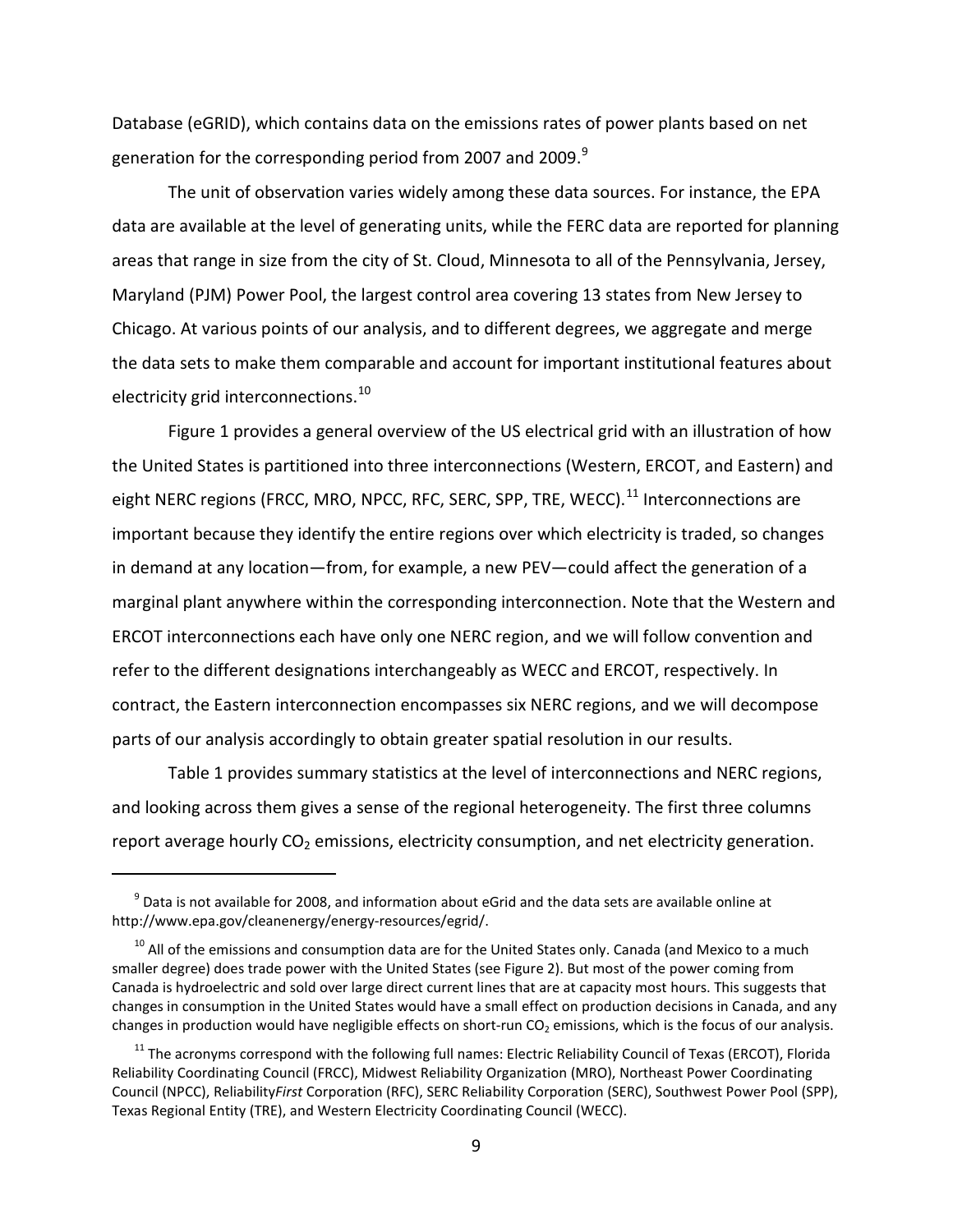Looking first at the three interconnections, we see that the Eastern interconnection is more than four times the size of WECC, which is approximately twice the size of ERCOT. It is also the case that consumption tends to be lower than generation, and the difference can be explained by line losses due to the transport of electricity over power lines. The similarity of consumption and net generation for the Eastern interconnection is because of imports from Canada at a magnitude of roughly three MW/hour on average. Among the NERC regions of the Eastern interconnection, the differences between consumption and net generation indicate which regions are importers or exporters of electric power. The pattern is such that Florida (FRCC), the upper Midwest (MRO) and NPCC are importers, the Mid-Atlantic region (RFC) and the Southeast (SERC) are exporters, and the Oklahoma region (SPP) is close to neutral.

Figure 2 illustrates graphically and in more detail the pattern of how electricity tends to flow around the United States. Although the graph is based on 2010 data and finer NERC subregions, a similar energy import-export pattern is evident. The important point of the figure for the purposes of our analysis is to recognize how electric power flows substantially within the grid interconnections, as this is critical for estimating the marginal emissions of changes in electricity demand at a particular location.

Table 1 also reports several measures of the  $CO<sub>2</sub>$  emissions rate for each region. First is the consumption-based emission rate, which is simply the first column divided by the second. The ERCOT and Eastern interconnections have similar rates, just under 1.3 lbs  $CO<sub>2</sub>/kWh$ , while WECC is substantially lower at 0.85. Within the Eastern interconnection NERC regions, the rates range from a high of 1.64 in SPP to a low of 0.57 in NPCC. These rates are somewhat misleading, however, because they do not account for electricity being traded across regions: a region that imports power will have an artificially low rate, while an exporter's rate will be too high. The generation-based emissions rates, which are the first column divided by the third, take such trading into account, and for this reason, they are the ones typically used when evaluating electricity emissions. We now see that the generation-based emissions rate in MRO is quite close to that of SPP, as the rates in importing (exporting) regions have risen (fallen). As a simple point of comparison, we report in the last column of Table 1 eGRID's emissions rates by region based on net generation. While the time period differs because 2008 is missing, the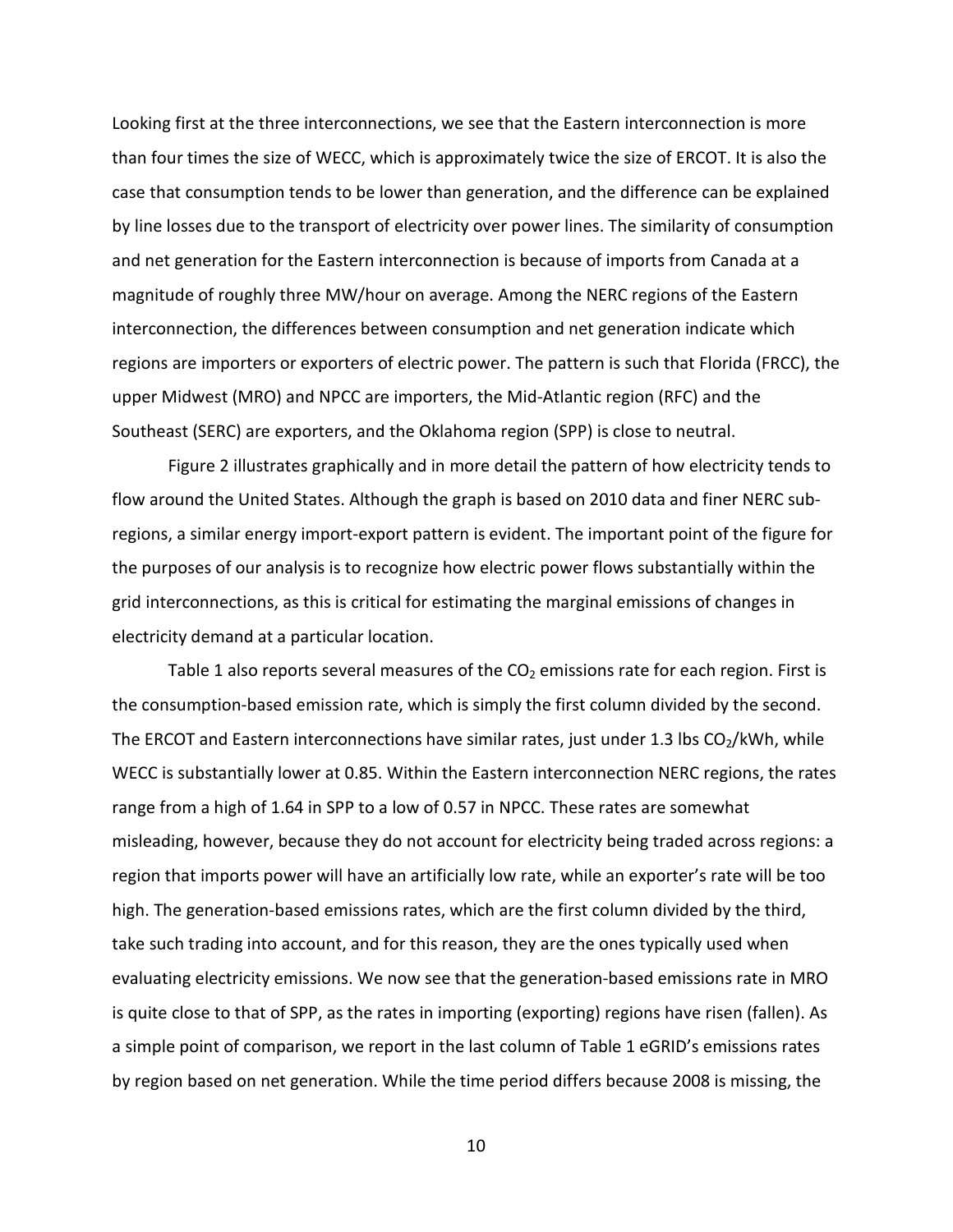numbers are quite similar to our generation-based estimates. In both cases, the rates are informative, but they are not especially useful for understanding how changes in electricity demand will affect emissions—as they both represent average rather than marginal emission rates.

#### **3.2. Preliminary Comparisons Among Vehicles**

When plugging in a PEV, or engaging in other activities that increases demand for electricity, any power plant in the same interconnection could, in principle, provide the marginal power. Yet, as mentioned previously, the  $CO<sub>2</sub>$  emissions associated with power plants differs greatly, ranging from zero for hydropower and nuclear plants to substantial for many coal-fired plants. To determine how the heterogeneity of emissions affect the environmental implications of PEVs, we consider the emission rates of particular plants and make preliminary comparisons between the potential emissions from charging PEVs and driving substitute vehicles.

We begin with the EPA CEMS data on hourly  $CO<sub>2</sub>$  emissions and gross generation for the fossil-fired units over the entire sample period 2007-2009. Because we are interested in the marginal emissions of consumption (rather than generation), we make two adjustments to gross generation to derive consumption-based emission rates. First, we convert gross to net generation based on the reported difference between the two for units in the EIA Form 923 data of 2008, a year for which both numbers are available. We find that approximately 4.59 percent of the gross generation is consumed on-site, and we make this constant adjustment to all units and hours to obtain an estimate of hourly net generation. Second, to focus on consumption, we must also account for electricity that is lost through transmission and distribution, and we use Stephan and Sullivan's (2008) estimate of 9.6 percent to make this conversion. Hence, the emissions rate of interest for our analysis is a unit's hourly  $CO<sub>2</sub>$ emissions divided by its net transmitted generation, defined as (gross generation)/(1.0459×1.096).

Figure 3 plots the cumulative distribution and probability density functions for the hourly net transmitted (*i.e*., consumption-based) emissions rates for all of the fossil-fired units in the CEMS data. The mean emissions rate is 2.10 lbs  $CO<sub>2</sub>/kWh$  with upper and lower quartiles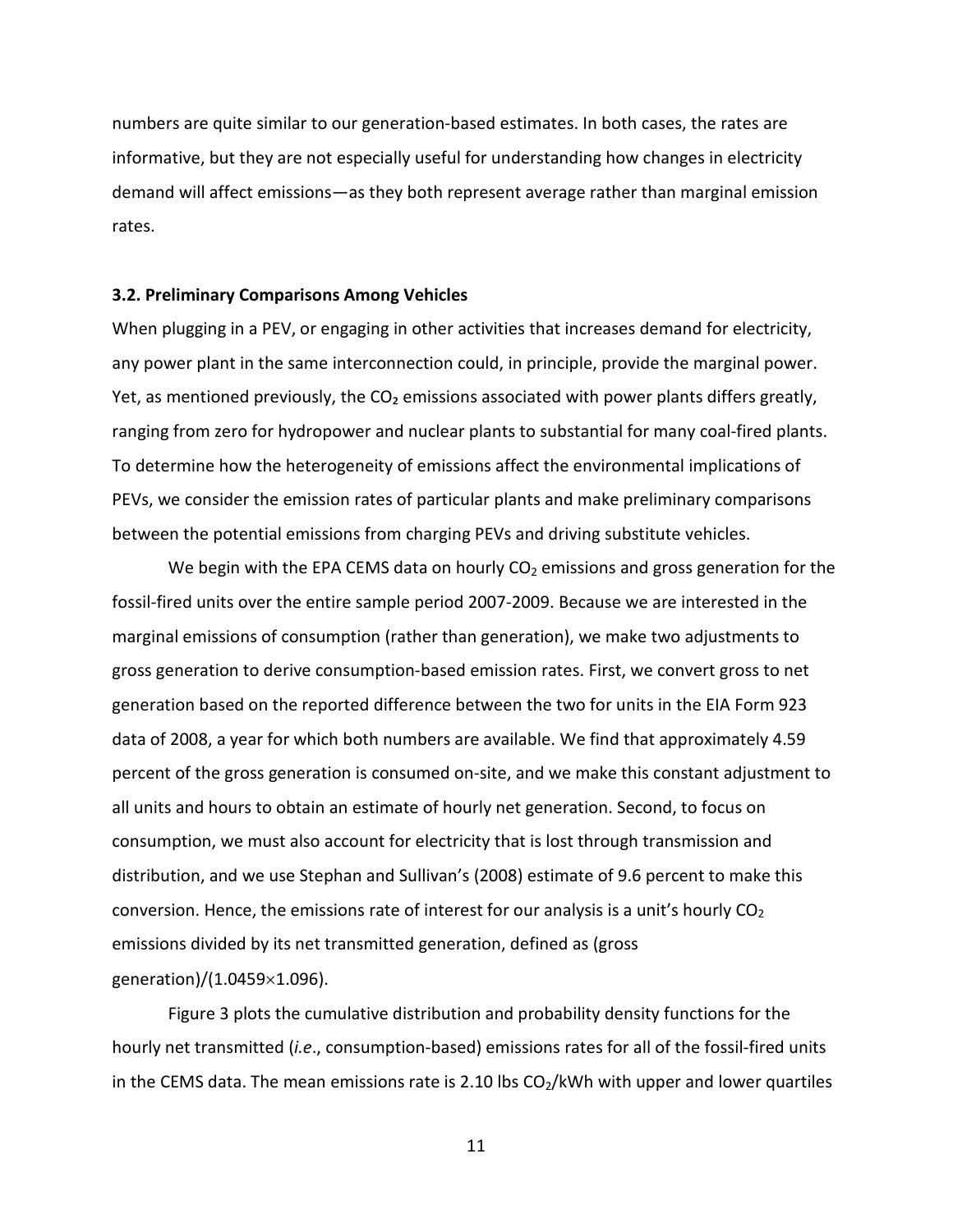of 1.42 and 2.40. The peaks of the probability density function illustrate the different emissions rates among the three primary technologies of fossil units, which, from low to high emissions rates, are combined-cycle gas turbines, single-cycle gas turbines, and coal-fired boilers.

We now consider how this distribution of emission rates can be used to compare the CO<sub>2</sub> emissions of electric cars against those of substitute vehicles currently in use. The two most popular PEVs on the market are the Chevrolet Volt and the Nissan Leaf, and these vehicles use approximately 36 kWh and 34 kWh per 100 miles, respectively.<sup>[12](#page-13-0)</sup> Taking the midpoint and normalizing per mile, we summarize the current PEV technology as requiring 0.35 kWh/mile. This number multiplied by any one of the emission rates illustrated in Figure 3 yields the emission rates of PEVs in terms of lbs CO<sub>2</sub>/mile if charging occurred with electricity from that particular unit in a given hour. For the purposes of comparison with other vehicles, however, we use the 0.35 kWh/mile as a conversion to report all vehicle emissions in terms of lbs  $CO<sub>2</sub>/kwh$ , as this make makes comparisons straightforward using Figure 3.

The average fuel economy of the US fleet of light-duty, gasoline-powered vehicles is 21.7 miles per gallon (mpg) (Department of Transportation 2009). Because combusting a gallon of gasoline releases 19.6 lbs  $CO<sub>2</sub>$  (EPA 2011), the average light-duty gasoline vehicle emits 0.90 lbs  $CO<sub>2</sub>/mile.$  To make this number comparable with the emission rates of PEVs in Figure 3, we simply multiply by 1/0.35 miles/kWh to obtain 2.58 lbs  $CO<sub>2</sub>/kWh$ . This number is shown as the right-most vertical reference line in Figure 3, and it represents the average emissions rate of light-duty gasoline vehicles in the 2009 US fleet. One way to interpret the cumulative distribution function in Panel A is that a PEV will emit less  $CO<sub>2</sub>$  than the average light-duty vehicle assuming the PEV's charge comes from a fossil-fired unit that is below the 87<sup>th</sup> percentile in emissions. In contrast, and more importantly, a PEV could emit more  $CO<sub>2</sub>$  if its charge comes from a fossil-fired unit above that percentile in emissions—roughly 13 percent of all electricity-generating units. While these numbers illustrate how PEVs might compare with other vehicles in terms of their emissions, the comparisons are potentially misleading for several reasons. First, they are not informative about the probability of which units might be on

 $\overline{a}$ 

<span id="page-13-0"></span> $12$  The US Department of Energy reports fuel economy statistics for both conventional and electric cars, and these statistics are available online at www.fueleconomy.gov.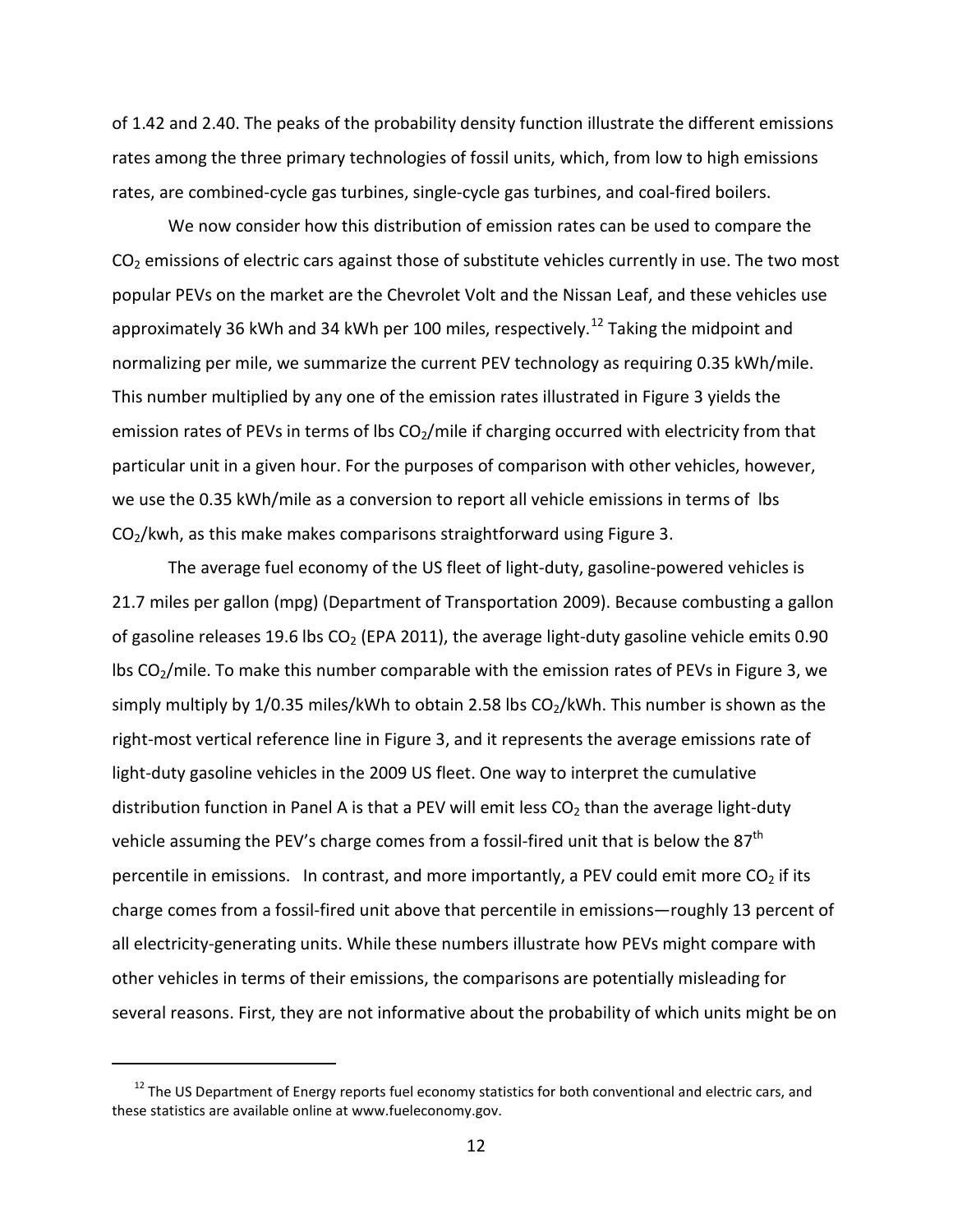the margin. Second, they do not distinguish among hours of the day, over which there is substantial variation in emissions rates. Third, they imply that only one unit could be on the margin, when in fact several could be on the margin simultaneously or over the course of a PEV's charge of several hours. Finally, the numbers assume that the substitute for a PEV is a random draw from the population of all light-duty vehicles. While we address the first three of these concerns in our subsequent empirical analysis, we first make comparisons with vehicles that are more likely to be substitutes for PEVs.

We consider the alternatives of a comparable economy car and a hybrid. Using characteristics of the Nissan Leaf, a set of comparable gasoline vehicles is the Toyota Corolla, Honda Civic, Chevrolet Cruze, and Ford Fiesta, and this set has a 2012 fuel economy average of 31 mpg.<sup>[13](#page-14-0)</sup> Converting these units, as described above, implies an emissions rate of 1.79 lbs  $CO<sub>2</sub>/kWh$ , corresponding to the middle reference line in Figure 3, and the interpretation is that approximately 41 percent of the fossil units that might charge PEVs over any hour have higher emission rates. Turning to the hybrids, we consider the leading seller of a Toyota Prius, which for 2012 has a combined fuel economy rating of 50 mpg, or for purposes of comparison an emissions rate of 1.13 lbs  $CO<sub>2</sub>/kWh$ . As shown by the left-most reference line in Figure 3, only 12 percent of the fossil-fired units over all hours have emission rates lower than this, implying much scope for PEVs to have higher emission rates than hybrid vehicles. In sum, these comparisons demonstrate the importance of identifying the marginal power plant for evaluating the environmental implications of PEVs, as well as the choice of substitute vehicles.<sup>[14](#page-14-1)</sup>

## **4. Estimating Marginal Emissions**

 $\overline{a}$ 

<span id="page-14-0"></span> $13$  The six characteristics of the Leaf are head room (41.2 inches front/ 37.3 inches rear), hip room (51.5 in. front / 50 in. rear), leg room (42.1 in. front / 31.1 in. rear), shoulder room (54.4 in. front / 52.5 in. rear), 5 seating capacity, and 14.5 cubic feet of cargo volume. The combined fuel economy is 30 mpg for the Corolla and Cruze, 32 mpg for the Civic, and 33 mpg for the Fiesta.

<span id="page-14-1"></span> $14$  Here we have simply chosen likely alternatives to PEVs, but a more formal empirical approach could be used to identify the most likely substitutes. While we leave these estimates to future research, it is worth remarking that the value of such an exercise will increase with more data if and when electric vehicles become more common.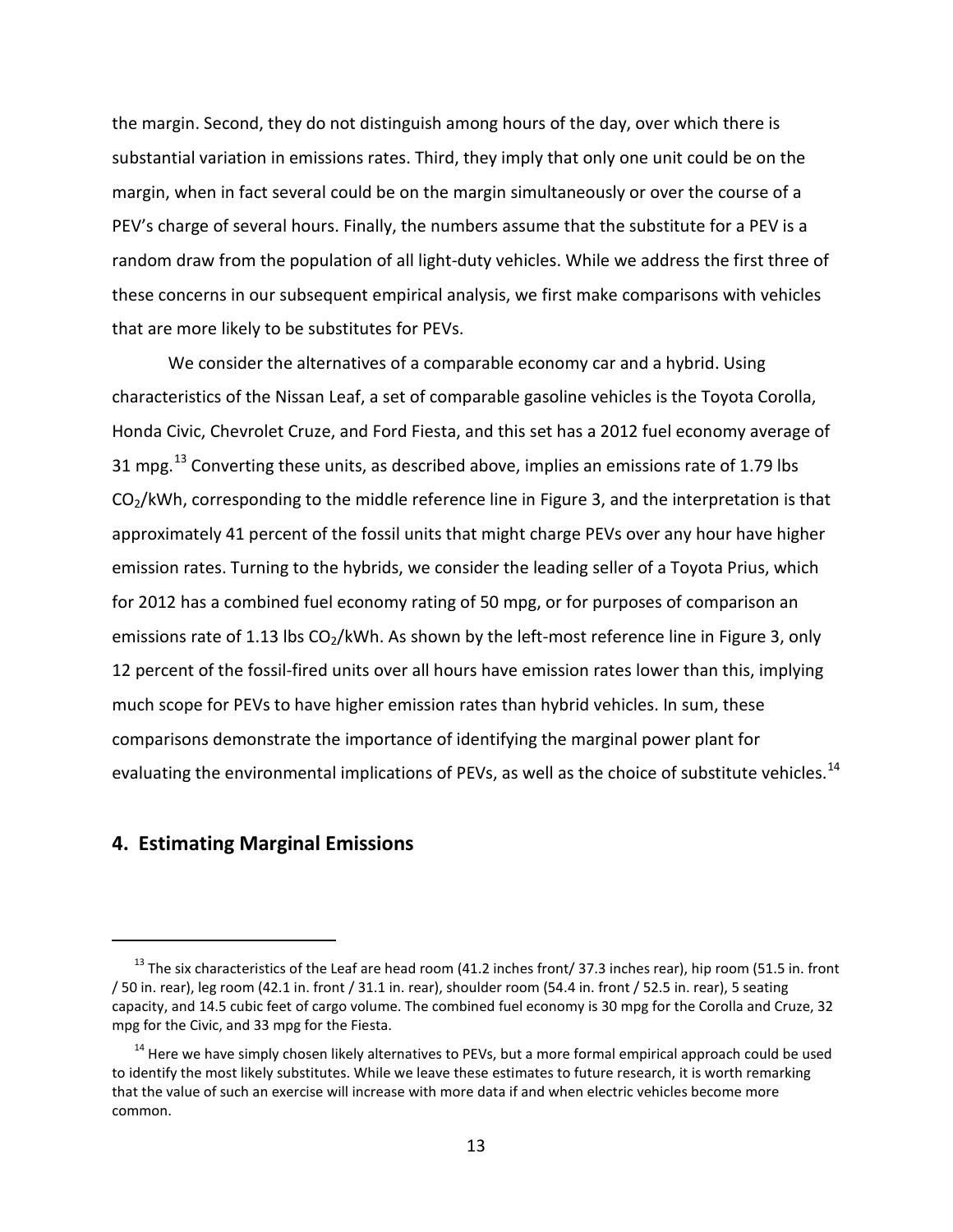We begin with models to estimate the marginal rate of  $CO<sub>2</sub>$  emissions from electricity consumption within each of the three interconnections (WECC, ERCOT, Eastern).<sup>[15](#page-15-0)</sup> Considering each interconnection separately,  $c_t$  denotes an interconnection's CO<sub>2</sub> emissions in hour of sample *t* , and the contemporaneous quantity of electricity demanded in the interconnection is  $q_t$ . <sup>[16](#page-15-1)</sup> Our general approach is to regress each interconnection's hourly emissions on its hourly consumption. While in most markets that one might study, quantity demanded and thereby emissions would depend on price, we can treat  $q_t$  as exogenous in this case because wholesale electricity prices are not borne by consumers. Hence, the derived demand for wholesale electricity is perfectly inelastic, with few minor exceptions that pose no difficulty for our analysis.

The specific models that we estimate, one for each of the three interconnections, have the form

$$
(1) \t c_t = \theta_h q_{th} + \alpha_{hm} + \varepsilon_t,
$$

 $\overline{a}$ 

where *h* denotes hour of day (24 in total) and *m* denotes month of sample (36 in total). The term  $\alpha_{hm}$  represents a fixed-effect for each hour of day by month of sample.<sup>[17](#page-15-2)</sup> We estimate equation (1) using ordinary least squares, and we report Newey-West standard errors based on a 24-hour lag to account for serial correlation. The coefficients of interest are  $\theta_1$ ,...,  $\theta_{24}$ , which provide estimates of the marginal emissions of consumption for each hour of the day within an interconnection. When estimating equation (1), along with others reported here, we include data for only weekdays. We exclude weekends for two reasons. First, patterns of electricity demand and therefore generation differ between weekends and days of the week, meaning

<span id="page-15-0"></span><sup>&</sup>lt;sup>15</sup> While we focus on CO<sub>2</sub> emissions throughout the paper, the approach generalizes to sulfur dioxide and nitrogen oxides as well. We estimate these results and report them in appendix tables.

<span id="page-15-1"></span> $16$  Prior to aggregating emissions and demand for all econometric models, we convert all data into eastern standard time for the Eastern interconnection, central standard time for ERCOT, and western standard time for WECC.

<span id="page-15-2"></span> $17$  We also estimated models with different sets of fixed effects to test robustness of our results. Specifically, we estimated models with fixed effects based on day of sample, day of sample by hour of day, day of sample by seasonal hour of day, and hour of day by week of sample. In general, the results display qualitatively similar patterns across hours of the day and regions. In cases where they differ, the results are statistically insignificant.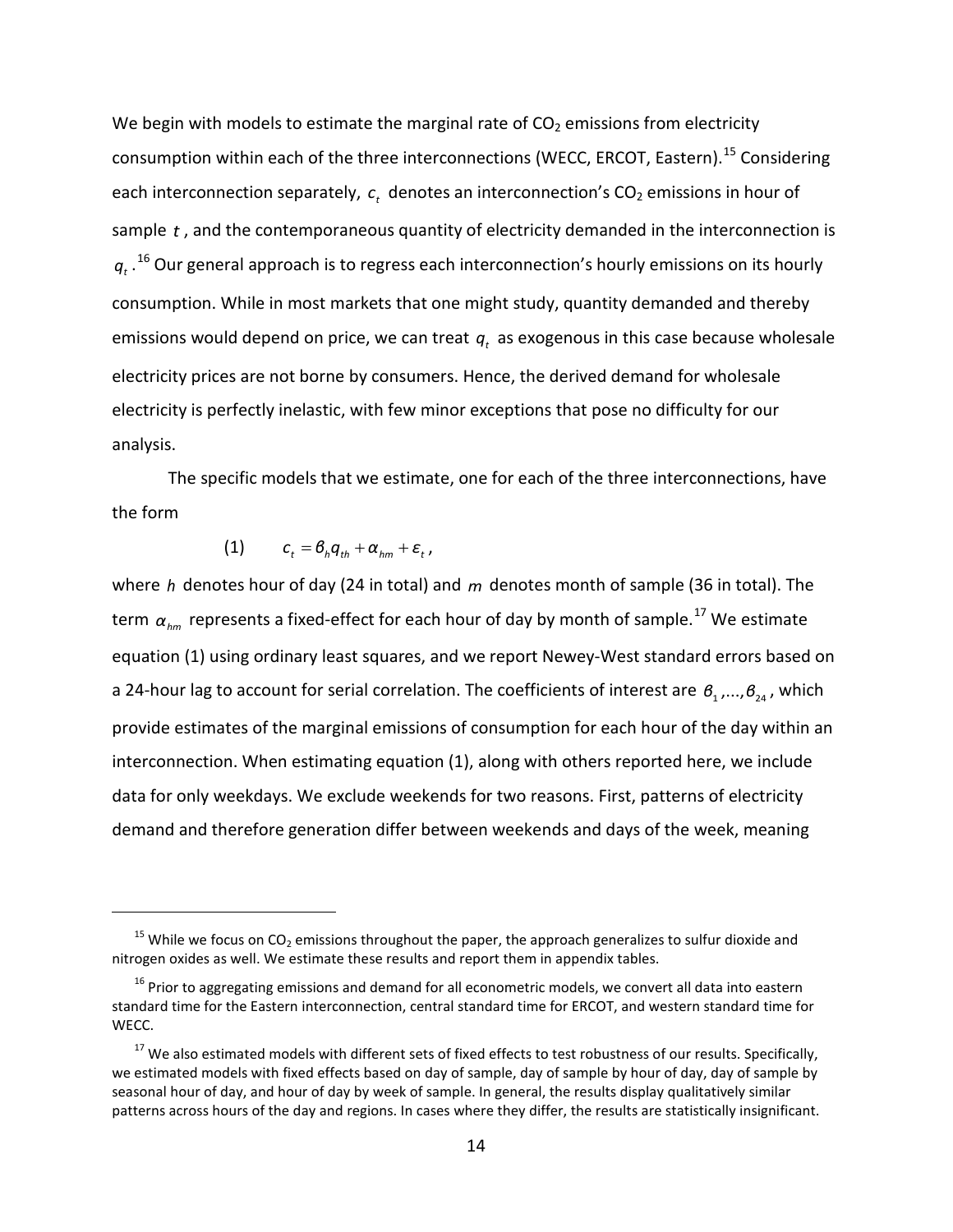that hourly coefficients may systematically differ. Second, our primary application to PEVs is more suited to days of the week, when commuting patterns are more regular.<sup>[18](#page-16-0)</sup>

We also provide a decomposition analysis for the Eastern interconnection, as it consists of six distinct NERC regions that we denote with subscripts *i* . Specifically, we estimate more spatially explicit relationships between where consumption takes place and its associated marginal emissions. Accordingly, for only the Eastern interconnection, we estimate the following model:

(2) 
$$
c_t = \sum_{i=1}^6 \theta_{ih} q_{ith} + \alpha_{hm} + \varepsilon_t.
$$

 $\overline{a}$ 

The only difference is that we include right-hand-side variables for electricity demand separately for each NERC region, while keeping the aggregate Eastern interconnection emissions on the left-hand-side. As a result, within the same model, we estimate marginal emissions for each hour of the day separately for each of the six NERC regions in the Eastern interconnection. A useful feature of the model is that marginal emissions are calculated for each NERC region while controlling for electricity consumption in other regions. The reason for keeping emissions aggregated at the interconnection level is to account for the trading of electricity that occurs between NERC regions within the interconnection.<sup>[19](#page-16-1)</sup>

Table 2 reports the results of all regression models for marginal  $CO<sub>2</sub>$  emissions.<sup>[20](#page-16-2)</sup> The first three columns are the estimates of specification (1) for each interconnection. To facilitate interpretation and comparison, we also illustrate results of these three models in Figure 4, which plots the marginal emissions (with 95-percent confidence intervals) against the hour of day for the WECC, ERCOT, and Eastern interconnections. Figure 4 shows substantial variation in

<span id="page-16-0"></span><sup>&</sup>lt;sup>18</sup> We did estimate parallel models that include data for all days of the week, and the results do not differ in meaningful ways. These other results are available upon request.

<span id="page-16-1"></span><sup>&</sup>lt;sup>19</sup> In terms of other disaggregated analyses, one could explore how hourly demand shocks in each planning area affect hourly emissions at each generating unit, but such an approach would suffer from omitted variable biases or multicollinearity. For example, if one were to regress a power plant's emissions on the local planning area demand alone, this would ignore the fact that neighboring region's consumption is correlated with the local demand. The bias could be in either direction, depending on the region's net importing status. At the other extreme, a regression of US aggregate emissions on consumption in each of the planning areas may be noisy given the high correlation among consumption variables.

<span id="page-16-2"></span> $^{20}$  Analogous results for sulfur dioxide and nitrogen oxides are reported in Appendix Tables 1 and 2, respectively.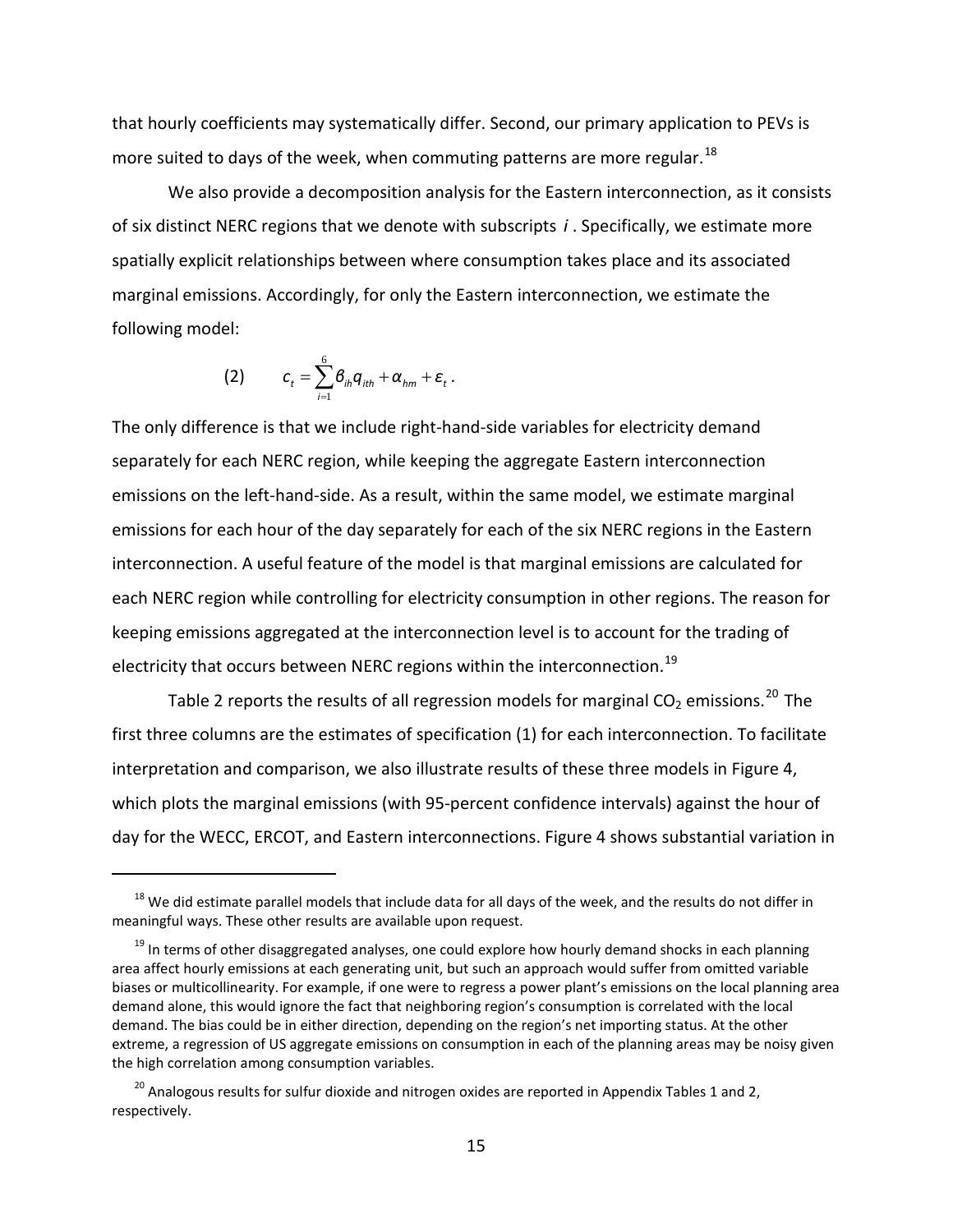the marginal emissions rates over both location and time of day. Within interconnections, the unweighted average across hours of the day are 0.80 for WECC, 0.96 for ERCOT, and 1.29 for Eastern. The largest difference is that Eastern has a  $CO<sub>2</sub>$  emissions rate more than 60 percent larger than WECC, reflecting a greater reliance on coal in the East. The variation in marginal emissions throughout the day tends to follow a familiar pattern in all interconnections: high during off-peak hours and low during on-peak hours. This pattern occurs because coal-fired units, which have higher emission rates, are most commonly used to meet base-level and offpeak electricity demand; whereas, natural gas units, which have relatively low emissions rates, are often brought online to meet peak demand. This pattern of fuel shifting explains why emission rates tend to be higher at night (midday for WECC) and lower during periods of peak demand in the morning and evening.

Returning to Table 2, the next six columns report the coefficient estimates of specification (2) for each of the NERC regions within the Eastern interconnection. These estimates indicate even greater variability in marginal emissions by location. The highest rates occur in MRO (the upper Midwest), which at 2.3 lbs  $CO<sub>2</sub>/kWh$  is nearly three times the emissions rate of WECC. Among the Eastern NERC regions, the variation over time of day also tends to follow the general pattern of high (low) emissions rates during off-peak (on-peak) hours. The last column of Table 2 reports an average of the coefficients across all NERC regions weighted by the hourly electricity consumption in each region. These numbers provide a sense for the variation in marginal emissions among hours of the day for the entire United States. We find, for example, a 26-percent increase in marginal emissions from 7:00 PM (1.09 lbs  $CO<sub>2</sub>/kWh$ ) to 3:00 AM (1.37 lbs  $CO<sub>2</sub>/kWh$ ).

In the next section, with our application to electric cars, we will take advantage of all the hourly estimates of marginal emissions rates for each NERC region. We will also discuss how they are useful for other applications as well. At this point, however, we turn to some more general observations about the importance of considering the marginal emissions of electricity consumption rather than the average emissions of electricity generation.

Panel A of Figure 5 illustrates the unweighted daily average of marginal emissions for all eight NERC regions, along with a total estimate that is an average weighted by the hourly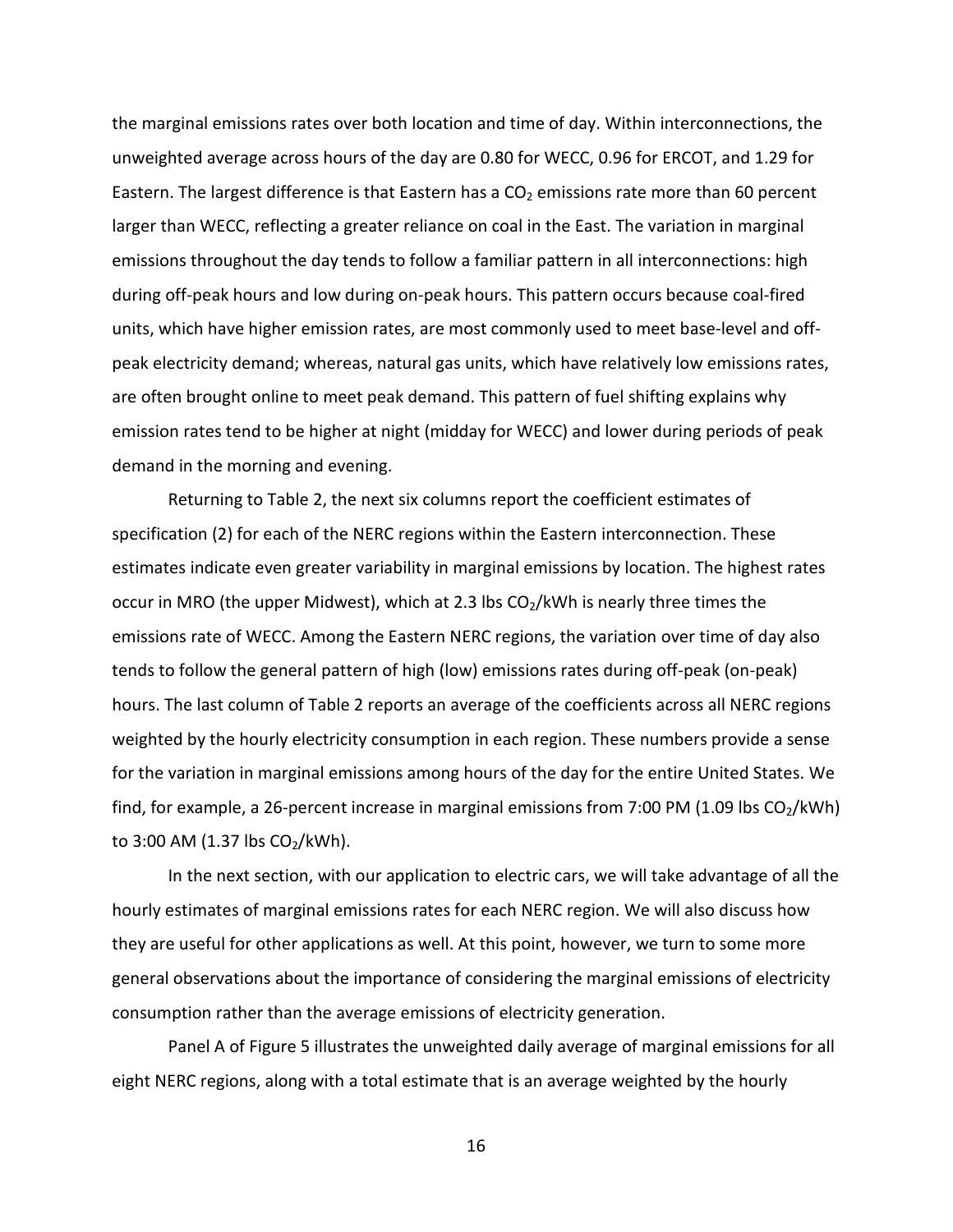electricity consumption in each region. The total is a national average, marginal emissions rate of 1.21 lbs  $CO<sub>2</sub>/kWh$ . We also show 95-percent confidence intervals for these estimates. Here again we see that the marginal rates are low in WECC and high in MRO. For the purposes of comparison, Panel A also includes the generation-based average emissions rates from Table 1, along with confidence intervals. Because generation-based, average emissions rates are the most readily available, they are the ones most commonly used to evaluate the environmental impacts of changes in electricity demand. Yet they are conceptually incorrect because the real measure that matters is the marginal (rather than average) emission rate for consumption (rather than generation). The comparisons in Panel A of Figure 5 show the bias associated with using the average, generation-based emission rates. An important finding is that the bias is not always in the same direction. While, over the course of the entire day, marginal emissions are greater than average emissions (with statistical significance) in FRCC, MRO, and NPCC, the opposite result holds in SERC and SPP. The magnitude of the differences is also quite substantial in MRO, NPCC, and SPP.

In Panel B of Figure 5, we summarize Siler-Evans *et al*.'s (forthcoming) results as a further point of comparison. Recall that their approach differs from ours; for each NERC region, they regress the hourly change in aggregate emissions on the hourly change in gross generation measured by the CEMS data. Hence, their estimates focus on how local changes in generation affect local emissions, and thereby do not account for how electricity is traded with the Eastern interconnection. In general, we find greater differences between marginal and average emission rates, and the levels themselves differ by meaningful amounts in some cases.

There are also several reasons why the emission rate estimates based on CEMS gross generation may be biased for consumption-based applications. First, gross generation by a power plant includes power used by the plant that is not sold, so the emissions rate of pounds of pollutant per MWh produced will understate the rate based on what is sold. Second, generation does not account for transmission line losses that are approximately nine percent of total generation. This implies that the gross-generation-based rate will further understate the consumption-based rate. Third, small fossil-fired power plants are not included in CEMS, implying that the true effect will be larger still. Note that this potential bias is present in our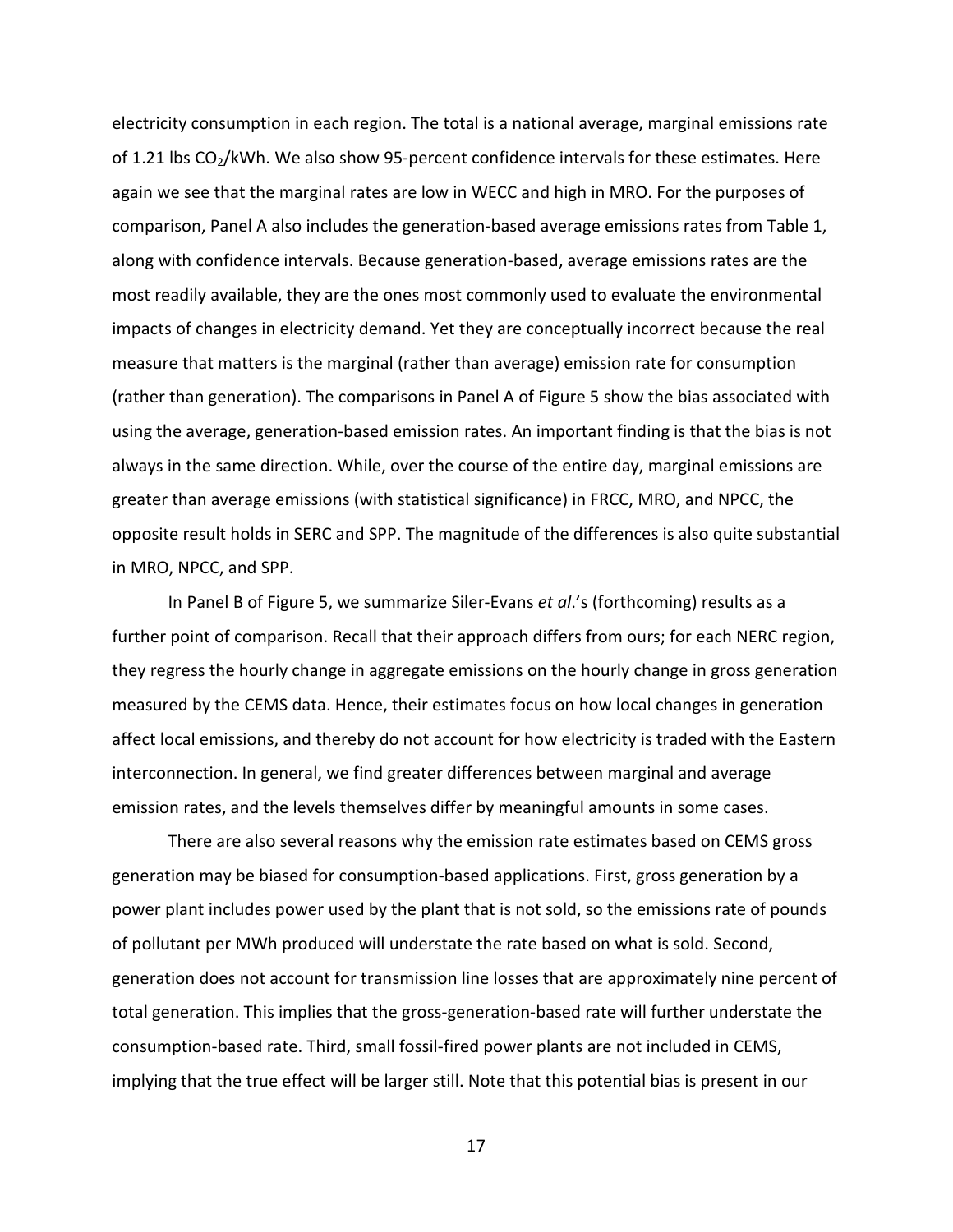results as well. Fourth, non-fossil generation could be on the margin and is not captured by either analysis.<sup>[21](#page-19-0)</sup>

## **5. Electric Vehicles**

 $\overline{a}$ 

We now use our estimates of the marginal emissions rates for a more careful analysis of the  $CO<sub>2</sub>$  emissions associated with electric cars. Automobile manufacturers and electric utilities suggest charging PEVs between midnight and 5 AM. $^{22}$  $^{22}$  $^{22}$  Calculating the average marginal emissions over this time period for all NERC regions using the coefficient estimates in Table 2 yields rates of 0.82 for WECC, 1.10 for ERCOT, 1.21 for SPP, 1.24 for FRCC, 1.25 for NPCC, 1.38 for SERC, 1.47 for RFC, and 2.64 for MRO. The overall mean based on the Total column is 1.35 lbs CO<sub>2</sub>/kWh. For purposes of comparison, recall that the emissions rates of the potential substitute vehicles are 1.13 for the hybrid, 1.79 for the economy car, and 2.58 for the light-duty fleet average. These numbers imply that a PEV charging in MRO between midnight and 5 AM will generate more  $CO<sub>2</sub>$  emissions than driving a comparable distance with a car representing the light-duty fleet average. Moreover, for all regions with the exceptions of WECC and ERCOT—that is, the entire Eastern interconnection—charging a PEV at the recommended time will generate greater emissions than driving a comparable hybrid car.

Figure 6 enables a broader set of comparisons with the total  $CO<sub>2</sub>$  emissions of charging a PEV at different times of the day in each region. The figure is based on the assumption that the PEV charges for four hours and draws 13 kWh to drive 35 miles, as these are the specifications for the Chevrolet Volt. The figure illustrates, for example, that charging a PEV in the WECC between midnight and 4 AM would emit an average of just over 10 lbs of  $CO<sub>2</sub>$ . While we consider non-overlapping 4-hour intervals throughout the day for illustrative purposes, other intervals and durations are straightforward to derive using the results in Table 2. Figure 6 illustrates the heterogeneity of emissions that PEVs will have both among regions and within a

<span id="page-19-0"></span><sup>&</sup>lt;sup>21</sup> Some technologies—nuclear, solar, run-of-river hydro, and wind—are unlikely to be on the margin as they have low marginal costs. Yet, hydroelectric reservoirs (the largest renewable) are used to follow load (i.e., are marginal), but they have a constraint on cumulative production during a dry season. In the West, for example, precipitation is stored over the winter, spring, and early summer to be used when prices are highest in the late summer.

<span id="page-19-1"></span> $22$  For example, see http://sdge.com/clean-energy/electric-vehicles/ev-rates.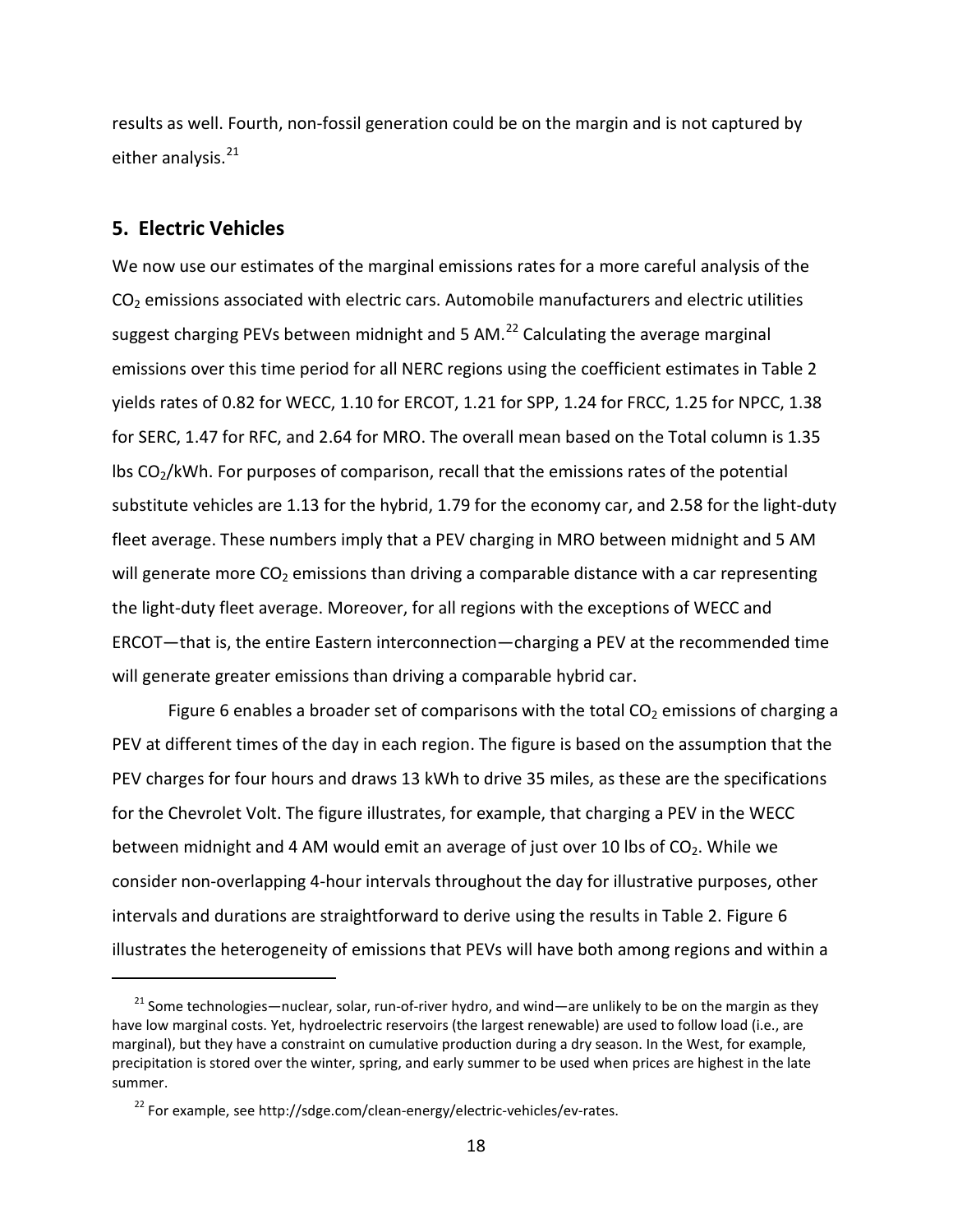region over times of the day. WECC and MRO are on opposite ends of the range with the low and high emissions, respectively. While emissions tend to be higher with charging at night in most regions, this pattern does not always hold, as in NPCC where there are many oil-fired units used to meet peak demand. Importantly, the figure shows that the recommended charging in the hours after midnight, which are those when electricity demand is the lowest, tend to be the hours with the greatest emissions in most NERC regions. Also shown in Figure 6 are the reference lines for the emissions associated with driving the substitute vehicles 35 miles. WECC is the only region where PEVS have lower emissions than a hybrid for charging over all hours of the day. The national average numbers imply that hybrids emit less  $CO<sub>2</sub>$  than a PEV for charging over all hours expect for 5 – 8 PM, which is a time of peak demand.

Beyond accounting for the  $CO<sub>2</sub>$  emissions of PEVs are economic considerations about the costs of electricity generation and emissions. Knowing these costs is essential for setting optimal policy about where to deploy PEVs and when to charge them. As part of a more comprehensive analysis, we consider two components of the social costs of charging PEVs. First is the marginal external cost of the  $CO<sub>2</sub>$  emissions itself. We value these costs using the marginal damage estimates of \$21 per metric ton of  $CO<sub>2</sub>$  as recommended by the Interagency Working Group on the Social Cost of Carbon (2010) for regulatory impact analysis (see also Greenstone *et al*. 2011). Second is the marginal generation costs of producing the electricity. We estimate these costs with the Hourly System Lambdas (or prices in the case of ERCOT) described in Section 3.1. These marginal generation costs are reported for each hour of the day and NERC region in Appendix Table 3. Note that we are not including residential retail prices for electricity in these partial social cost calculations, as they represent transfers rather than economy-wide opportunity costs. We nevertheless make some simple comparisons below based on residential prices for electricity, as they do matter for individuals deciding whether to purchase a PEV. Moreover, we refer to these as partial social cost calculations because not included are the costs of other pollutants, which would matter in ways that we also discuss below.

Figure 7 shows the social costs of daily electricity generation and  $CO<sub>2</sub>$  emissions of different charging times and NERC regions. The bottom part of each bar represents the costs of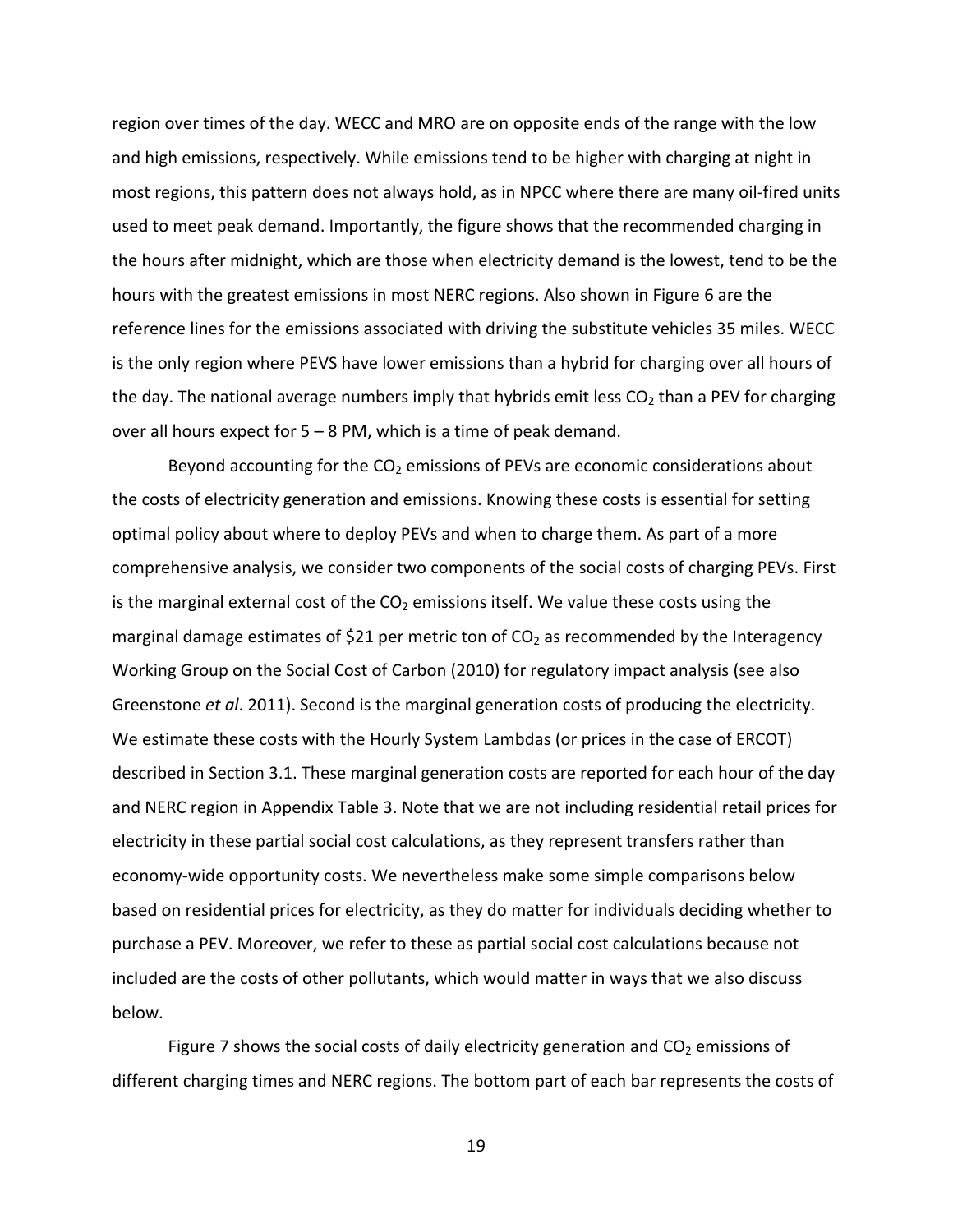generation (13 kWh multiplied by the average marginal costs over that period). The top part of each bar is the social cost of carbon (SCC) (\$21 per metric ton converted to lbs and multiplied by the emissions for the corresponding times and regions in Figure 6). Several things are worth noting. First, the generation costs of charging a PEV are substantially larger than the social costs of carbon (at least at \$21 per metric ton) for all time periods and regions with the exception of MRO, where generation costs are relatively low in addition to emissions being relatively high. Second, within regions, the time profile of generation costs for charging a PEV tends to be the opposite of that for emissions: it is substantially more costly to generate electricity for charging during the day and peak times when demand is high and emissions are low. Third, the time periods that minimize generation costs are generally those that minimize the sum of generation and  $CO<sub>2</sub>$  damage costs, emphasizing again the relatively small magnitudes of the costs of  $CO<sub>2</sub>$ emissions.

The preceding analysis underscores the fundamental tradeoff of PEVs as a cost-effective approach to reducing GHG emissions. The regions and times of day when electricity generation is relatively less expensive—and therefore more favorable for charging PEVs—are also the regions and times of day with the greatest  $CO<sub>2</sub>$  emissions. What is more, even accounting for the environmental damage, the estimate of the SCC is not enough to change the fact that minimizing costs tends to mean maximizing  $CO<sub>2</sub>$  emissions. This does, however, raise the question of how high the SCC would need to be in order to align the objectives of minimizing both costs and emissions. To make this comparison, we consider results for the national average. While minimizing costs implies a recommended charging time of midnight to 4 AM (Figure 7), minimizing emissions implies a recommended charging time of 4 to 8 PM. Only if the SCC were at least \$250 per metric ton would the recommended charging time be 4 to 8 PM for both objectives. This number is indeed quite high.

It is important to emphasize that while these calculation focus on  $CO<sub>2</sub>$  emissions, they do not account for other externalities (positive and negative) of driving an electric car. These would include the reduction of local pollutants generated on roadways, which themselves exhibit substantial regional heterogeneity (Muller and Mendelsohn, 2009). While power plants also contribute pollutants like sulfur dioxide and nitrogen oxides, these pollutants are regulated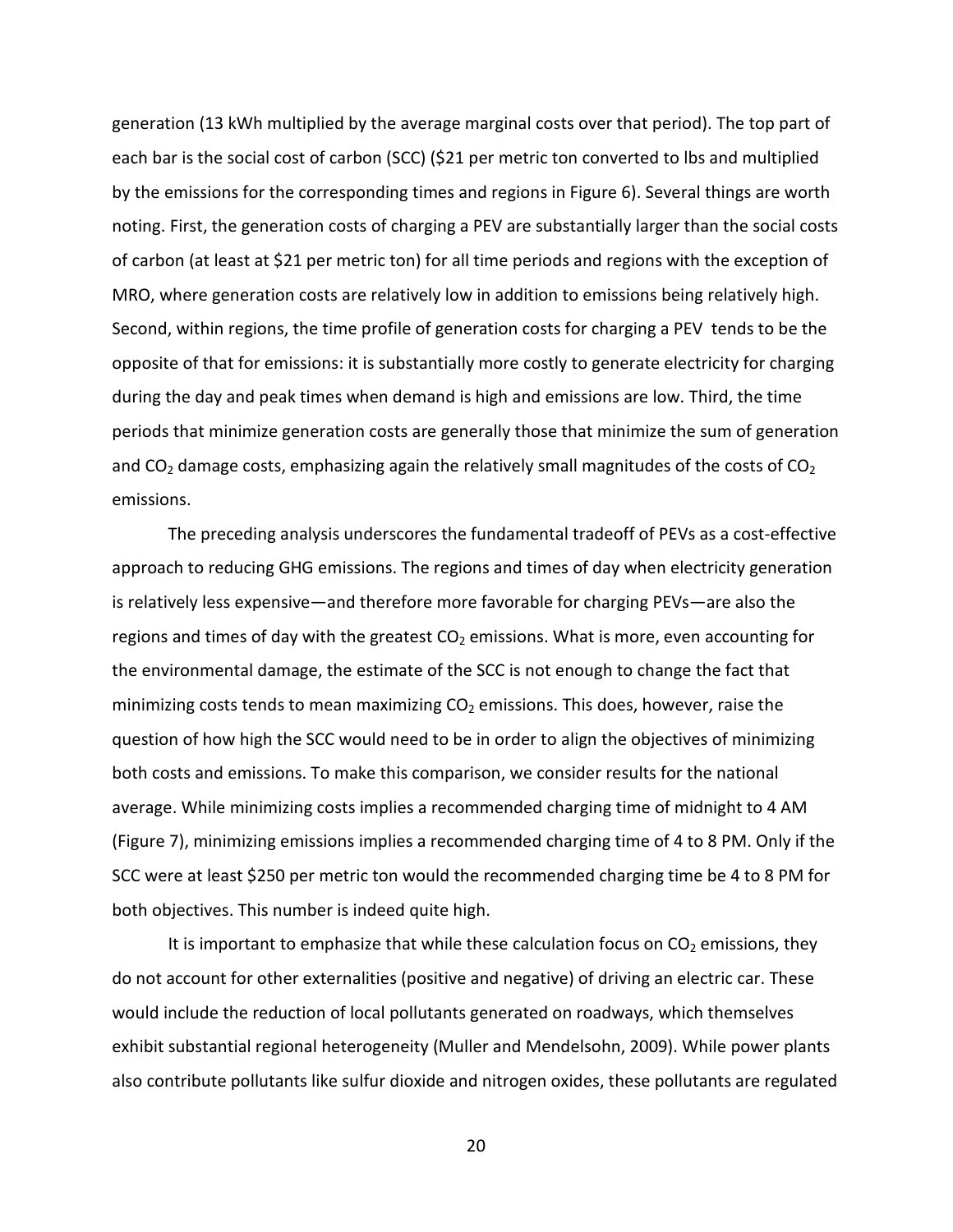under a cap-and-trade system, meaning that any change in emissions at one location would be offset by a change in emissions elsewhere. The environmental effects would thus depend on the spatial distribution of the marginal costs and benefits of abatement (Burtraw and Mansur, 1999). A further factor to consider is that driving behavior may change if the marginal cost of driving falls (*i.e*., the rebound effect). The per gallon equivalent cost of driving an electric car is estimated at approximately  $$2/g$ allon.<sup>[23](#page-22-0)</sup> It follows that, as with the Corporate Average Fuel Economy Standards, the rebound effect may occur and cause increased congestion, local emissions, and accidents (Portney *et al.* 2003).<sup>[24](#page-22-1)</sup> While a comprehensive benefit-cost analysis of electric cars would need to take account of these different effects, they are beyond the scope of our analysis here, which is to demonstrate how our estimates of marginal emissions provide a novel and important input to the process.

## **6. Other Applications**

 $\overline{a}$ 

The basic framework that we developed in Section 4 allows empirical estimation of the marginal emission rates of electricity consumption at different times of day and geographic locations across the United States. We have shown how these estimates are critical for understanding the environmental and economic implications of PEVs. We now consider how the same estimates can be used to examine the impacts of other policies and technologies that shift electricity demand: distributed solar, energy efficiency, and real-time pricing. In each case, we apply the empirical estimates of marginal emissions to provide illustrative calculations. While the approach is "back-of-the-envelope" and therefore abstracts from many important features and nuances of each case, our primary purpose is not to offer comprehensive analyses of each policy or technology. Instead, our aim is to show how one might apply our methodology more generally to a range of research questions.

<span id="page-22-0"></span> $^{23}$  EIA (2011) reports an average residential electricity rate of \$0.12/kWh. For the average electric car, this is \$0.042 per mile. For a gasoline car to pay this rate, gasoline prices would need to be \$0.86/gallon for an average car, \$1.38 for a commuter car, or \$2.10 for a Prius.

<span id="page-22-1"></span><sup>&</sup>lt;sup>24</sup> A careful life-cycle analysis that tends to the embodied carbon in both PEVs and their substitutes is also needed to ensure comprehensiveness.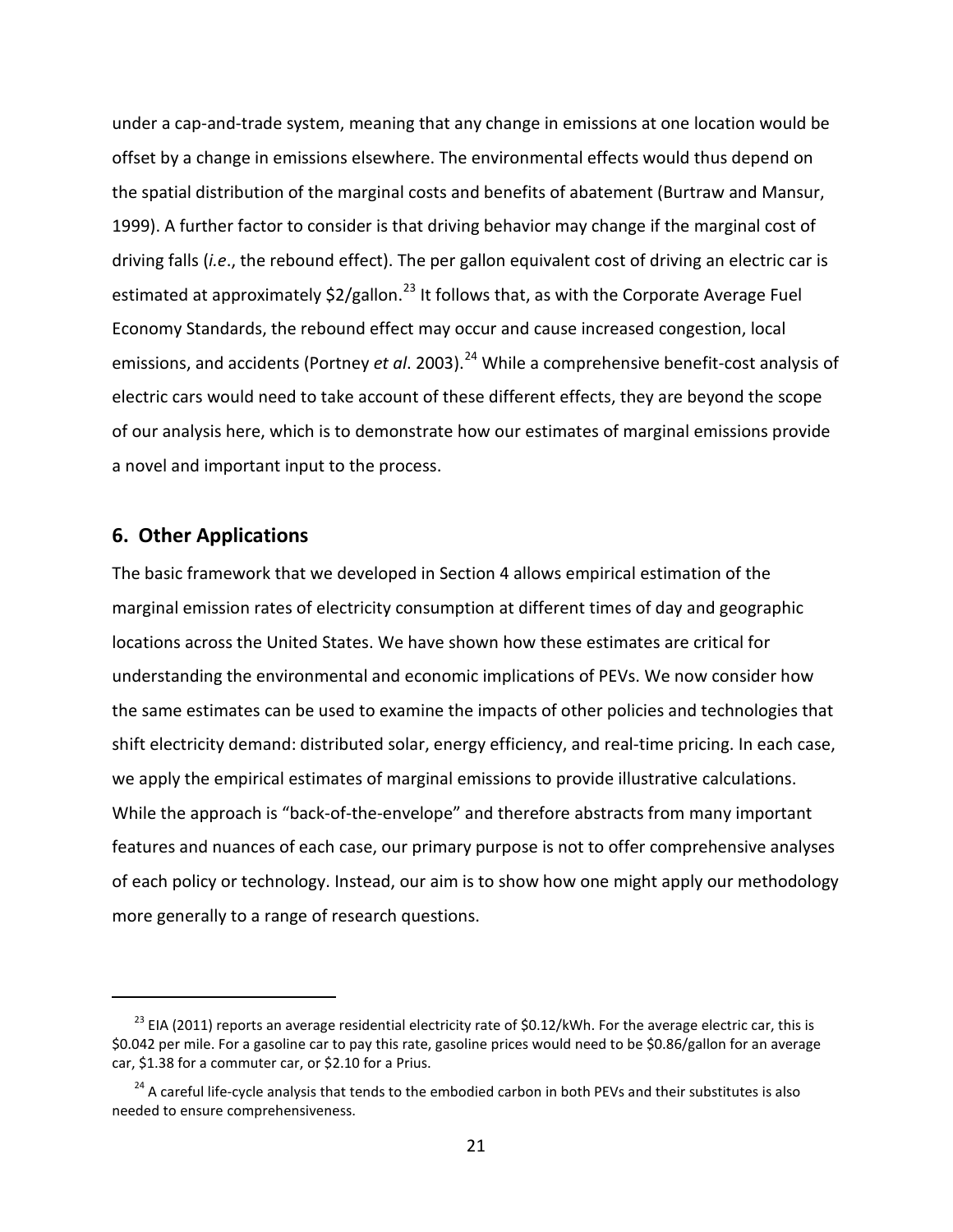#### **6.1. Distributed Solar**

 $\overline{a}$ 

Much like PEVs, renewable sources of energy are promoted as an important tool for addressing climate change and other environmental problems associated with the combustion of fossil fuels. Among the different alternatives, solar photovoltaic systems convert solar energy into electricity with virtually no emissions, ignoring those associated with the production and installation of the hardware. Distributed solar installations are those of smaller scale located at or near the site of primary consumption, such as arrays placed on residential or commercial rooftops. Of particular interest here are the "behind-the-meter" installations because they serve on-site electricity consumption rather than production that is fed directly onto the grid. The aggregate capacity of these installations has grown significantly in recent years, increasing 1,400 percent between 2000 and 2010 (Barbose *et al*., 2011).

The environmental and economic implications of reducing electricity demand—from PEVs as well as solar installations—depends on where and when the shifts occur. In the case of photovoltaics, the timing of these reductions will follow the trajectory of the sun, ramping up in the morning, peaking by mid-afternoon, and tapering off in the evening. Thus, the benefits of distributed solar deployment will depend importantly on the marginal emissions and costs of electricity generation in the relevant electricity market during daylight hours, and our methodological approach is well suited for quantifying these effects.

Consider a simple, illustrative example of a residential solar system that homogenously produces 1 kWh of electricity for consumption from 7 AM to 7 PM. Using the hourly coefficients from Table 2, we can readily estimate the reduction in  $CO<sub>2</sub>$  emissions that would occur because of displaced electricity demand in various parts of the country. By simply summing coefficients over the relevant hours, we find, for example, that the solar installation would avert 9.8 lbs of  $CO<sub>2</sub>/day$  for a household in the WECC, while the comparable number is 14.7 lbs of  $CO<sub>2</sub>/day$  for the Eastern interconnection. Scaling emissions to the annual level, this yields 3,359 and 5,347 Ibs for the two regions, respectively.<sup>[25](#page-23-0)</sup> While in both regions the solar generated electricity

<span id="page-23-0"></span><sup>&</sup>lt;sup>25</sup> Recall that our estimates of marginal emissions are based on data for weekdays only. It is, however, straightforward to replicate our analysis using all days of the week or by estimating separate coefficients for weekdays and weekends and taking a weighted average. This might be a more reasonable approach for understanding the implications of distributed solar and other possible applications. While the full set of these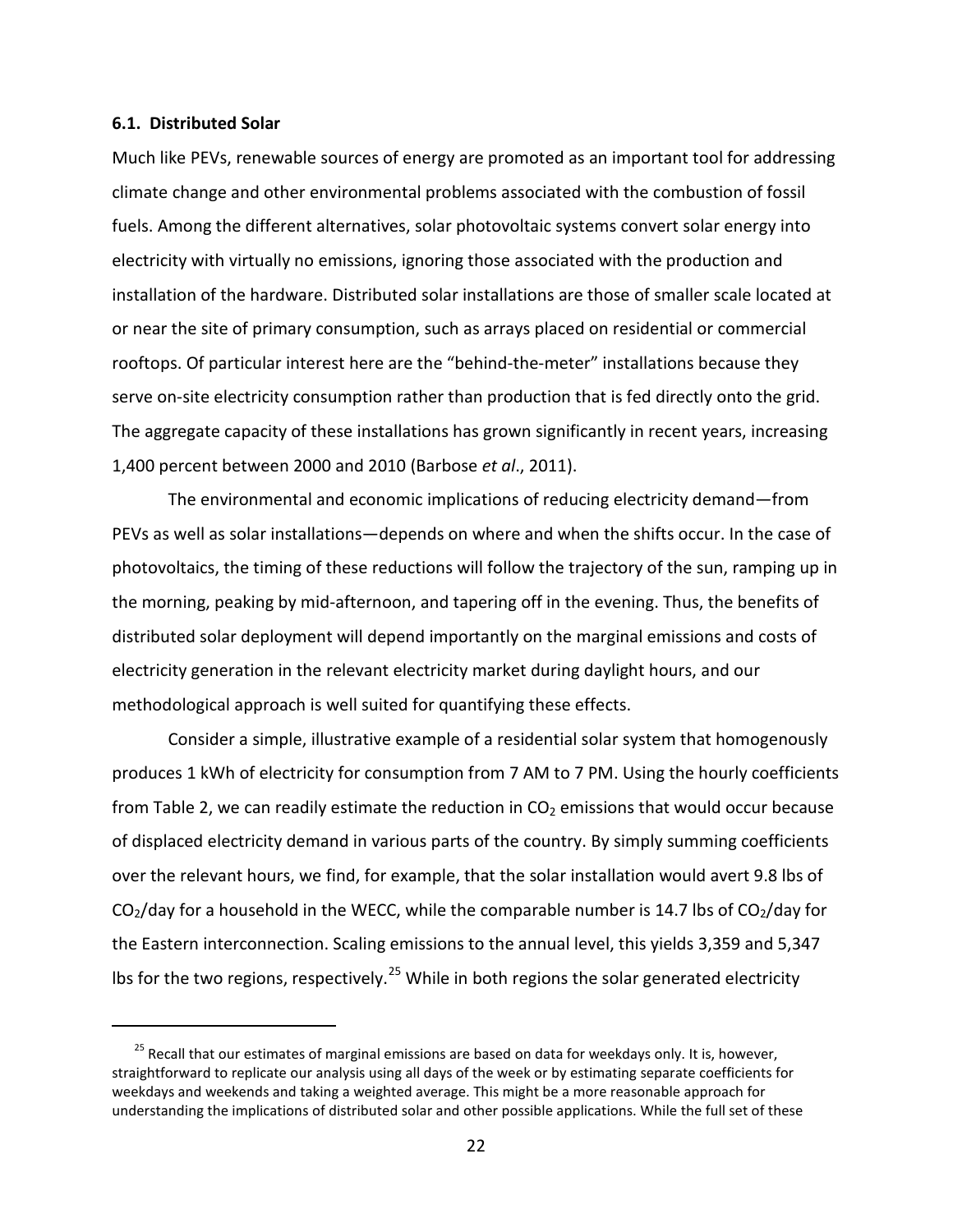occurs during hours when marginal emissions are relatively low, the differences indicate that the environmental benefits of distributed solar (assuming comparable generation) are significantly higher in the East, where the marginal emissions are greater from electricity on the grid. Monetizing these benefits, using the social cost of carbon estimate of \$21 per metric ton (discussed previously), we value the emission reductions at \$34 and \$51 per year in the WECC and Eastern interconnections, respectively. These benefits are, however, lower than the additional benefits of avoided generation costs, which can be derived in similar fashion using the hourly marginal generation costs in Appendix Table 3. Interestingly, the cost savings in the Eastern interconnection are also larger than those in the WECC, with magnitudes of \$251 versus \$227 per household per year.<sup>[26](#page-24-0)</sup>

Thus, this simple example shows how our methodology can be used to estimate regional differences in the benefits of distributed solar installations. While our comparisons suggest that the benefits may be significantly larger in the East compared to the West, more detailed analyses would also need to account for regional differences in generation based on the amount of sunshine. $27$ 

### **6.2. Energy Efficiency**

 $\overline{a}$ 

Policies that seek to promote energy efficiency in residential and commercial buildings are playing an increasingly important role in the portfolio of initiatives designed to address energy and climate challenges. The methodology and estimates in this paper can further the understanding of the heterogeneous benefits that arise from such policies. Unlike the charging of PEVs and solar power, investments in energy-efficiency affect energy consumption patterns over the course of an entire day. Let us assume for simplicity that investments in efficiency

results is available upon request, it is worth mentioning that pooling all days of the week has little affect on the results. For example, with estimates based on all seven day per week, comparable numbers for the emission reductions are 3,173 and 5,252 for the WECC and Eastern interconnections, respectively.

<span id="page-24-0"></span><sup>&</sup>lt;sup>26</sup> These estimates of the cost savings are also based on weekdays only, but using estimates based on all seven days of the week make little to no difference (\$251 and \$227 for Eastern and WECC, respectively).

<span id="page-24-1"></span><sup>&</sup>lt;sup>27</sup> Though we do not discuss it explicitly, the steps outlined here can apply to wind power that is used for behind the meter consumption as well. For recent analyses that do consider wind power, but with very different methodologies and for generation that connects directly to the grid, see Cullen (2011), Kaffine, McBee, and Lieskovsky (forthcoming), and Novan (2011).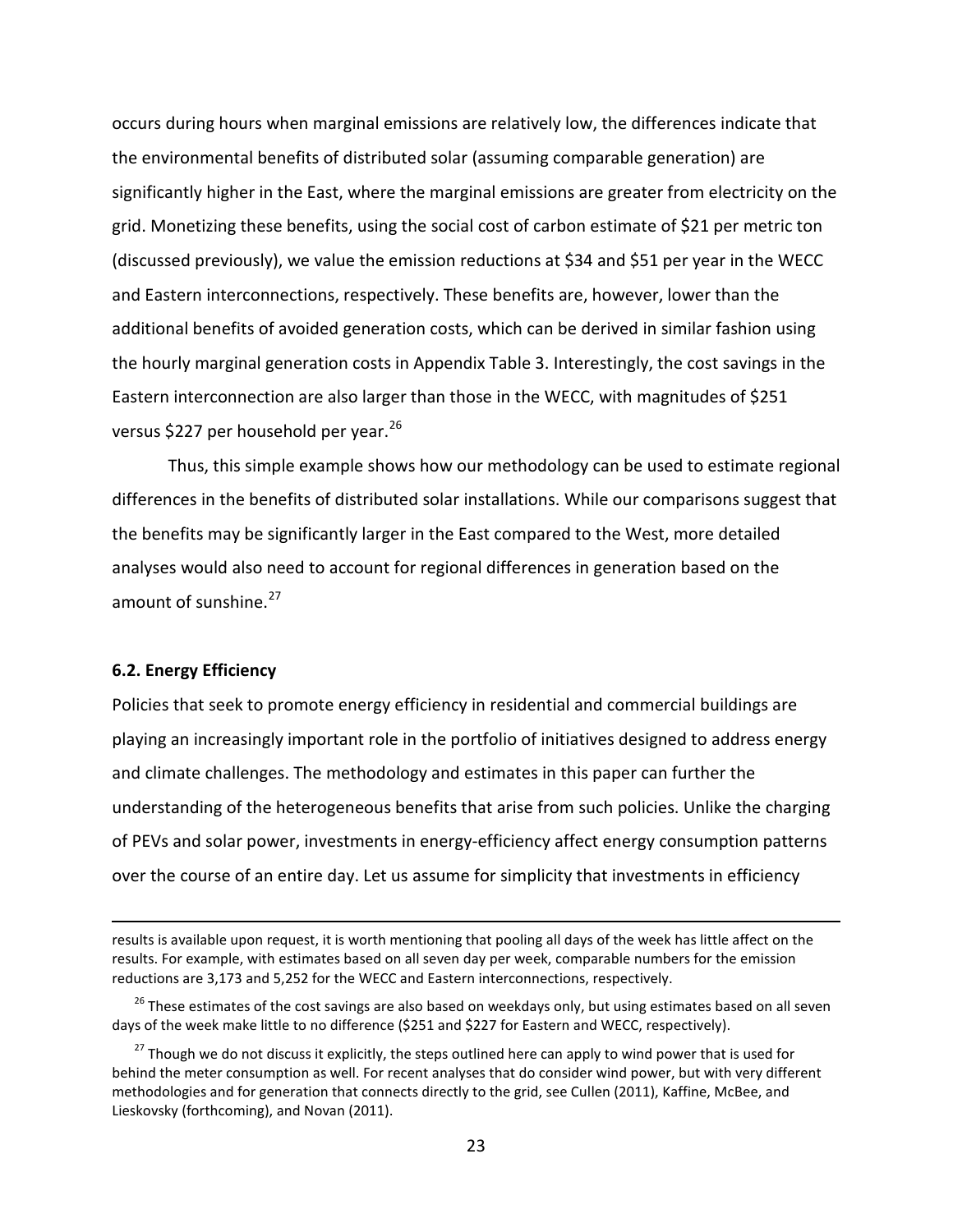reduce household electricity consumption by a homogenous 10 percent throughout all hours of the day and night.<sup>[28](#page-25-0)</sup> It follows that for the average residential home in the United States, which consumes approximately 30 kWh/day, the savings would be a 0.125 kW reduction in electricity consumption each hour. Using our estimates of the hourly marginal benefits in terms of reduced  $CO<sub>2</sub>$  emissions and avoided generation costs, we can see how the benefits differ by region. Under the admittedly strong assumption about homogeneity of energy savings across varied climates, we see that efficiency investments again have greater benefits in the East. In the WECC the stylized investment in energy efficiency reduces  $CO<sub>2</sub>$  emissions by 2.4 lbs per household per day (880 lbs per year, valued at \$8.38), while the same investment for a residence in the Eastern interconnection reduces emissions 3.9 lbs per household per day (1,408 lbs per year, valued at \$13.42). Note that the environmental return is more than 50 percent greater in the East. The two regions are, however, more similar with respect to the avoided generation costs, with an annual estimated savings of \$52.10 for the WECC and \$55.28 for the East.

#### **6.3. Real-Time Pricing**

 $\overline{a}$ 

Real-time electricity pricing has long been a focus of economists and electric utilities as an effective market-based tool for smoothing generation by shifting demand from peak to off-peak hours.<sup>[29](#page-25-1)</sup> Our previous analysis shows, however, that reducing generation costs with a shift from peak to off-peak times of the day leads to increased  $CO<sub>2</sub>$  emissions in many parts of the country.<sup>[30](#page-25-2)</sup> Indeed, incorporating our estimates of marginal emissions and generation costs into the design of price schedules would facilitate the use of real-time pricing to balance reductions in generation costs with environmental externalities, and thus promote overall social welfare.

<span id="page-25-0"></span><sup>&</sup>lt;sup>28</sup> In reality, the strong relationship between temperature and energy consumption suggests that temporal patterns will be an important feature in a more complete evaluation of energy efficiency investments. See Jacobsen and Kotchen (forthcoming) for evidence on how energy savings from efficiency vary over the course of a year in a given location.

 $29$  See, for example, Borenstein (2005), Borenstein and Holland (2005), and Wolak (2010).

<span id="page-25-2"></span><span id="page-25-1"></span><sup>30</sup> This point has been made in other studies with more specialized contexts. See, for example, Kotchen *et al*. (2006) for a study of how the differences between peak and off-peak emissions affect the environmental benefits of converting hydroelectric dams from peaking to run-of-river flows.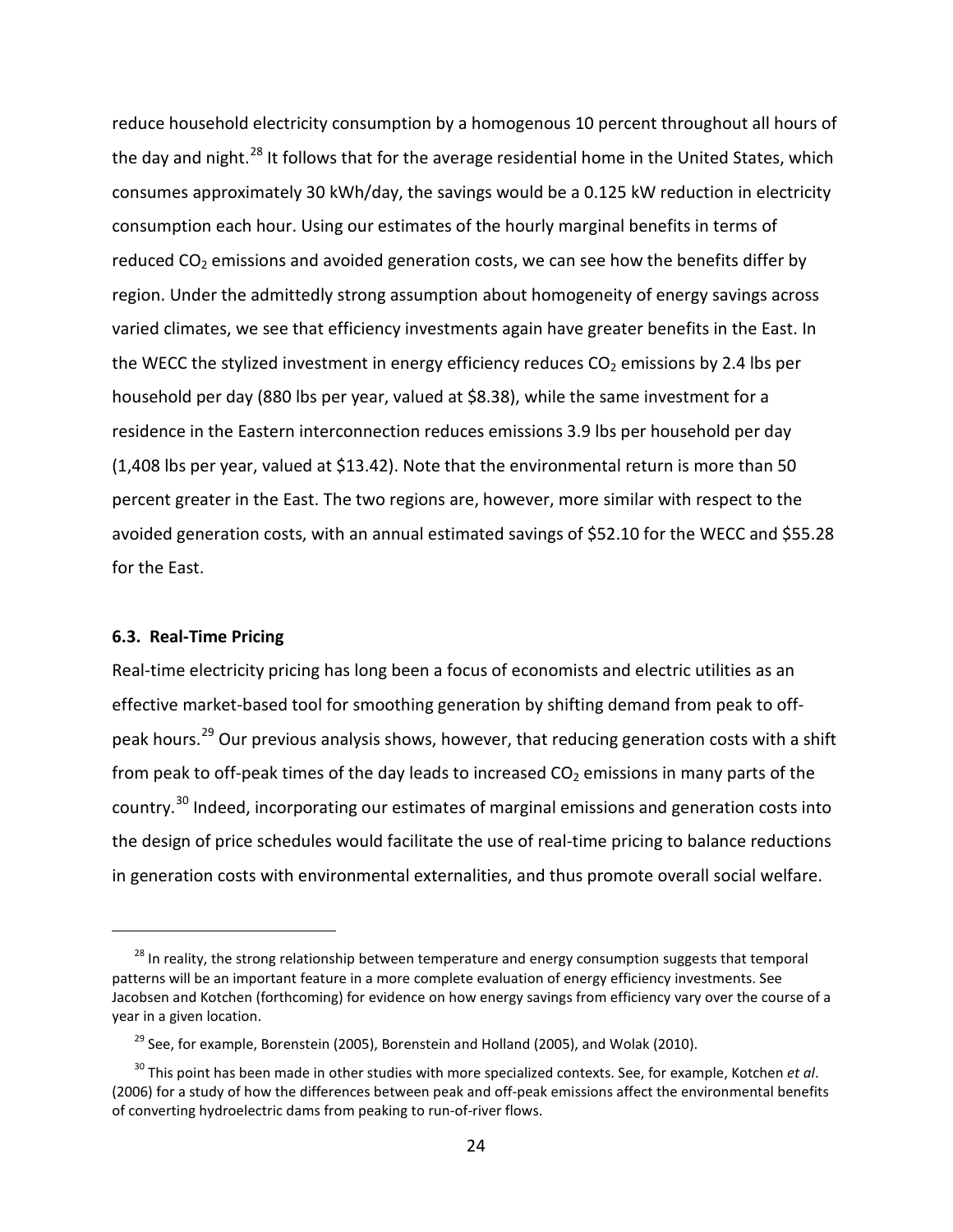While a complete analysis of real-time pricing is beyond the scope of our paper, we illustrate the core tradeoffs with another simple comparison between the WECC and Eastern interconnections. Consider a simple scenario in which real-time pricing moves 1 kWh of a household's electricity demand from 6 PM to 4 AM. That is, the pricing is such that demand moves from one of the peak hours with the highest generation costs to one of the off-peak hours with the lowest generation costs. Using our estimates in Appendix Table 3, we find that the cost savings per household on an annual basis would be \$5.68 for the WECC and \$9.97 in the East. But along with these changes in generation costs are changes in  $CO<sub>2</sub>$  emissions. For the WECC, emissions remain virtually unchanged, increasing 3.65 lbs/year, valued at 3.5 cents; whereas, for the East, emissions increase more substantially by 105.85 lbs/year, valued at approximately 1 dollar.

The design of optimal real-time pricing from a social welfare perspective should thus account for such different effects across all hours of the day and within each region. Only in this way can price signals be sent that balance the real-time social costs and benefits. This is important because, as we have shown, increases in demand in the off-peak hours at night generally increase emissions outside of the West, where dirtier electricity sources tend to be on the margin at those times of day. Despite the differences across the illustrative policies and technologies that we have considered, each serves to highlight some of the fundamental tensions between the objectives of load management on the electrical grid, minimizing generation costs, and minimizing environmental externalities.

## **7. Conclusion**

Electricity generation is responsible for more  $CO<sub>2</sub>$  emissions and other air pollutants than any other sector in the US economy. Accordingly, a primary focus of existing and proposed environmental policy is to change patterns of electricity supply and demand in ways that reduce emissions. There is, however, substantial geographic and temporal variation in the emission rates of power plants. This heterogeneity combined with the electricity grid's interconnected networks for trading and distributing electricity pose difficult challenges for quantifying the environmental and economic implications of electricity-shifting policies. The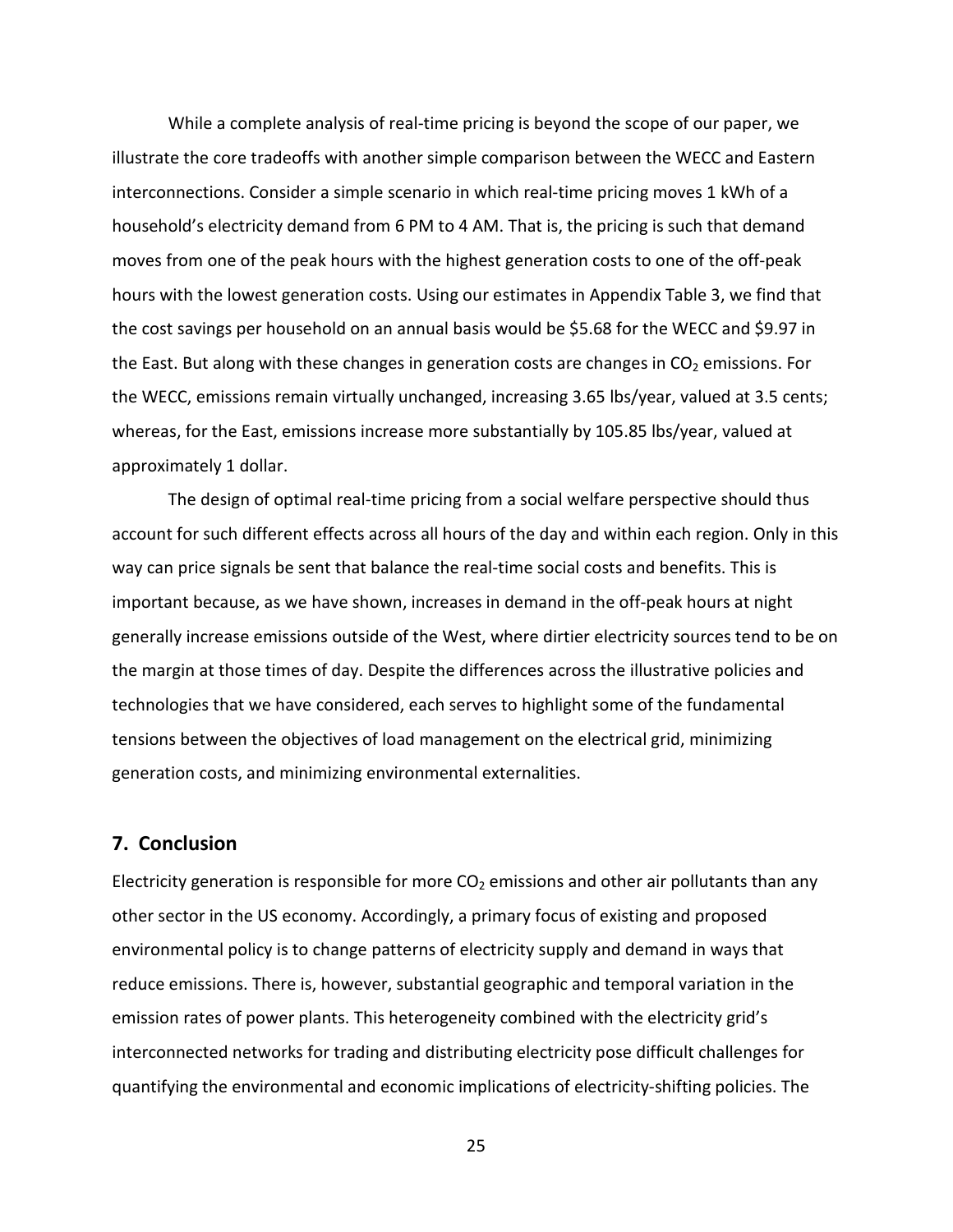difficulty arises because there is no definitive way to identify which power plants are generating electricity on the margin to meet demand at a particular location and time.

Our primary contribution in this paper is the development of a methodology to estimate marginal emissions of electricity demand that vary by location and time of day across the United States. The basic approach is to regress hourly emissions at the grid interconnection level on hourly electricity consumption for subsets of the corresponding NERC sub-regions. This level of aggregation takes into account the generation mix within interconnected electricity markets and the shifting load profiles throughout the day. Applying the methodology to emissions and consumption data for 2007 through 2009 (the most recent available), we find substantial variation among locations and times of day. For example, marginal  $CO<sub>2</sub>$  emission rates are more than three times as large in the upper Midwest compared to the western United States. Moreover, within regions, marginal emission rates for some hours of the day are more than twice those for other hours. While we focus our analysis on  $CO<sub>2</sub>$ , which is a uniformly mixing GHG, we report the results for sulfur dioxide and nitrous oxides as well.

Estimates of the spatially and temporally heterogeneous marginal emission rates are critical for evaluating a range of energy and environmental policies and initiatives. We apply our results to an evaluation of PEVs in particular. The charging of PEVs increases demand for electricity and its consequent emissions, while simultaneously reducing emissions from the tailpipes of substitute vehicles that otherwise would have been driven. Our results show how the emissions of charging PEVS differs by region and hours of the day. In some regions (the west and Texas), the  $CO<sub>2</sub>$  emissions from driving PEVs are less than those from driving a hybrid. However, in other regions (the upper Midwest), charging during the recommended hours of midnight to 4 AM implies that PEVs generate more emissions than even the average car currently on the road. Underlying this result is a fundamental tension between load management of electricity and achieving environmental goals. The hours when electricity is the least expensive to produce tend to be the hours with the greatest emissions. In addition to PEVs, we show how our estimates of marginal emissions are useful for evaluating other polices and initiatives related to distributed solar, energy efficiency, and real-time pricing.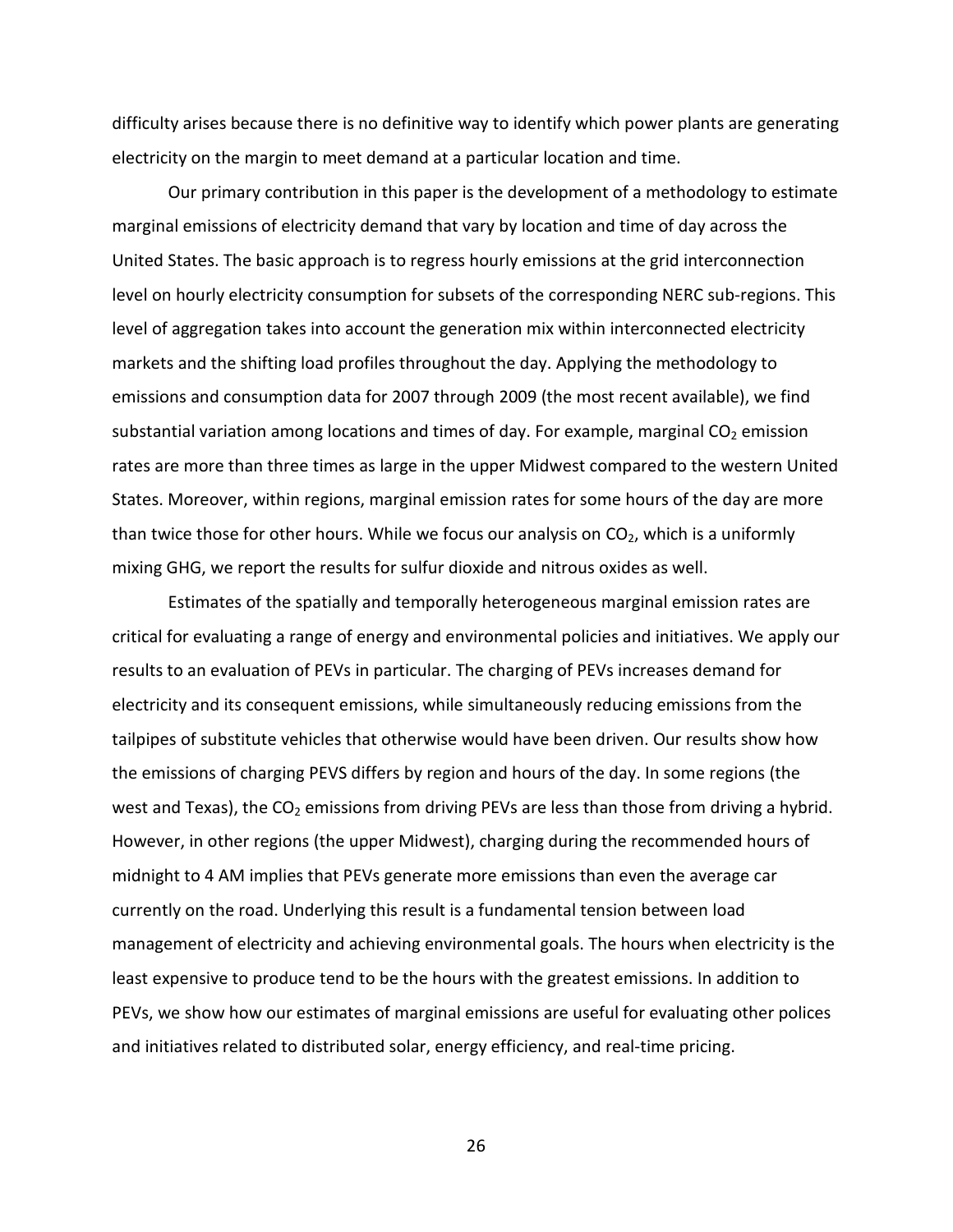Finally, while our estimates and applications provide new insight, there are caveats and limitations that should be recognized. The general methodology holds the fuel mix for electricity generation constant and as such should be used for short- to medium-run analyses. While it is straightforward to replicate our approach as new data becomes available, a long run analysis should also attend to the endogenous changes in fuel mix as well as upgrades and replacements of existing electricity generating units that may be induced by policy changes intended to alter current energy consumption patterns. In terms of our application to PEVs and other electricity-shifting policies, the analyses are admittedly incomplete for full policy evaluations. We focus on  $CO<sub>2</sub>$  emissions, their valuation, and comparisons with electricity generation costs. But other pollutants, along with important features and nuances in each case, should be taken into account to make these analyses more comprehensive. Doing so will require careful attention to the heterogeneity of marginal damages and locations of other pollutants across space and time, as well as a clear understanding of the institutional structures and constraints under which those pollutants are regulated (*e.g*., under a cap-and-trade regime). These concerns comprise a future research agenda.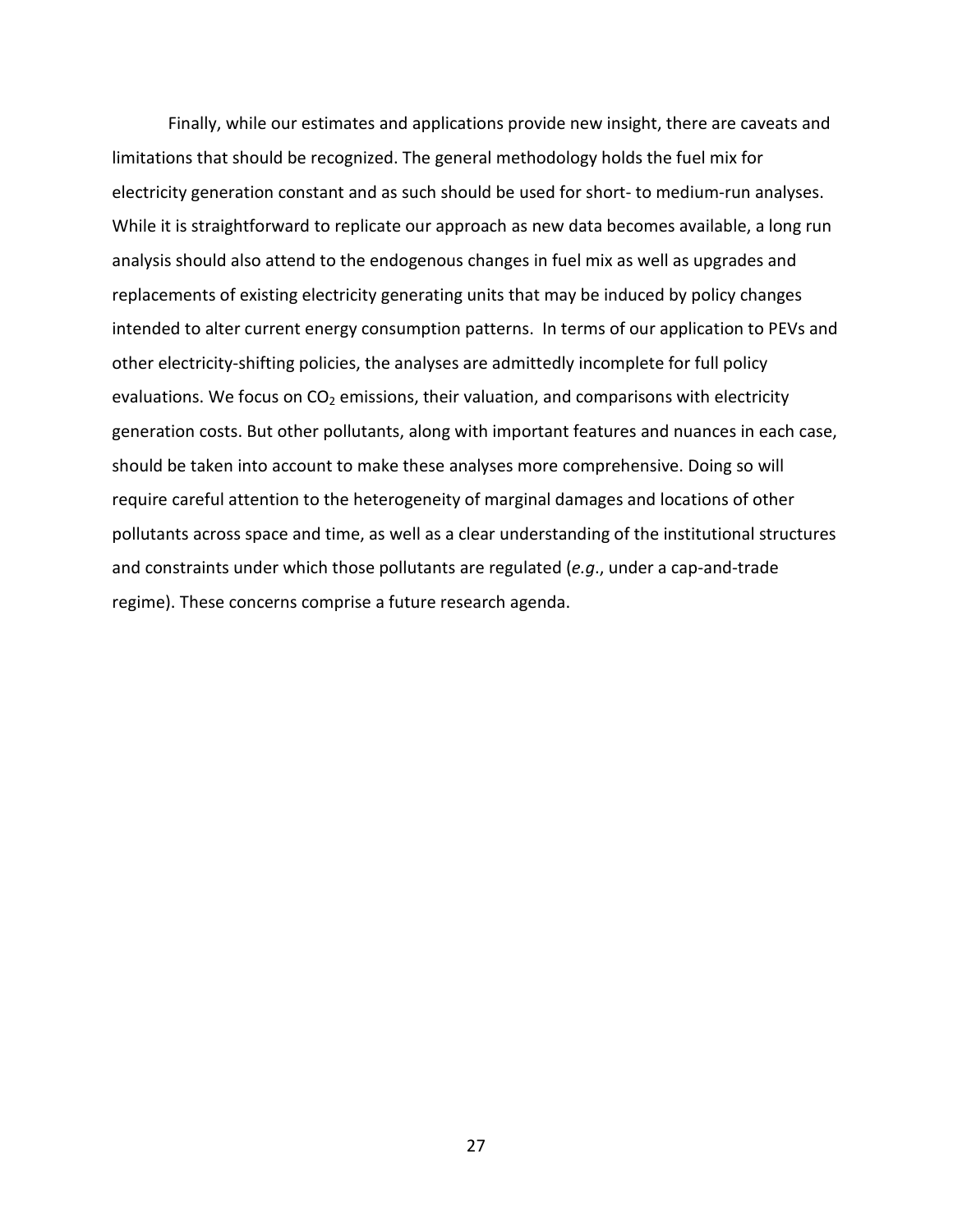# **References**

- Adam, David. 2009. "Climate Change Committee Puts Electric Cars at the Heart of New Transport Policy," *The Guardian*, October 11.
- Anair, Don and Amine Mahmassani. 2012. "State of Charge: Electric Vehicles' Global Warming Emissions and Fuel-Cost Savings across the United States," Union of Concerned Scientists Report. www.ucsusa.org/assets/documents/clean\_vehicles/electric-carglobal-warming-emissions-report.pdf.
- Barbose, Galen, Naïm Darghouth, Ryan Wiser, and Joachim Seel. 2011. "Tracking the Sin IV: An Historical Summery of the Installed Cost of Photovoltaics in the United States from 1998 to 2010," Lawrence Berkeley National Laboratory, LBNL-5047E.
- Blumsack, Seth, Constantine Samaras, and Paul Hines. 2008. "Long-Term Electric System Investments to Support Plug-in Hybrid Electric Vehicles," Power and Energy Society General Meeting - Conversion and Delivery of Electrical Energy in the 21st Century. ieeexplore.ieee.org/stamp/stamp.jsp?tp=&arnumber=4596906&isnumber=4595968
- Borenstein, Severin and Stephen Holland. 2005. "On the Efficiency of Competitive Electricity Markets With Time-Invariant Retail Prices," *[RAND Journal of Economics](http://www.rje.org/)*, 36(3): 469-493.
- Borenstein, Severin. 2005. "The Long-Run Efficiency of Real-Time Electricity Pricing," *Energy Journal*, 26(3): 93-116*.*
- Borenstein, Severin. 2012. "The Private and Public Economics of Renewable Electricity Generation," *Journal of Economic Perspectives*, 26(1): 67-92.
- Burtraw, Dallas and Erin Mansur. 1999. "The Environmental Effects of SO<sub>2</sub> Trading and Banking," *Environmental Science and Technology*, 33(20): 3489-3494.
- Cullen, Joseph. 2011. "Measuring the Environmental Benefits of Wind Generated Electricity," Working Paper. www.josephcullen.com/resources/measuringwind.pdf.
- Department of Transportation. 2009. "Highway Statistics 2009," www.fhwa.dot.gov/policyinformation/statistics/2009/vm1.cfm
- Energy Information Administration. 2011. Table 5a. www.eia.gov/electricity/data.cfm
- Environmental Protection Agency. 2011. "Greenhouse Gas Emissions fro a Typical Passenger Vehicle," www.epa.gov/oms/climate/documents/420f11041.pdf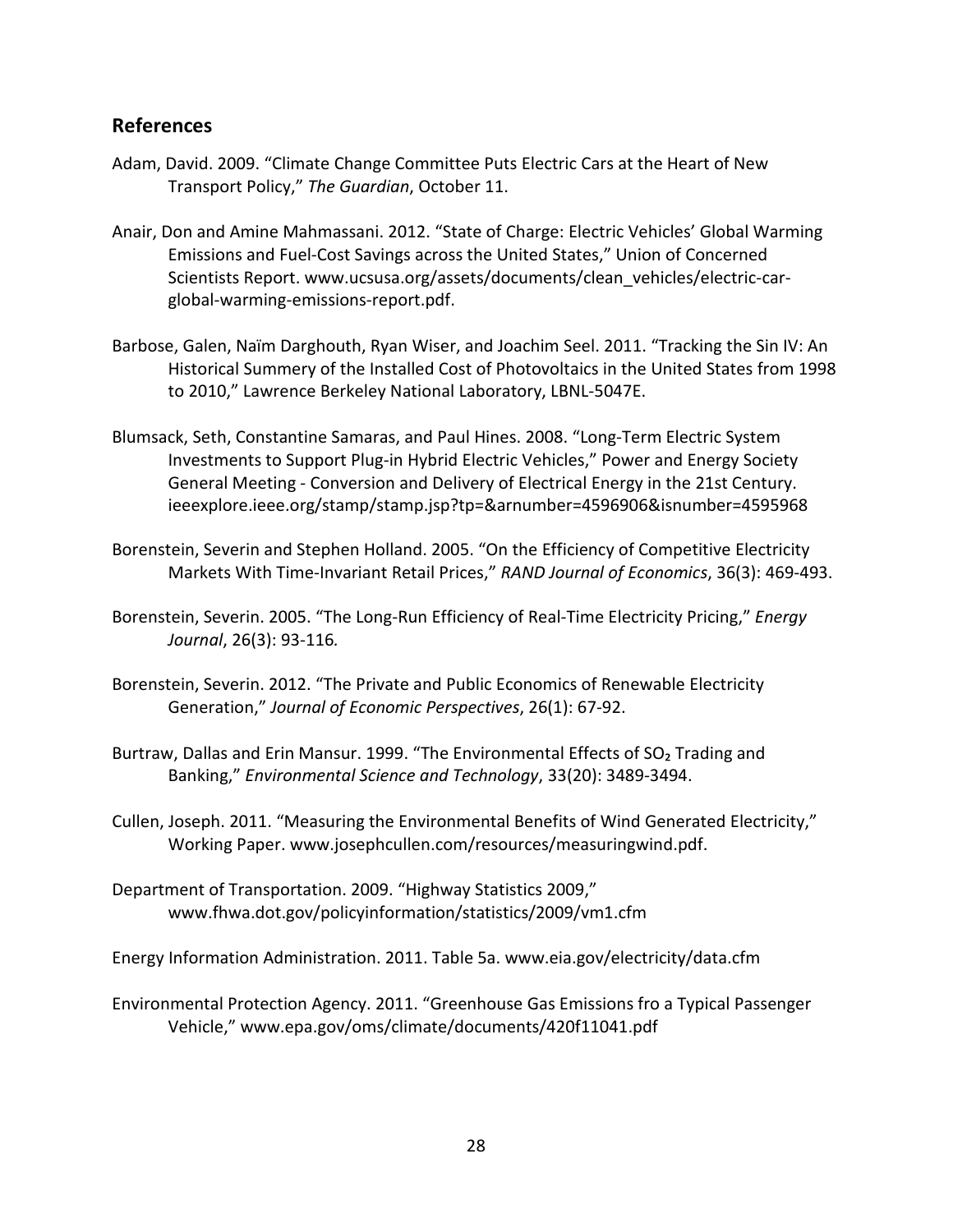- EPRI. 2002. "Comparing the Benefits and Impacts of Hybrid Electric Vehicle Options for Compact Sedan and Sport Utility Vehicles," EPRI Technical Report 1006892, Palo Alto, CA. www.evworld.com/library/EPRI\_sedan\_options.pdf
- Greenstone, Michael, Elizabeth Kopits, and Ann Wolverton. 2011. "Estimating the Social Cost of Carbon for Use in U.S. Federal Rulemakings: A Summary and Interpretation," NBER Working Paper 16913.
- Holland, Stephen P. and Erin T. Mansur. 2008. "Is Real-Time Pricing Green? The Environmental Impacts of Electricity Demand Variance," *Review of Economics and Statistics*, 90(3): 550- 561.
- Interagency Working Group on Social Cost of Carbon, United States Government. 2010. Technical Support Document: Social Cost of Carbon for Regulatory Impact Analysis Under Executive Order 12866.
- Intergovernmental Panel on Climate Change (IPCC). 2007. *Climate Change: Synthesis Report. Contribution of Working Groups I, II and III to the Fourth Assessment Report of the Intergovernmental Panel on Climate Change* [Core Writing Team, Pachauri, R.K and Reisinger, A. (eds.)]. IPCC, Geneva, Switzerland, 104 pp.
- Jacobsen, Grant and Matthew Kotchen. Forthcoming. "Are Building Codes Effective at Saving Energy? Evidence from Residential Billing Data in Florida," *Review of Economics and Statistics*.
- Kotchen, Matthew, Michael Moore, Frank Lupi, and Edward Rutherford, "Environmental Constraints on Hydropower: An Ex Post Benefit Cost Analysis of Dam Relicensing in Michigan," *Land Economics*, 82(3): 384-403.
- Kaffine, Daniel T., Brannin J. McBee, and Jozef Lieskovsky. forthcoming. "Emissions Savings From Wind Power Generation in Texas," *Energy Journal*.
- Kliesch, James and Therese Langer. 2006. 'Plug-in Hybrids: An Environmental and Economic Performance Outlook," American Council for an Energy-Efficient Economy Report T061.
- Lehmann, Evan. 2011. "Republican Sees Electric Car Bill as a Climate 'Step'," *The New York Times*, May 26.
- Mansur, Erin and Matthew White. 2012. "Market Organization and Efficiency in Electricity Markets," working paper.
- Marriott, Joe and H. Scott Matthews. 2005. "Environmental Effects of Interstate Power Trading on Electricity Consumption Mixes," *Environmental Science and Technology*, 39: 8584- 8590.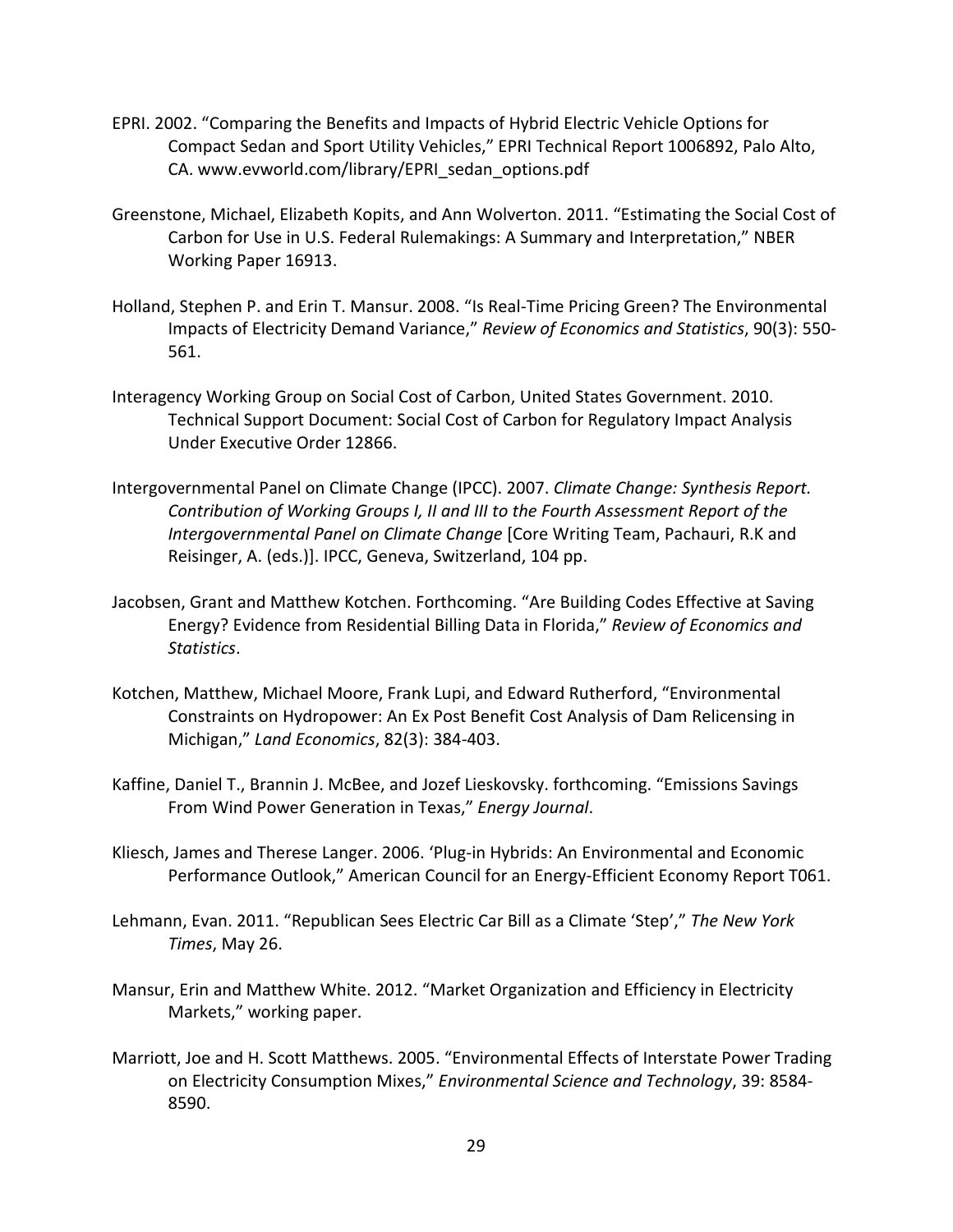- McCarthy, Ryan and Christoper Yang. 2010. "Determining Marginal Electricity for Near-Term Plug-in and Fuel Cell Vehicle Demands in California: Impacts on Vehicle Greenhouse Gas Emissions," *Journal of Power Sources*, 195: 2099-2109.
- Michalek, Jeremy J., Mikhail Chester, Paulina Jaramillo, Constantine Samara, Ching-Shin Norman Shiau, and Lester B. Lave. 2011. "Valuation of Plug-in Vehicle Life-Cycle Air Emissions and Oil Displacement Benefits," *Proceedings of the National Academy of Sciences of the United States of America*, 108(40): 16554-16558.
- Muller, Nicholas Z. and Robert O. Mendelsohn. 2009. "Efficient Pollution Regulation: Getting the Prices Right," *American Economic Review*, 99(5): 1714 - 1739.
- Novan, Kevin. 2011. "Valuing the Wind: Renewable Energy Policies and Air Pollution Avoided," Working Paper. econ.ucsd.edu/~knovan/pdfs/Valuing\_the\_Wind.pdf
- Portney, Paul, Ian Parry, Howard Gruenspecht, and Winston Harrington. 2003. "Policy Watch: The Economics of Fuel Economy Standards," *Journal of Economic Perspectives*, 17(4): 203--217.
- Samaras, Constantine and Kyle Meisterling. 2008. "Life Cycle Assessment of Greenhouse Gas Emissions from Plug-in Hybrid Vehicles: Implications for Policy," *Environmental Science and Technology*, 42: 3170-3176.
- Siler-Evans, Kyle, Ines Lima Azevedo, and M. Granger Morgan, forthcoming. "Marginal Emissions Factors for the US Exectricity System," *Environmental Science & Technology*. pubs.acs.org/doi/abs/10.1021/es300145v
- Stephan, Craigh H. and John Sullivan. 2008. "Environmental and Energy Implications of Plug-in Hybrid-Electric Vehicles," *Environmental Science and Technology*, 42(4): 1185--1190.
- United States Environmental Protection Agency (US EPA). 2012. *Inventory of U.S. Greenhouse Gas Emissions and Sinks: 1990 – 2010*. Report EPA 430-R-12-001. Washington, DC.
- Weber, Christopher L., Paulina Jaramillo, Joe Marriott, and Constantine Samaras. 2010. "Life Cycle Assessment and Grid Electricity: What Do We Know and What Can We Know?" *Environmental Science and Technology*, 44: 1895-1901.
- Wolak, Frank. 2010. "Residential Customer Response to Real-Time Pricing: The Anaheim Critical-Peak Pricing Experiment," Working paper, Stanford University.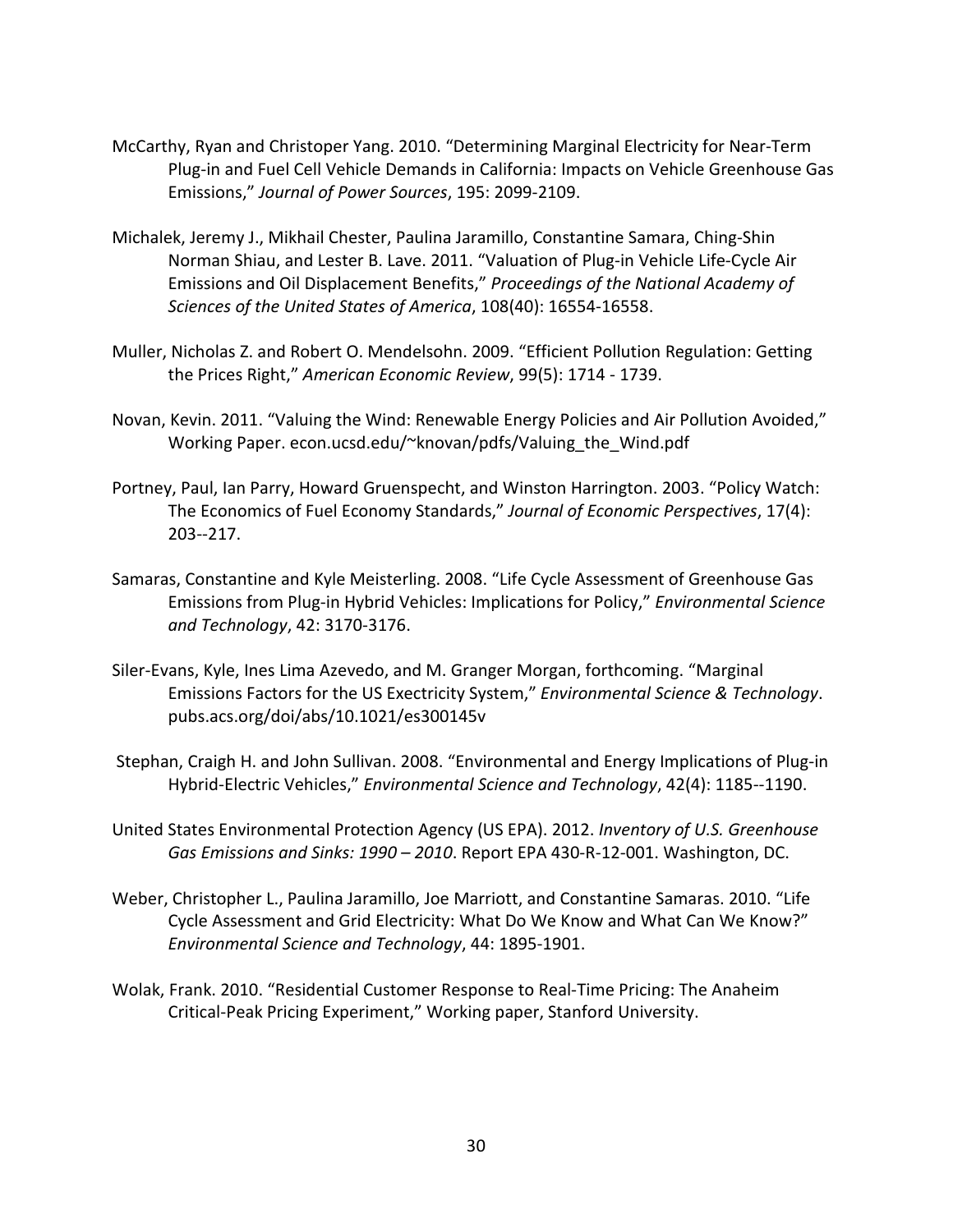

**Figure 1**: Grid interconnections and NERC regions, acronyms defined in the main text (source: NERC website at www.nerc.com)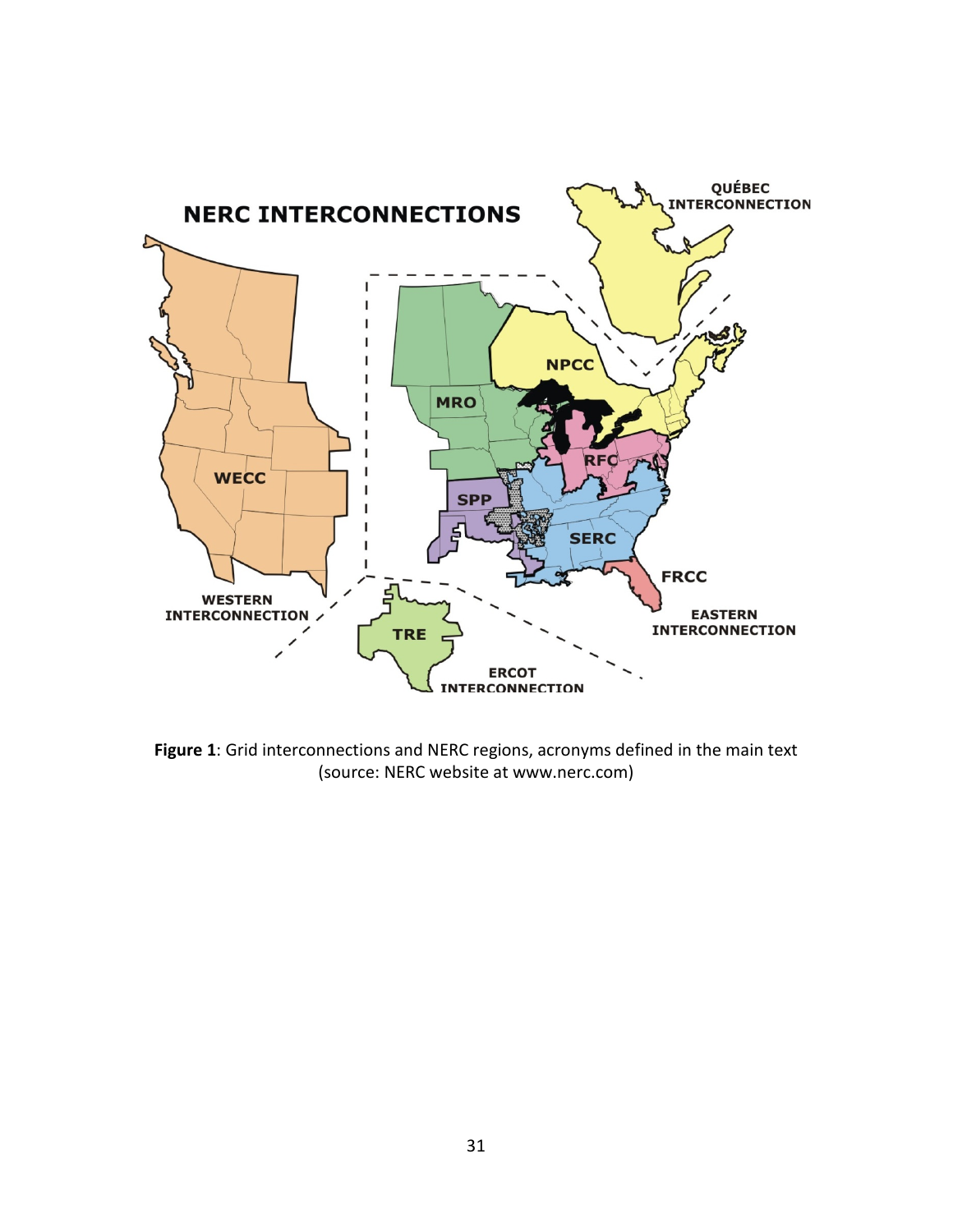

**Figure 2**: Annual 2010 net power flows for across NERC sub-regions (source: EIA figure based on FERC Form 714 data, http://www.eia.gov/maps/)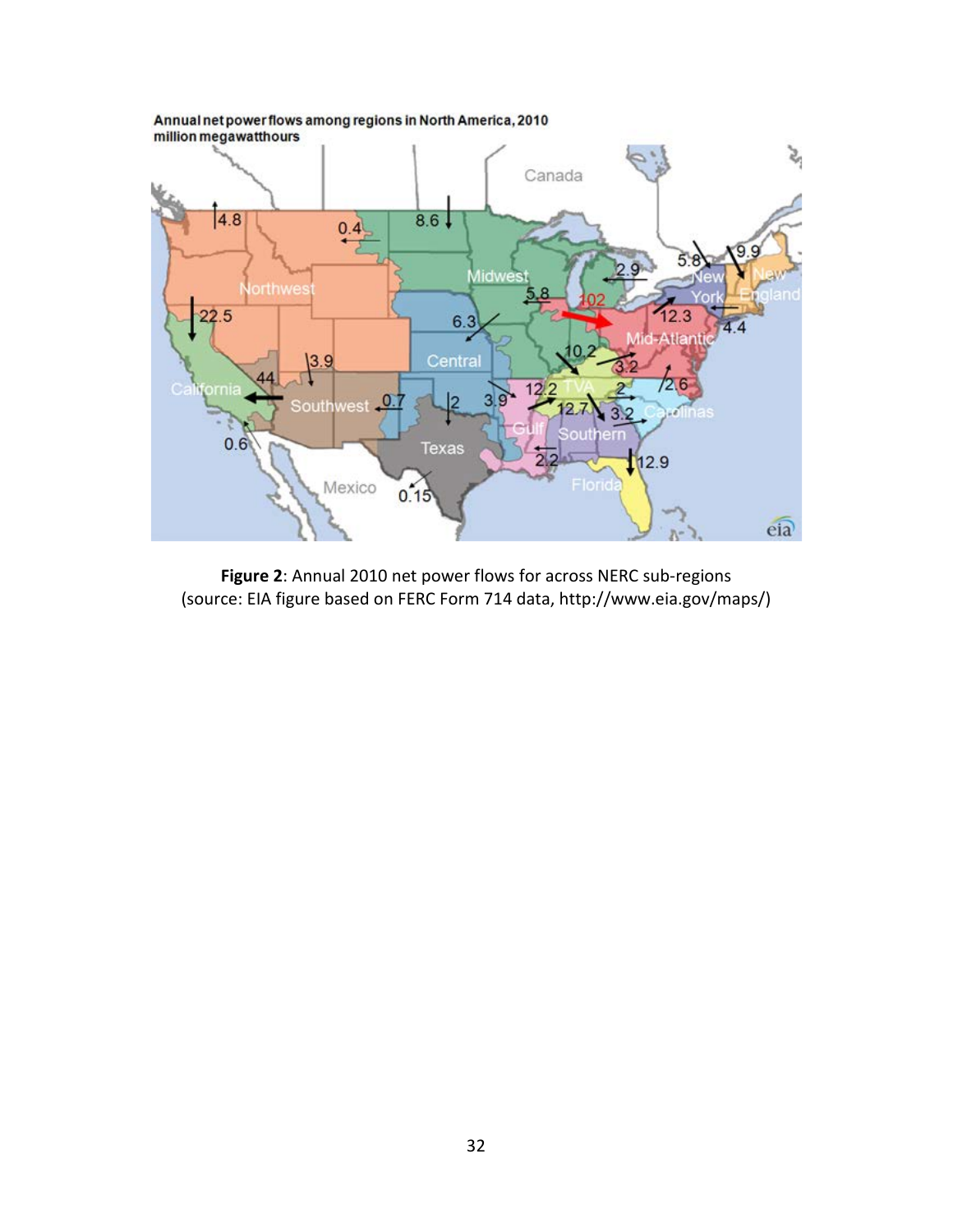

**Figure 3**: Cumulative distribution function (Panel A) and kernel probability density function (Panel B) of fossil-fired power, net transmitted generation (*i.e.*, consumption-based) CO<sub>2</sub> emission rates, in comparison with light-duty average, economy, and hybrid vehicle alternatives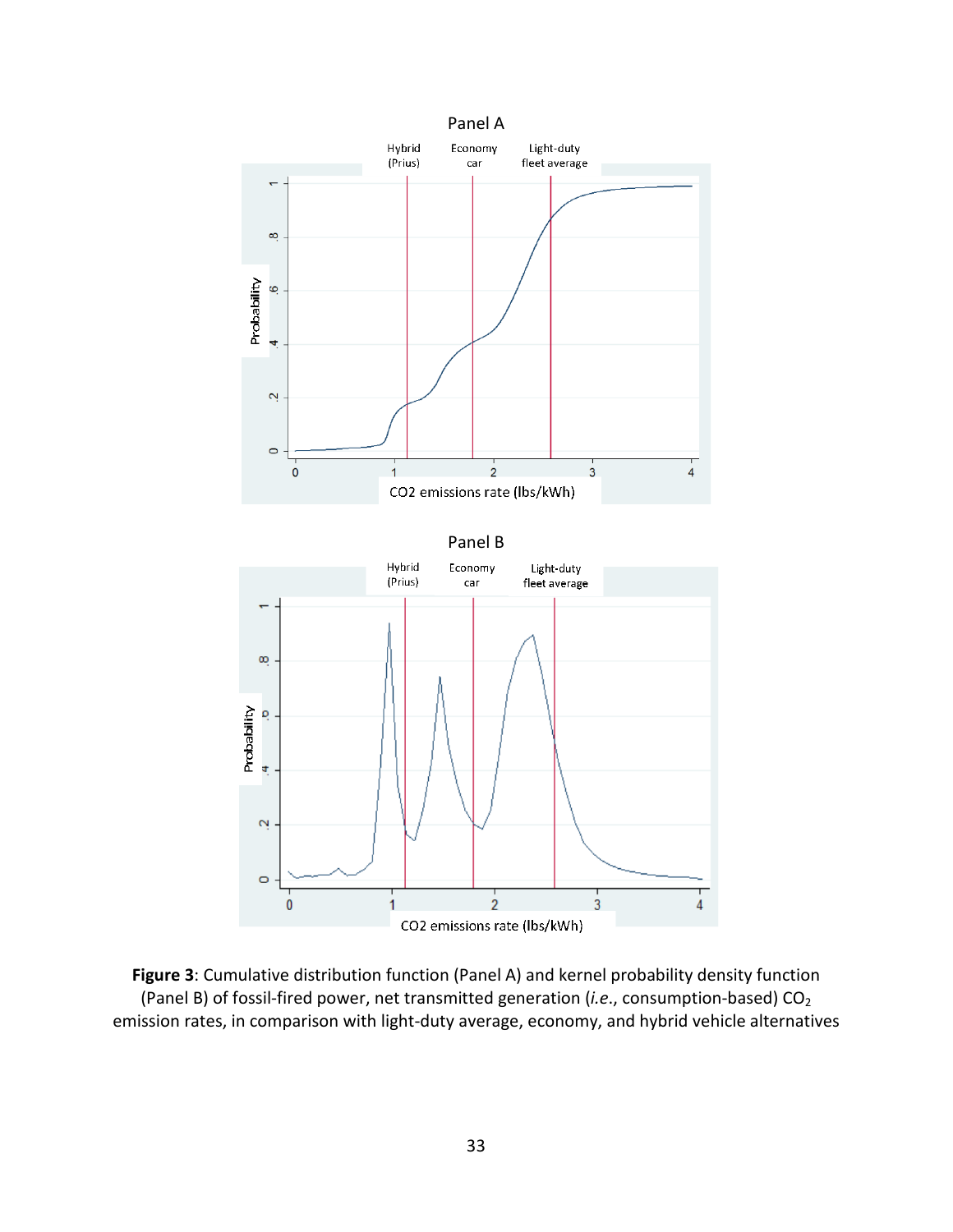

Figure 4: Marginal CO<sub>2</sub> emissions (lbs/kWh) and 95-percent confidence intervals, by interconnection and hour of day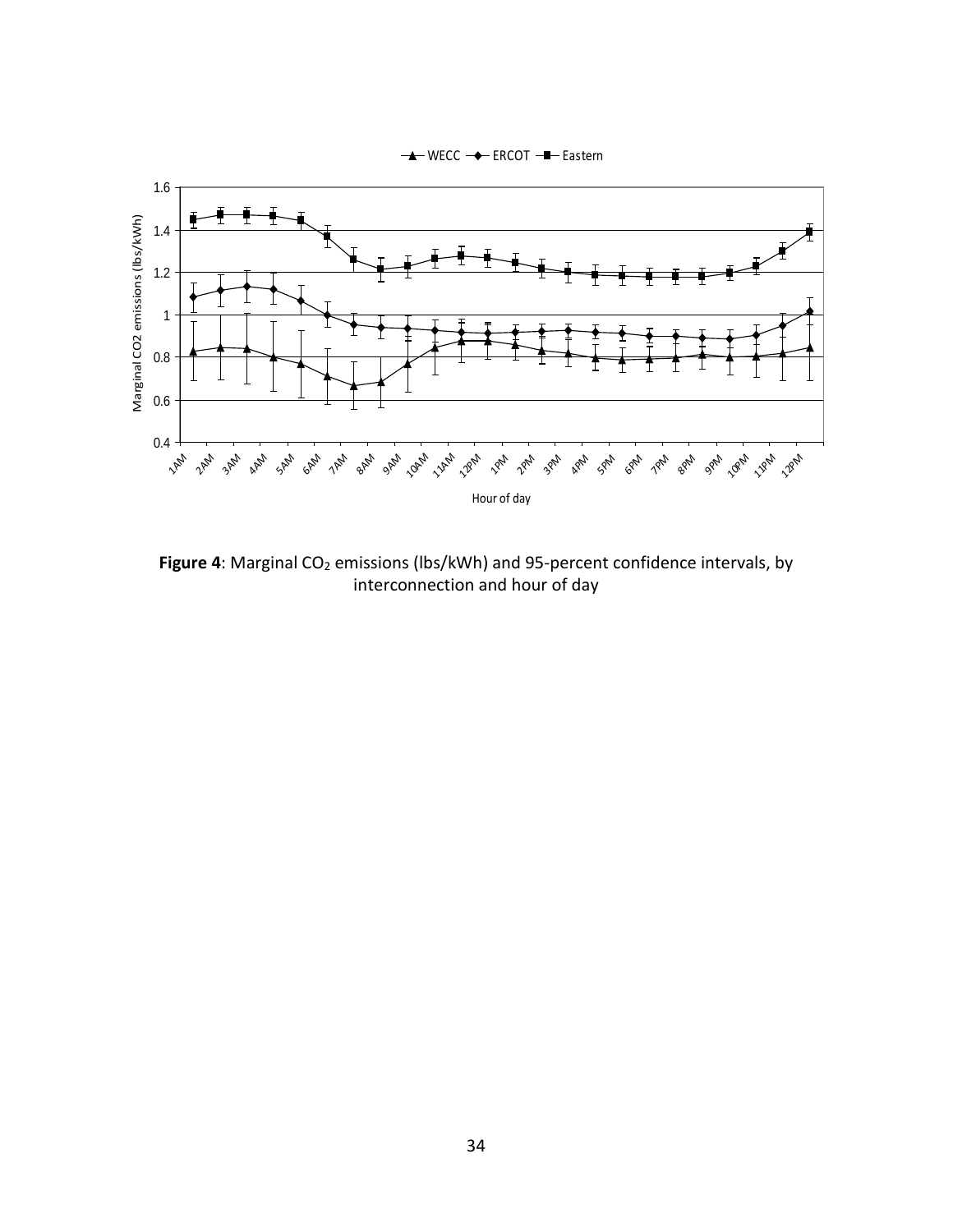#### **Panel A:** Marginal estimates for NERC regions based on unweighted average of hourly coefficients in Table 2 (and 95-percent confidence intervals), marginal estimate for the total derived using weighted average by hourly regional electricity consumption, average generation-based estimates taken from Table 1



Marginal consumption-based CO2 emissions Average generation-based CO2 emissions

**Panel B:** Generation-based estimates from Siler-Evans *et al*. (forthcoming) and total category derived from authors' calculation using weighed average by regional electricity consumption



Marginal CO2 emissions Average CO2 emissions

Figure 5: Comparison of marginal and average CO<sub>2</sub> emission rates by NERC regions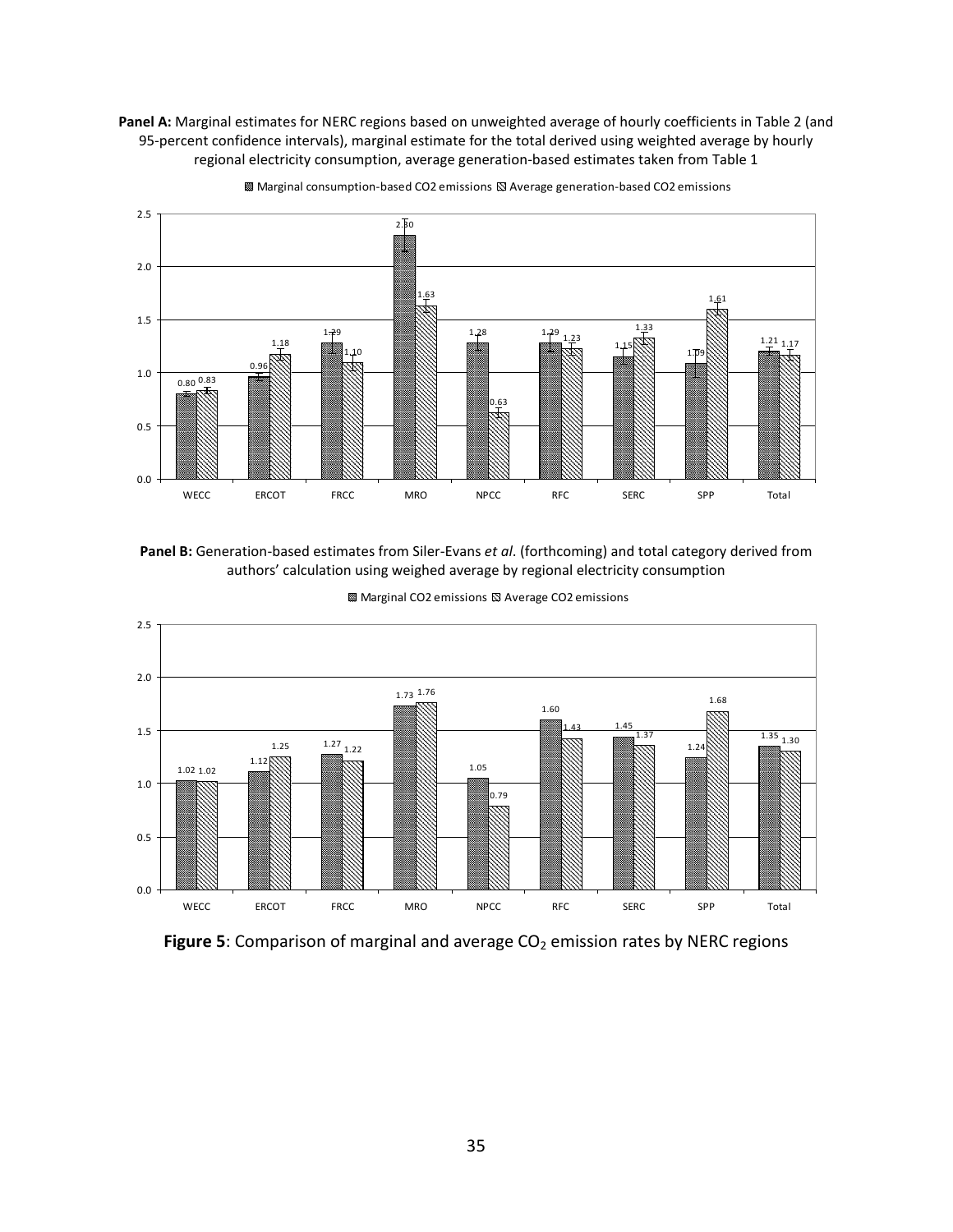

1 AM - 4 AM 5 AM - 8 AM 9 AM - 12PM 1 PM - 4 PM 5 PM - 8 PM 9 PM - 12 AM

Figure 6: Daily CO<sub>2</sub> emissions of different charging times and NERC regions for a PEV to drive 35 miles, with comparisons to possible substitute cars



1 AM - 4 AM 5 AM - 8 AM 9 AM - 12PM 1 PM - 4 PM 5 PM - 8 PM 9 PM - 12 AM CO2 damage costs

Figure 7: Social costs of daily electricity generation and CO<sub>2</sub> emissions of different charging times and NERC regions for a PEV to drive 35 miles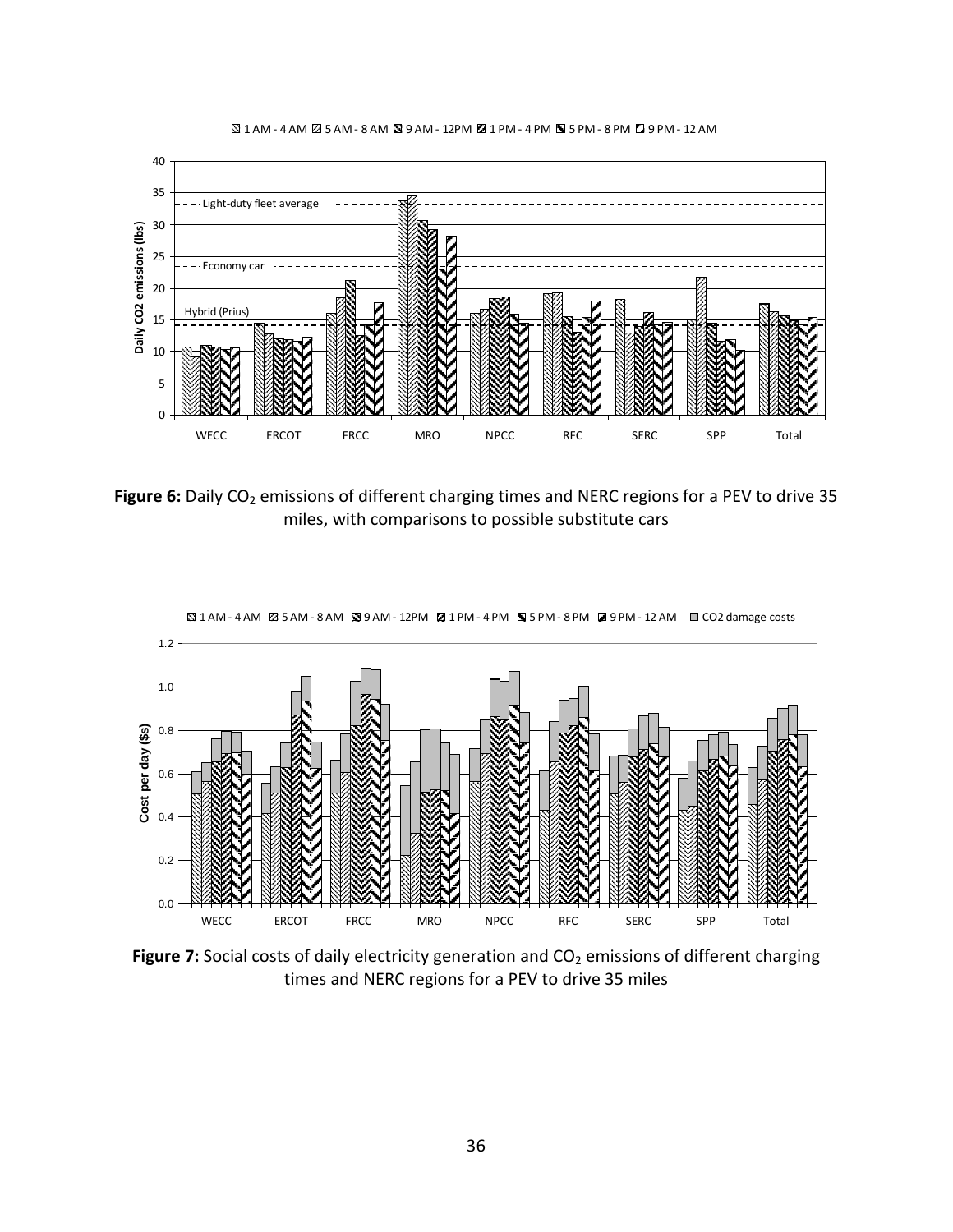|              |                    | Electricity    | Net Electricity |              | Emissions Rate (lbs/kWh) |              |
|--------------|--------------------|----------------|-----------------|--------------|--------------------------|--------------|
|              | $CO2$ Emissions    | Consumption    | Generation      | Consumption- | Generation-              | eGRID        |
| Region       | (million lbs/hour) | (million kWhs) | (million kWhs)  | <b>Based</b> | Based                    | (2007, 2009) |
| WECC         | 70.5               | 82.7           | 84.7            | 0.852        | 0.832                    | 0.974        |
|              | (10.4)             | (13.2)         | (6.6)           | (0.071)      | (0.103)                  |              |
| <b>ERCOT</b> | 45.0               | 35.3           | 38.3            | 1.278        | 1.176                    | 1.217        |
|              | (8.6)              | (8.2)          | (5.3)           | (0.065)      | (0.164)                  |              |
| Eastern      | 427.4              | 339.4          | 339.5           | 1.261        | 1.257                    | 1.329        |
|              | (71.7)             | (58.0)         | (30.3)          | (0.063)      | (0.163)                  |              |
| <b>FRCC</b>  | 26.4               | 25.9           | 24.0            | 1.016        | 1.097                    | 1.199        |
|              | (7.0)              | (6.7)          | (3.3)           | (0.043)      | (0.231)                  |              |
| <b>MRO</b>   | 40.0               | 33.8           | 24.5            | 1.204        | 1.632                    | 1.671        |
|              | (5.5)              | (6.8)          | (1.9)           | (0.168)      | (0.187)                  |              |
| <b>NPCC</b>  | 19.2               | 33.6           | 30.4            | 0.568        | 0.627                    | 0.724        |
|              | (5.3)              | (6.2)          | (2.7)           | (0.062)      | (0.147)                  |              |
| <b>RFC</b>   | 138.0              | 109.9          | 112.3           | 1.256        | 1.227                    | 1.400        |
|              | (24.0)             | (18.8)         | (10.3)          | (0.079)      | (0.170)                  |              |
| <b>SERC</b>  | 163.9              | 111.8          | 123.3           | 1.472        | 1.327                    | 1.308        |
|              | (28.9)             | (23.7)         | (12.2)          | (0.059)      | (0.180)                  |              |
| SPP          | 39.8               | 24.4           | 24.8            | 1.640        | 1.606                    | 1.675        |
|              | (6.8)              | (5.1)          | (3.2)           | (0.123)      | (0.190)                  |              |
| Total        | 542.9              | 457.4          | 462.5           | 1.190        | 1.172                    | 1.255        |
|              | (86.1)             | (76.4)         | (40.4)          | (0.063)      | (0.142)                  |              |

 **Table 1**: Summary statistics by interconnection and NERC regions

Notes: Reported numbers are means and standard deviations (in parentheses), with the exception of the last column. Rows above the first dotted line are interconnections, and those below are the separate NERC regions for the Eastern interconnection.  $CO_2$  emissions are hourly from EPA's CEMS data; electricity consumption is hourly from FERC Form 714; and net electricity generation is average hourly generation based on monthly reports from EIA Form 923. The consumption- and generation-based emissions rates are simply the ratio of the first column over the other respective column. The eGrid emissions rate is based on simply aggregating the data set's emissions and net generation over both 2007 and 2009.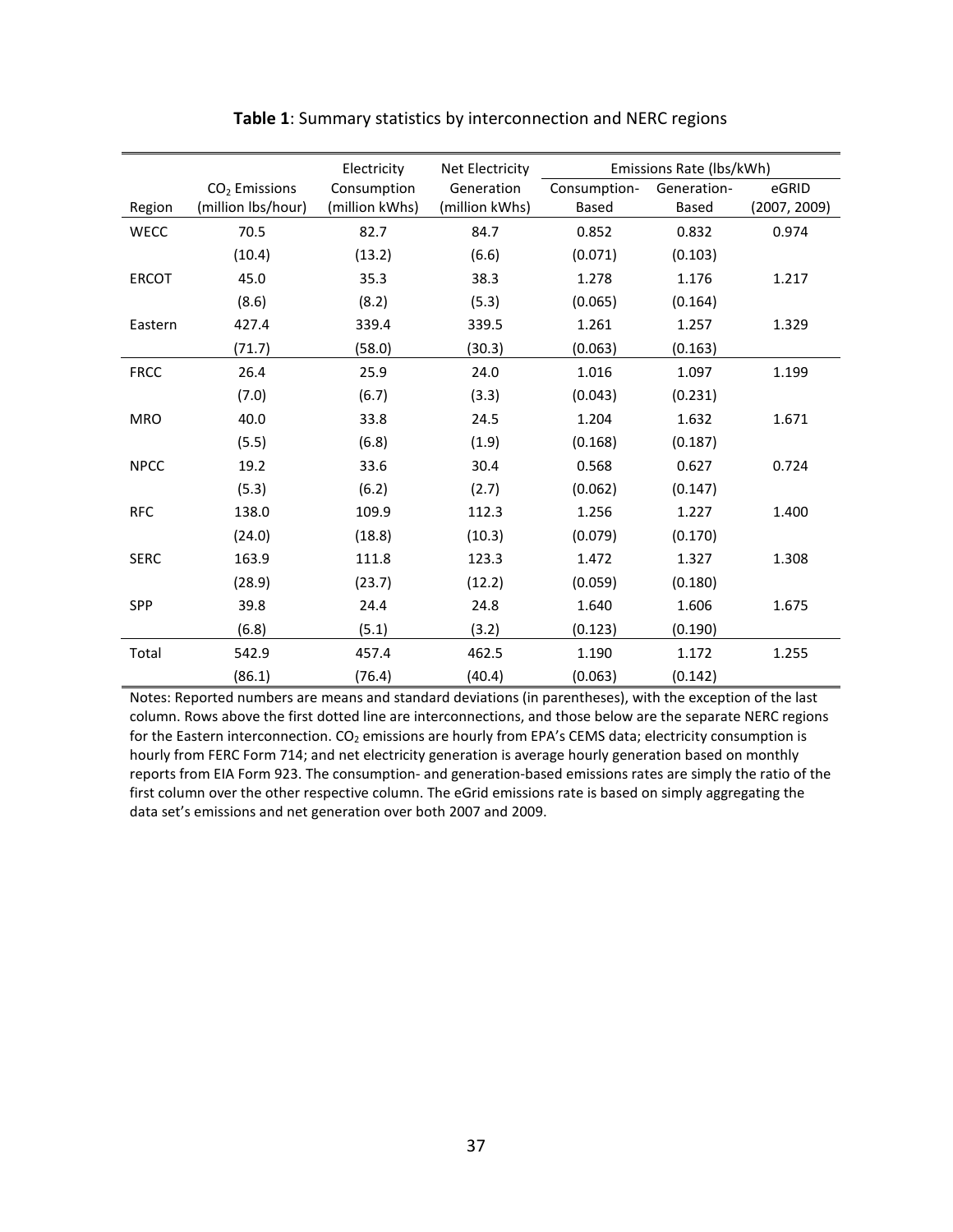|              |        | Interconnection |                |                |                          | Eastern NERC region      |                          |                          |                          | Total    |
|--------------|--------|-----------------|----------------|----------------|--------------------------|--------------------------|--------------------------|--------------------------|--------------------------|----------|
| Hour         | WECC   | <b>ERCOT</b>    | Eastern        | <b>FRCC</b>    | <b>MRO</b>               | <b>NPCC</b>              | <b>RFC</b>               | <b>SERC</b>              | SPP                      | US       |
| 1 AM         | 0.83   | 1.08            | 1.45           | 1.33           | 1.91                     | 0.73                     | 1.73                     | 1.28                     | 1.35                     | 1.31     |
|              | (0.07) | (0.04)          | (0.02)         | (0.18)         | (0.58)                   | (0.31)                   | (0.18)                   | (0.09)                   | (0.47)                   |          |
| 2 AM         | 0.84   | 1.11            | 1.47           | 1.22           | 2.83                     | 1.32                     | 1.40                     | 1.44                     | 0.92                     | 1.36     |
|              | (0.08) | (0.04)          | (0.02)         | (0.16)         | (0.24)                   | (0.25)                   | (0.11)                   | (0.06)                   | (0.27)                   |          |
| 3 AM         | 0.84   | 1.13            | 1.47           | 1.19           | 2.82                     | 1.41                     | 1.37                     | 1.45                     | 1.11                     | 1.37     |
|              | (0.08) | (0.04)          | (0.02)         | (0.15)         | (0.24)                   | (0.26)                   | (0.11)                   | (0.06)                   | (0.28)                   |          |
| 4 AM         | 0.80   | 1.12            | 1.47           | 1.21           | 2.81                     | 1.46                     | 1.38                     | 1.43                     | 1.24                     | 1.36     |
|              | (0.08) | (0.04)          | (0.02)         | (0.15)         | (0.25)                   | (0.27)                   | (0.11)                   | (0.06)                   | (0.29)                   |          |
| 5 AM         | 0.77   | 1.07            | 1.44           | 1.26           | 2.81                     | 1.35                     | 1.47                     | 1.30                     | 1.44                     | 1.35     |
|              | (0.08) | (0.04)          | (0.02)         | (0.15)         | (0.28)                   | (0.35)                   | (0.13)                   | (0.07)                   | (0.33)                   |          |
| 6 AM         | 0.71   | 1.00            | 1.37           | 1.44           | 2.67                     | 1.18                     | 1.58                     | 1.05                     | 1.75                     | 1.30     |
|              | (0.07) | (0.03)          | (0.03)         | (0.16)         | (0.31)                   | (0.45)                   | (0.16)                   | (0.08)                   | (0.36)                   |          |
| 7 AM         | 0.66   | 0.95            | 1.26           | 1.48           | 2.80                     | 1.36                     | 1.41                     | 0.87                     | 1.74                     | 1.22     |
|              | (0.06) | (0.03)          | (0.03)         | (0.17)         | (0.39)                   | (0.45)                   | (0.18)                   | (0.09)                   | (0.39)                   |          |
| 8 AM         | 0.68   | 0.94            | 1.21           | 1.52           | 2.35                     | 1.24                     | 1.46                     | 0.76                     | 1.74                     | 1.17     |
|              | (0.06) | (0.03)          | (0.03)         | (0.16)         | (0.37)                   | (0.35)                   | (0.16)                   | (0.09)                   | (0.40)                   |          |
| 9 AM         | 0.77   | 0.94            | 1.23           | 1.75           | 2.15                     | 1.21                     | 1.46                     | 0.79                     | 1.41                     | $1.18\,$ |
|              | (0.07) | (0.03)          | (0.03)         | (0.18)         | (0.31)                   | (0.28)                   | (0.12)                   | (0.09)                   | (0.37)                   |          |
| 10 AM        | 0.85   | 0.92            | 1.26           | 1.81           | 2.37                     | 1.42                     | 1.25                     | 0.99                     | 1.16                     | 1.21     |
|              | (0.07) | (0.03)          | (0.02)         | (0.21)         | (0.29)                   | (0.23)                   | (0.10)                   | (0.07)                   | (0.34)                   |          |
| <b>11 AM</b> | 0.88   | 0.92            | 1.28           | 1.65           | 2.49                     | 1.50                     | 1.08                     | 1.20                     | 0.97                     | 1.22     |
|              | (0.05) | (0.02)          | (0.02)         | (0.22)         | (0.24)                   | (0.20)                   | (0.08)                   | (0.06)                   | (0.29)                   |          |
| 12 PM        | 0.88   | 0.91            | 1.27           | 1.33           | 2.43                     | 1.52                     | 0.99                     | 1.32                     | 0.91                     | 1.20     |
|              | (0.04) | (0.02)          | (0.02)         | (0.20)         | (0.21)                   | (0.16)                   | (0.07)                   | (0.06)                   | (0.27)                   |          |
| $1 P M$      | 0.86   | 0.92            | 1.25           | 1.12           | 2.38                     | 1.45                     | 0.99                     | 1.32                     | 0.86                     | 1.18     |
|              | (0.04) | (0.02)          | (0.02)         | (0.18)         | (0.18)                   | (0.16)                   | (0.06)                   | (0.06)                   | (0.25)                   |          |
| 2 PM         | 0.83   | 0.92            | 1.22           | 0.97           | 2.28                     | 1.41                     | 1.01                     | 1.27                     | 0.87                     | 1.15     |
|              | (0.03) | (0.02)          | (0.02)         | (0.17)         | (0.17)                   | (0.17)                   | (0.06)                   | (0.07)                   | (0.23)                   |          |
| 3 PM         | 0.82   | 0.92            | 1.20           | 0.89           | 2.17                     | 1.45                     | 1.01                     | 1.21                     | 0.95                     | $1.12\,$ |
|              | (0.03) | (0.02)          | (0.02)         | (0.16)         | (0.17)                   | (0.18)                   | (0.07)                   | (0.07)                   | (0.21)                   |          |
| 4 PM         | 0.80   | 0.92            | 1.19           | 0.89           | 2.18                     | 1.40                     | 1.03                     | $1.18\,$                 | 0.92                     | $1.11\,$ |
|              | (0.03) | (0.02)          | (0.02)         | (0.15)         | (0.17)                   | (0.18)                   | (0.07)                   | (0.07)                   | (0.20)                   |          |
| 5 PM         | 0.79   | 0.91            | 1.18           | 0.93           | 1.99                     | 1.33                     | 1.09                     | 1.16                     | 0.89                     | 1.10     |
|              | (0.03) | (0.02)          | (0.02)         | (0.15)         | (0.16)                   | (0.17)                   | (0.07)                   | (0.07)                   | (0.19)                   |          |
| 6 PM         | 0.79   | 0.90            | 1.18           | 1.04           | 1.78                     | 1.31                     | 1.14                     | 1.11                     | 0.96                     | 1.09     |
|              | (0.03) | (0.02)          | (0.02)         | (0.14)         | (0.14)                   | (0.17)                   | (0.06)                   | (0.06)                   | (0.18)                   |          |
| 7 PM         | 0.80   | 0.90            | 1.18           | 1.15           | 1.69                     | 1.16                     | 1.22                     | 1.07                     | 0.92                     | 1.09     |
|              | (0.03) | (0.02)          | (0.02)         | (0.14)         | (0.15)                   | (0.17)                   | (0.06)                   | (0.05)                   | (0.19)                   |          |
| 8 PM         | 0.81   | 0.89            | 1.18           | 1.23           | 1.64                     | 1.11                     | 1.27                     | 1.04                     | 0.90                     | 1.09     |
|              | (0.04) | (0.02)          | (0.02)         | (0.15)         | (0.18)                   | (0.21)                   | (0.07)                   | (0.05)                   | (0.22)                   |          |
| 9 PM         | 0.80   | 0.89            | 1.19           | 1.28           | 1.81                     | 1.28                     | 1.21                     | 1.07                     | 0.87                     | $1.11\,$ |
|              | (0.05) | (0.02)          |                |                |                          | (0.20)                   | (0.07)                   | (0.05)                   | (0.21)                   |          |
| <b>10 PM</b> | 0.81   | 0.91            | (0.02)<br>1.23 | (0.15)<br>1.35 | (0.17)<br>2.03           | 1.05                     | 1.35                     | 1.05                     | 0.77                     | 1.14     |
|              | (0.05) | (0.03)          | (0.02)         | (0.15)         | (0.18)                   | (0.20)                   | (0.07)                   | (0.05)                   | (0.24)                   |          |
| 11 PM        | 0.82   | 0.95            | 1.30           | 1.46           | 2.27                     | 1.06                     | 1.43                     | 1.12                     | 0.72                     | 1.21     |
|              | (0.07) | (0.03)          | (0.02)         | (0.16)         | (0.19)                   | (0.23)                   | (0.08)                   |                          | (0.26)                   |          |
| 12 AM        | 0.84   | $1.02\,$        | 1.39           | 1.34           | 2.59                     | 1.06                     | $1.51\,$                 | (0.06)<br>1.23           | 0.75                     | 1.28     |
|              | (0.08) | (0.03)          | (0.02)         | (0.17)         | (0.21)                   | (0.25)                   | (0.09)                   | (0.06)                   | (0.26)                   |          |
| $R^2\,$      | 0.95   | 0.97            | 0.99           | 0.99           | $\overline{\phantom{a}}$ | $\overline{\phantom{a}}$ | $\overline{\phantom{a}}$ | $\overline{\phantom{a}}$ | $\overline{\phantom{a}}$ |          |
|              |        |                 |                |                |                          |                          |                          |                          |                          |          |

Table 2: Regression results of marginal CO<sub>2</sub> emissions (lbs/kWh), by interconnection, NERC regions, and time of day

Notes: The dependent variable in all models is hourly CO<sub>2</sub> emissions. The three interconnection models are estimates of specification (1). The Eastern NREC region columns are coefficient estimates from the same model, specification (2). All models include 18,792 hourly observations and hour-of-day by month-of-sample fixed effects. Newey-West standard errors with a 24-hour lag are reported in parentheses, and all coefficients are statistically significant at the 99-percent level. The total US column is an average of the coefficients across all sub-regions weighted by the region's hourly electricity demand.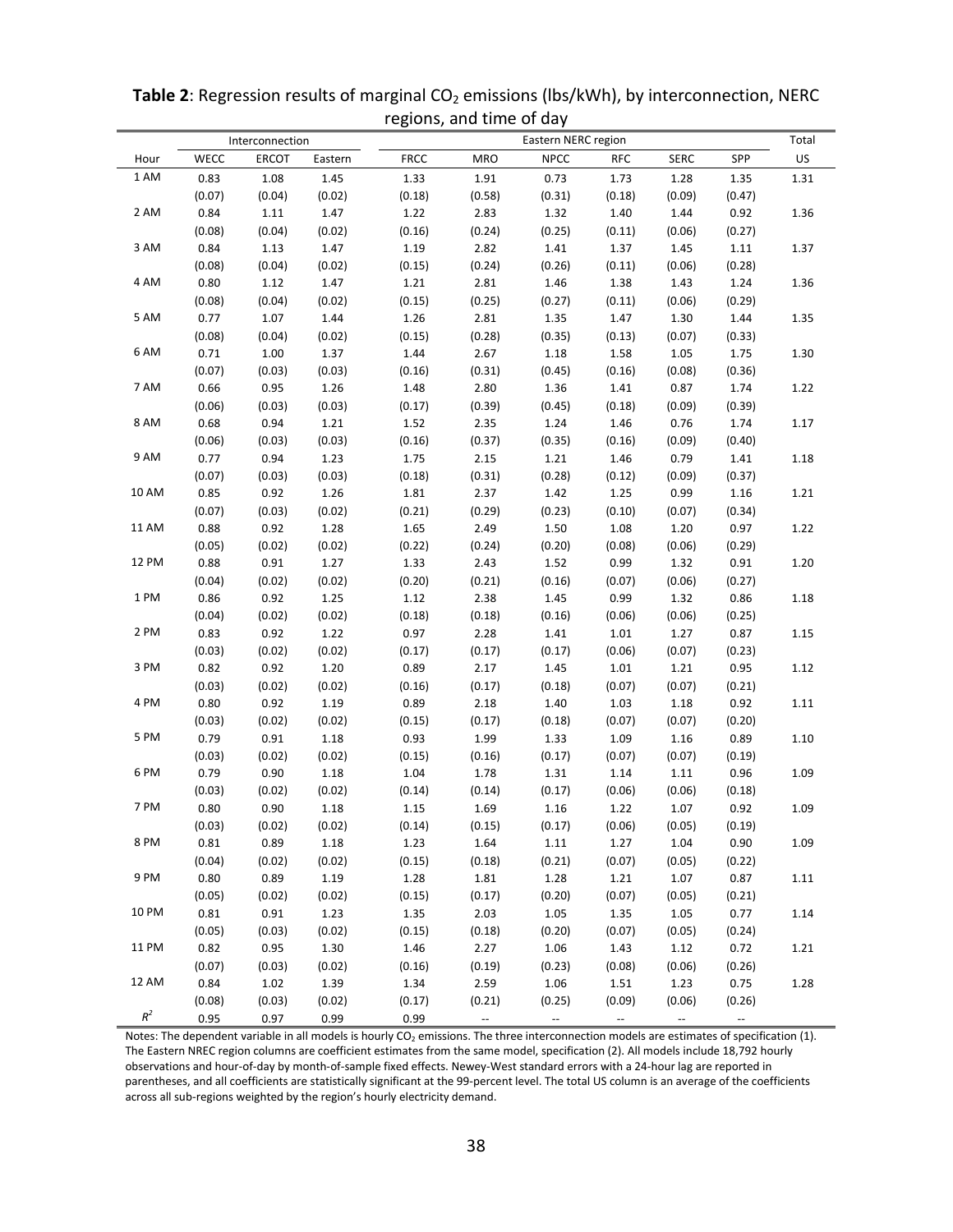|                |        | Interconnection |         | Eastern NERC region |                          |                          |            |                          |                          |  |
|----------------|--------|-----------------|---------|---------------------|--------------------------|--------------------------|------------|--------------------------|--------------------------|--|
| Hour           | WECC   | <b>ERCOT</b>    | Eastern | <b>FRCC</b>         | <b>MRO</b>               | <b>NPCC</b>              | <b>RFC</b> | <b>SERC</b>              | SPP                      |  |
| 1 AM           | 0.53   | 1.46            | 6.11    | 4.62                | 3.73                     | 0.69                     | 10.22      | 4.78                     | 1.18                     |  |
|                | (0.08) | (0.19)          | (0.17)  | (1.30)              | (2.42)                   | (1.61)                   | (0.83)     | (0.62)                   | (1.99)                   |  |
| 2 AM           | 0.58   | 1.71            | 6.19    | 4.47                | 5.11                     | 2.75                     | 9.40       | 5.22                     | 0.68                     |  |
|                | (0.09) | (0.20)          | (0.18)  | (1.18)              | (1.66)                   | (1.47)                   | (0.71)     | (0.55)                   | (1.62)                   |  |
| 3 AM           | 0.63   | 1.83            | 6.17    | 4.38                | 4.25                     | 3.08                     | 9.34       | 5.12                     | 2.32                     |  |
|                | (0.09) | (0.21)          | (0.19)  | (1.24)              | (1.89)                   | (1.53)                   | (0.74)     | (0.51)                   | (1.73)                   |  |
| 4 AM           | 0.52   | 1.77            | 6.11    | 4.73                | 3.73                     | 3.76                     | 9.24       | 4.91                     | 3.22                     |  |
|                | (0.08) | (0.20)          | (0.19)  | (1.20)              | (2.12)                   | (1.66)                   | (0.78)     | (0.49)                   | (1.82)                   |  |
| 5 AM           | 0.47   | 1.44            | 5.96    | 5.30                | 4.33                     | 4.79                     | 8.74       | 4.57                     | 4.29                     |  |
|                | (0.08) | (0.18)          | (0.18)  | (1.17)              | (2.17)                   | (1.77)                   | (0.77)     | (0.42)                   | (1.89)                   |  |
| 6 AM           | 0.36   | 1.11            | 5.45    | 6.24                | 3.93                     | 6.12                     | 8.09       | 3.49                     | 5.65                     |  |
|                | (0.07) | (0.15)          | (0.17)  | (1.18)              | (2.24)                   | (1.98)                   | (0.76)     | (0.43)                   | (2.01)                   |  |
| 7 AM           | 0.34   | 0.84            | 4.73    | 6.71                | 4.35                     | 5.59                     | 7.77       | 1.92                     | 5.89                     |  |
|                | (0.06) | (0.12)          | (0.18)  | (1.19)              | (2.55)                   | (2.48)                   | (1.02)     | (0.49)                   | (2.06)                   |  |
| 8 AM           | 0.26   | 0.68            | 4.36    | 6.23                | 5.30                     | 6.09                     | 7.41       | 1.16                     | 5.55                     |  |
|                | (0.07) | (0.13)          | (0.17)  | (1.04)              | (2.33)                   | (2.45)                   | (0.98)     | (0.46)                   | (2.14)                   |  |
| 9 AM           | 0.22   | 0.55            | 4.35    | 6.79                | 7.59                     | 5.52                     | 6.64       | 1.64                     | 1.89                     |  |
|                | (0.07) | (0.13)          | (0.17)  | (1.21)              | (2.02)                   | (2.06)                   | (0.75)     | (0.48)                   | (2.01)                   |  |
| 10 AM          | 0.27   | 0.46            | 4.43    | 6.99                | 10.73                    | 5.75                     | 4.97       | 2.83                     | $-0.60$                  |  |
|                | (0.08) | (0.13)          | (0.16)  | (1.32)              | (1.99)                   | (1.88)                   | (0.74)     | (0.54)                   | (1.88)                   |  |
| 11 AM          | 0.23   | 0.40            | 4.31    | 6.27                | 12.38                    | 5.20                     | 3.56       | 3.95                     | $-1.97$                  |  |
|                | (0.06) | (0.12)          | (0.17)  | (1.33)              | (1.89)                   | (1.90)                   | (0.82)     | (0.57)                   | (1.78)                   |  |
| 12 PM          | 0.23   | 0.35            | 4.04    | 4.79                | 11.99                    | 4.58                     | 2.76       | 4.49                     | $-2.07$                  |  |
|                | (0.07) | (0.11)          | (0.20)  | (1.24)              | (1.80)                   | (1.76)                   | (0.82)     | (0.62)                   | (1.83)                   |  |
| 1 PM           | 0.20   | 0.33            | 3.81    | 3.96                | 10.85                    | 4.47                     | 2.57       | 4.29                     | $-1.10$                  |  |
|                | (0.06) | (0.10)          | (0.21)  | (1.17)              | (1.71)                   | (1.68)                   | (0.77)     | (0.70)                   | (1.96)                   |  |
| 2 PM           | 0.15   | 0.32            | 3.64    | 3.45                | 9.65                     | 4.42                     | 2.71       | 3.80                     | 0.11                     |  |
|                | (0.06) | (0.09)          | (0.22)  | (1.10)              | (1.70)                   | (1.52)                   | (0.73)     | (0.73)                   | (1.86)                   |  |
| 3 PM           | 0.14   | 0.34            | 3.56    | 3.17                | 9.03                     | 4.72                     | 2.71       | 3.48                     | 1.30                     |  |
|                | (0.05) | (0.10)          | (0.23)  | (1.08)              | (1.68)                   | (1.37)                   | (0.67)     | (0.70)                   | (1.71)                   |  |
| 4 PM           | 0.14   | 0.31            | 3.52    | 3.10                | 8.78                     | 4.40                     | 2.76       | 3.45                     | 1.28                     |  |
|                | (0.05) | (0.10)          | (0.23)  | (1.03)              | (1.61)                   | (1.31)                   | (0.67)     | (0.67)                   | (1.50)                   |  |
| 5 PM           | 0.16   | 0.29            | 3.52    | 3.35                | 7.81                     | 3.95                     | 3.08       | 3.41                     | 1.08                     |  |
|                | (0.05) | (0.09)          | (0.23)  | (1.00)              | (1.60)                   | (1.29)                   | (0.68)     | (0.66)                   | (1.39)                   |  |
| 6 PM           | 0.19   | 0.26            | 3.56    | 4.04                | 6.84                     | 3.96                     | 3.55       | 3.10                     | 1.25                     |  |
|                | (0.05) | (0.09)          | (0.20)  | (0.99)              | (1.47)                   | (1.23)                   | (0.65)     | (0.60)                   | (1.30)                   |  |
| 7 PM           | 0.17   | 0.26            | 3.62    | 4.88                | 6.97                     | 4.08                     | 3.92       | 2.80                     | 0.65                     |  |
|                | (0.05) | (0.10)          | (0.17)  | (0.99)              | (1.33)                   | (1.21)                   | (0.58)     | (0.51)                   | (1.26)                   |  |
| 8 PM           | 0.17   | 0.24            | 3.69    | 5.34                | 6.83                     | 2.76                     | 4.58       | 2.74                     | 0.00                     |  |
|                | (0.06) | (0.11)          | (0.16)  | (1.06)              | (1.37)                   | (1.26)                   | (0.61)     | (0.51)                   | (1.30)                   |  |
| 9 PM           | 0.20   | 0.29            | 3.85    | 5.69                | 7.28                     | 2.21                     | 5.11       | 2.74                     | $-0.82$                  |  |
|                | (0.06) | (0.12)          | (0.16)  | (1.18)              | (1.53)                   | (1.36)                   | (0.72)     | (0.56)                   | (1.35)                   |  |
| 10 PM          | 0.29   | 0.39            | 4.22    | 5.67                | 7.53                     | 0.88                     | 6.39       | 2.88                     | $-1.28$                  |  |
|                | (0.08) | (0.13)          | (0.16)  | (1.20)              | (1.48)                   | (1.38)                   | (0.70)     | (0.54)                   | (1.49)                   |  |
| 11 PM          | 0.37   | 0.61            | 4.93    | 5.51                | 8.00                     | 1.65                     | 7.36       | 3.74                     | $-1.95$                  |  |
|                | (0.09) | (0.15)          | (0.15)  | (1.27)              | (1.52)                   | (1.48)                   | (0.76)     | (0.56)                   | (1.51)                   |  |
| 12 AM          | 0.43   | 0.92            | 5.65    | 4.74                | 7.31                     | 2.03                     | 8.50       | 4.64                     | $-1.56$                  |  |
|                | (0.10) | (0.16)          | (0.15)  | (1.29)              | (1.69)                   | (1.48)                   | (0.73)     | (0.54)                   | (1.55)                   |  |
| $\mathbb{R}^2$ | 0.81   | 0.67            | 0.98    | 0.98                | $\overline{\phantom{a}}$ | $\overline{\phantom{a}}$ | --         | $\overline{\phantom{a}}$ | $\overline{\phantom{a}}$ |  |

# **Appendix Table 1**: Regression results of marginal sulfur dioxide emissions (lbs/MWh), by interconnection, NERC regions, and time of day

Notes: The dependent variable in all models is hourly sulfur dioxide emissions. The three interconnection models are estimates of specification (1). The Eastern NREC region columns are coefficient estimates from the same model, specification (2). All models include 18,792 hourly observations and hour-of-day by month-of-sample fixed effects. Newey-West standard errors with a 24 hour lag are reported in parentheses.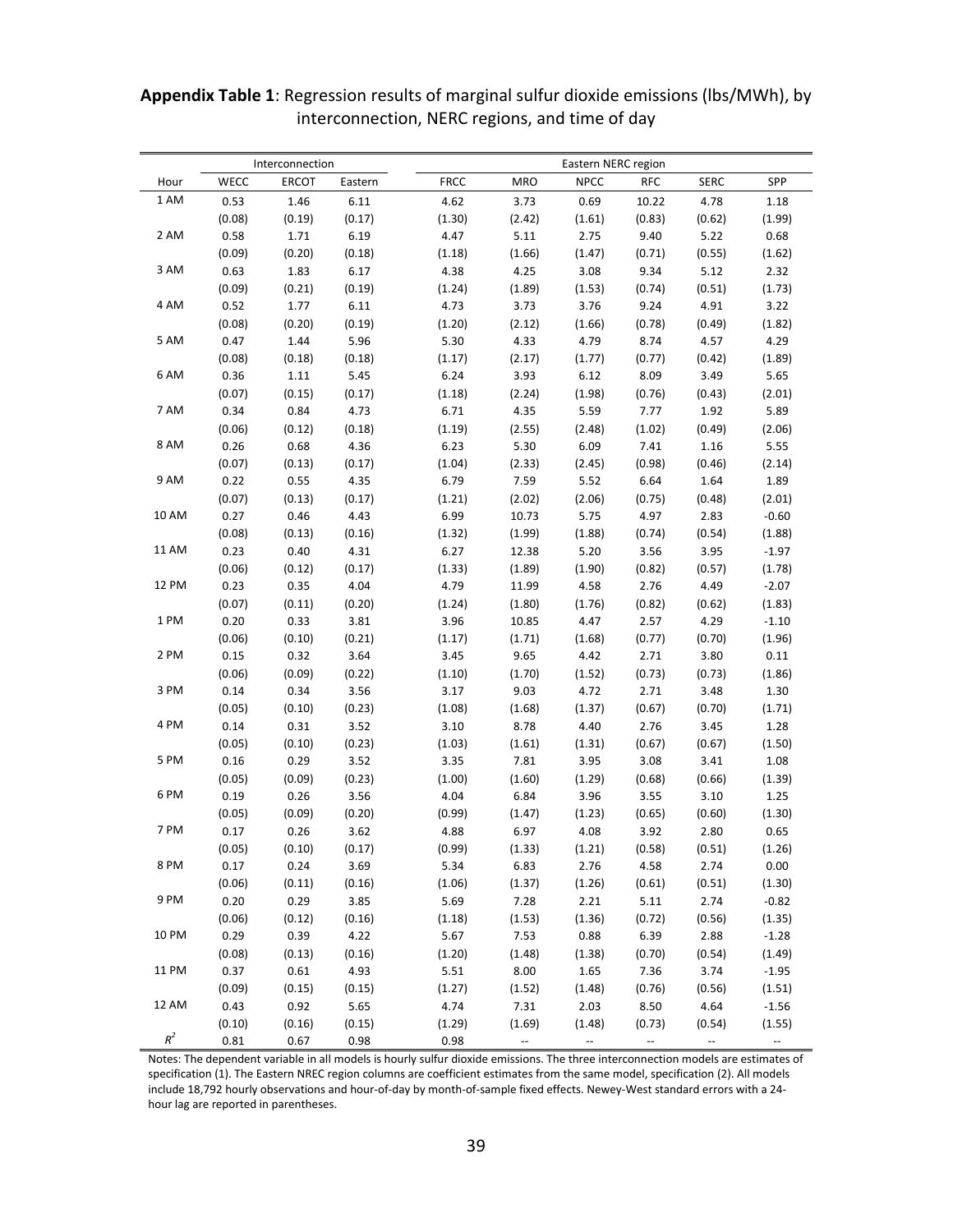|                |        | Interconnection |         | Eastern NERC region |                          |             |        |                          |                          |  |  |
|----------------|--------|-----------------|---------|---------------------|--------------------------|-------------|--------|--------------------------|--------------------------|--|--|
| Hour           | WECC   | <b>ERCOT</b>    | Eastern | <b>FRCC</b>         | <b>MRO</b>               | <b>NPCC</b> | RFC    | <b>SERC</b>              | SPP                      |  |  |
| 1 AM           | 0.71   | 0.56            | 1.87    | 0.48                | 2.29                     | $-1.27$     | 2.80   | 1.95                     | 0.04                     |  |  |
|                | (0.08) | (0.03)          | (0.10)  | (0.43)              | (0.55)                   | (0.66)      | (0.43) | (0.29)                   | (0.61)                   |  |  |
| 2 AM           | 0.78   | 0.58            | 1.93    | 0.29                | 2.12                     | $-0.79$     | 2.76   | 2.08                     | 0.33                     |  |  |
|                | (0.10) | (0.03)          | (0.11)  | (0.41)              | (0.75)                   | (0.70)      | (0.42) | (0.26)                   | (0.70)                   |  |  |
| 3 AM           | 0.79   | 0.59            | 1.95    | 0.24                | 1.90                     | $-0.68$     | 2.72   | 2.12                     | 0.77                     |  |  |
|                | (0.11) | (0.03)          | (0.11)  | (0.42)              | (0.82)                   | (0.71)      | (0.39) | (0.25)                   | (0.74)                   |  |  |
| 4 AM           | 0.73   | 0.60            | 1.97    | 0.32                | 1.86                     | $-0.51$     | 2.67   | 2.11                     | 1.29                     |  |  |
|                | (0.10) | (0.03)          | (0.11)  | (0.41)              | (0.88)                   | (0.69)      | (0.35) | (0.23)                   | (0.81)                   |  |  |
| 5 AM           | 0.64   | 0.57            | 1.95    | 0.43                | 2.13                     | 0.10        | 2.40   | 2.08                     | 1.90                     |  |  |
|                | (0.10) | (0.04)          | (0.11)  | (0.41)              | (0.97)                   | (0.78)      | (0.30) | (0.21)                   | (0.86)                   |  |  |
| 6 AM           | 0.55   | 0.55            | 1.83    | 0.98                | 2.15                     | 0.85        | 2.07   | 1.79                     | 3.06                     |  |  |
|                | (0.09) | (0.04)          | (0.09)  | (0.39)              | (0.95)                   | (0.70)      | (0.25) | (0.17)                   | (0.82)                   |  |  |
| 7 AM           | 0.44   | 0.63            | 1.65    | 1.40                | 1.99                     | 1.11        | 1.80   | 1.48                     | 3.48                     |  |  |
|                | (0.08) | (0.03)          | (0.07)  | (0.44)              | (0.97)                   | (0.64)      | (0.27) | (0.16)                   | (0.82)                   |  |  |
| 8 AM           | 0.39   | 0.63            | 1.59    | 1.66                | 2.10                     | 1.50        | 1.49   | 1.42                     | 3.51                     |  |  |
|                | (0.07) | (0.03)          | (0.06)  | (0.45)              | (0.85)                   | (0.56)      | (0.26) | (0.15)                   | (0.80)                   |  |  |
| 9 AM           | 0.40   | 0.55            | 1.57    | 1.67                | 2.56                     | 2.09        | 1.09   | 1.55                     | 2.92                     |  |  |
|                | (0.07) | (0.03)          | (0.06)  | (0.46)              | (0.73)                   | (0.56)      | (0.25) | (0.16)                   | (0.79)                   |  |  |
| 10 AM          | 0.41   | 0.52            | 1.53    | 1.44                | 3.17                     | 2.40        | 0.67   | 1.82                     | 2.14                     |  |  |
|                | (0.07) | (0.03)          | (0.07)  | (0.43)              | (0.68)                   | (0.53)      | (0.25) | (0.17)                   | (0.77)                   |  |  |
| 11 AM          | 0.41   | 0.55            | 1.46    | 1.21                | 3.68                     | 2.42        | 0.44   | 1.93                     | 1.35                     |  |  |
|                | (0.06) | (0.03)          | (0.07)  | (0.45)              | (0.67)                   | (0.52)      | (0.26) | (0.17)                   | (0.67)                   |  |  |
| 12 PM          | 0.43   | 0.60            | 1.38    | 0.89                | 3.64                     | 2.26        | 0.45   | 1.86                     | 1.02                     |  |  |
|                | (0.05) | (0.04)          | (0.07)  | (0.44)              | (0.62)                   | (0.45)      | (0.23) | (0.19)                   | (0.60)                   |  |  |
| 1 PM           | 0.43   | 0.72            | 1.32    | 0.91                | 3.19                     | 2.13        | 0.56   | 1.66                     | 1.30                     |  |  |
|                | (0.04) | (0.05)          | (0.07)  | (0.43)              | (0.58)                   | (0.42)      | (0.20) | (0.21)                   | (0.58)                   |  |  |
| 2 PM           | 0.43   | 0.85            | 1.28    | 0.98                | 2.87                     | 2.16        | 0.71   | 1.38                     | 1.50                     |  |  |
|                | (0.04) | (0.06)          | (0.07)  | (0.42)              | (0.57)                   | (0.37)      | (0.20) | (0.22)                   | (0.56)                   |  |  |
| 3 PM           | 0.43   | 0.92            | 1.26    | 1.09                | 2.68                     | 2.24        | 0.79   | 1.19                     | 1.75                     |  |  |
|                | (0.04) | (0.07)          | (0.07)  | (0.42)              | (0.55)                   | (0.34)      | (0.20) | (0.24)                   | (0.54)                   |  |  |
| 4 PM           | 0.41   | 0.94            | 1.24    | 1.06                | 2.70                     | 2.21        | 0.82   | 1.12                     | 1.49                     |  |  |
|                | (0.04) | (0.07)          | (0.07)  | (0.41)              | (0.55)                   | (0.33)      | (0.20) | (0.25)                   | (0.53)                   |  |  |
| 5 PM           | 0.40   | 0.91            | 1.24    | 1.11                | 2.23                     | 1.96        | 1.01   | 1.07                     | 1.46                     |  |  |
|                | (0.04) | (0.06)          | (0.07)  | (0.39)              | (0.51)                   | (0.32)      | (0.21) | (0.26)                   | (0.50)                   |  |  |
| 6 PM           | 0.40   | 0.81            | 1.25    | 1.29                | 2.01                     | 1.91        | 1.12   | 1.03                     | 1.37                     |  |  |
|                | (0.04) | (0.05)          | (0.07)  | (0.37)              | (0.49)                   | (0.35)      | (0.22) | (0.26)                   | (0.46)                   |  |  |
| 7 PM           | 0.40   | 0.72            | 1.28    | 1.50                | 1.95                     | 1.82        | 1.28   | 1.02                     | 1.10                     |  |  |
|                | (0.04) | (0.04)          | (0.06)  | (0.37)              | (0.47)                   | (0.38)      | (0.27) | (0.26)                   | (0.47)                   |  |  |
| 8 PM           | 0.39   | 0.66            | 1.32    | 1.53                | 2.28                     | 1.90        | 1.20   | 1.17                     | 0.67                     |  |  |
|                | (0.05) | (0.04)          | (0.06)  | (0.39)              | (0.49)                   | (0.38)      | (0.24) | (0.24)                   | (0.48)                   |  |  |
| 9 PM           | 0.40   | 0.60            | 1.34    | 1.33                | 2.49                     | 1.42        | 1.25   | 1.30                     | 0.44                     |  |  |
|                | (0.06) | (0.04)          | (0.06)  | (0.42)              | (0.57)                   | (0.38)      | (0.29) | (0.26)                   | (0.49)                   |  |  |
| 10 PM          | 0.47   | 0.53            | 1.40    | 1.06                | 2.05                     | $-0.01$     | 1.94   | 1.23                     | 0.56                     |  |  |
|                | (0.07) | (0.03)          | (0.06)  | (0.43)              | (0.59)                   | (0.52)      | (0.40) | (0.27)                   | (0.53)                   |  |  |
| 11 PM          | 0.55   | 0.51            | 1.54    | 0.80                | 2.11                     | $-0.37$     | 2.27   | 1.45                     | 0.07                     |  |  |
|                | (0.08) | (0.03)          | (0.07)  | (0.44)              | (0.61)                   | (0.62)      | (0.48) | (0.29)                   | (0.55)                   |  |  |
| 12 AM          | 0.64   | 0.51            | 1.73    | 0.33                | 2.29                     | $-0.52$     | 2.48   | 1.81                     | $-0.15$                  |  |  |
|                | (0.09) | (0.03)          | (0.08)  | (0.46)              | (0.67)                   | (0.66)      | (0.51) | (0.31)                   | (0.61)                   |  |  |
| $\mathbb{R}^2$ | 0.90   | 0.90            | 0.99    | 0.99                | $\overline{\phantom{a}}$ | --          | --     | $\overline{\phantom{a}}$ | $\overline{\phantom{a}}$ |  |  |

# **Appendix Table 2**: Regression results of marginal nitrogen oxides emissions (lbs/MWh), by interconnection, NERC regions, and time of day

Notes: The dependent variable in all models is hourly nitrogen oxides emissions. The three interconnection models are estimates of specification (1). The Eastern NREC region columns are coefficient estimates from the same model, specification (2). All models include 18,792 hourly observations and hour-of-day by month-of-sample fixed effects. Newey-West standard errors with a 24 hour lag are reported in parentheses.